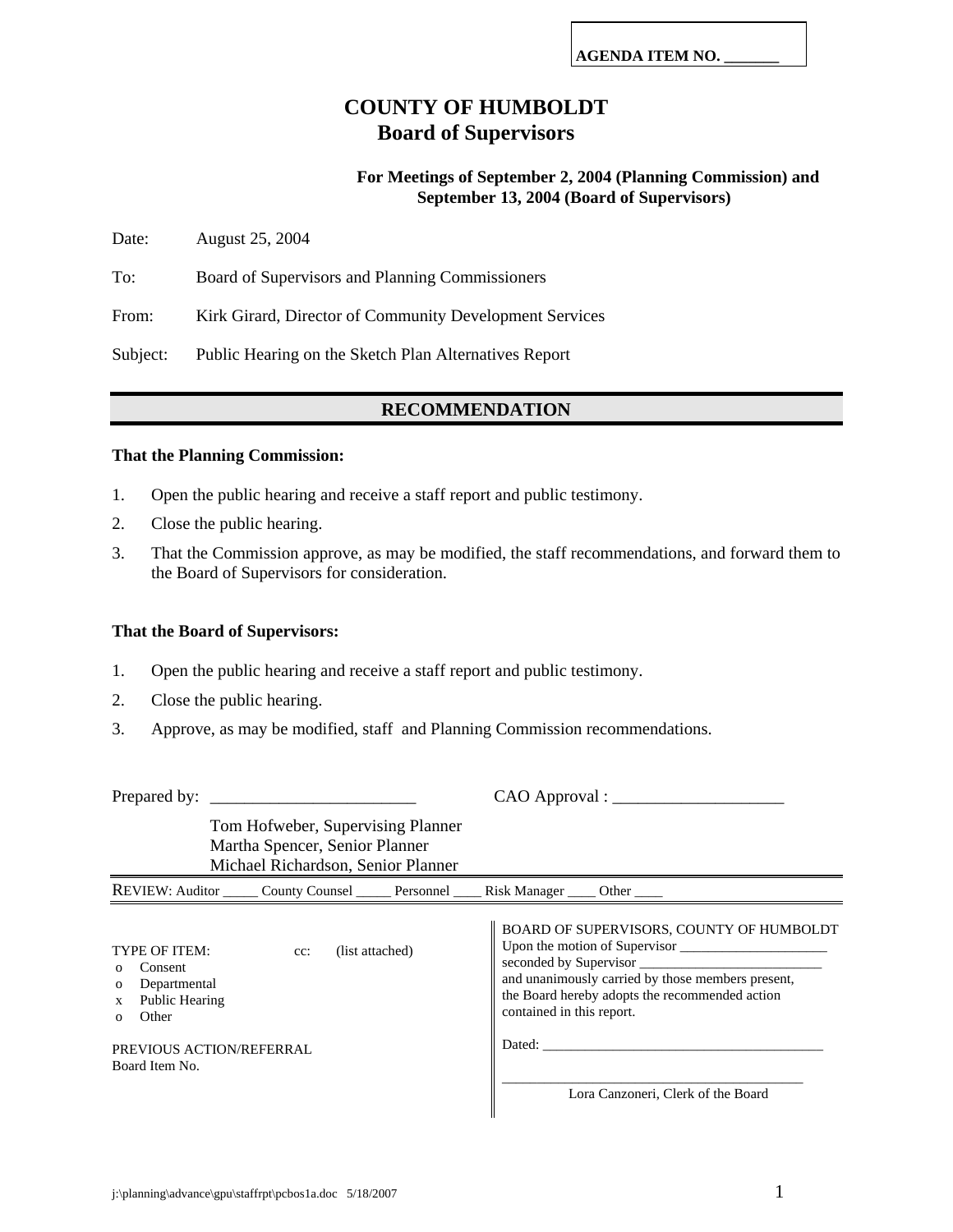### **Summary**

The primary task for this phase is to identify a proposed project and insure a reasonable range of alternatives is included for analysis. To that end, this report reviews the public comment to date and makes recommendations to broaden the range of alternatives, incorporate relevant issues, and select a generally defined proposed project.

After a proposed project is selected, staff will continue to work with the public, organizations, cities, service districts and agencies to develop project detail and draft the Plan.

### **Background**

The Planning Division of the Community Development Services released the *Sketch Plan Alternatives Report* in early June in order to provide generalized depictions of proposed land use development scenarios for the General Plan Update process. The Report presented four sketch plan alternatives designed to illustrate different approaches to updating the General Plan for the unincorporated areas of Humboldt County and to compare the impacts of these alternatives to the existing Framework Plan. The report also included policy options that can be mixed and matched with the sketch plans to get the best fit for future development in the County. These sketch plans and policy options were developed based upon Board of Supervisor direction received at the conclusion of the Critical Choices phase, technical background studies and discussions with city and service district staff.

Public workshops were held at the end of June to explain and receive public input on the sketch plan alternatives. The primary purpose of these workshops was to ensure that the sketch plans reflect a reasonable range of alternatives and to select a proposed project for CEQA analysis. Since that time, staff has held additional community workshops in Willow Creek, Petrolia, Garberville, Redway, Fieldbrook and Blue Lake, and met with and presented to numerous organizations, community service districts, all incorporated city councils (and available planning commission members and city staff), HSU administration, the Wiyot tribe and others. (See Attachment 1 for a list of all sketch plan meetings.)

Planning staff now look to the Planning Commission and the Board of Supervisors to choose a reasonable range of alternatives for CEQA analysis and select a preferred sketch plan to guide the preparation of a draft General Plan The options are not restricted to the existing sketch plans. Sketch plans can be modified, newly developed or combined.

Following is a brief discussion of the sketch plan alternatives, key findings from this stage of the process, and staff recommendations. Attachments to this staff report include a list of public workshops, summary of the comments received during the workshops and staff responses, discussion of service capacities for community planning areas and a review of the similarities and differences of Healthy Humboldt Coalition's Guiding Principles and HELP's Plan "H."

### **Sketch Plan Summary Descriptions**

.

*Sketch Plan 1: Existing Plan Development Patterns:* SP1 focuses on continuance of existing policies contained in the 1984 Framework General Plan and the buildout provided in the existing Community Plans, Housing Element and rural development policies.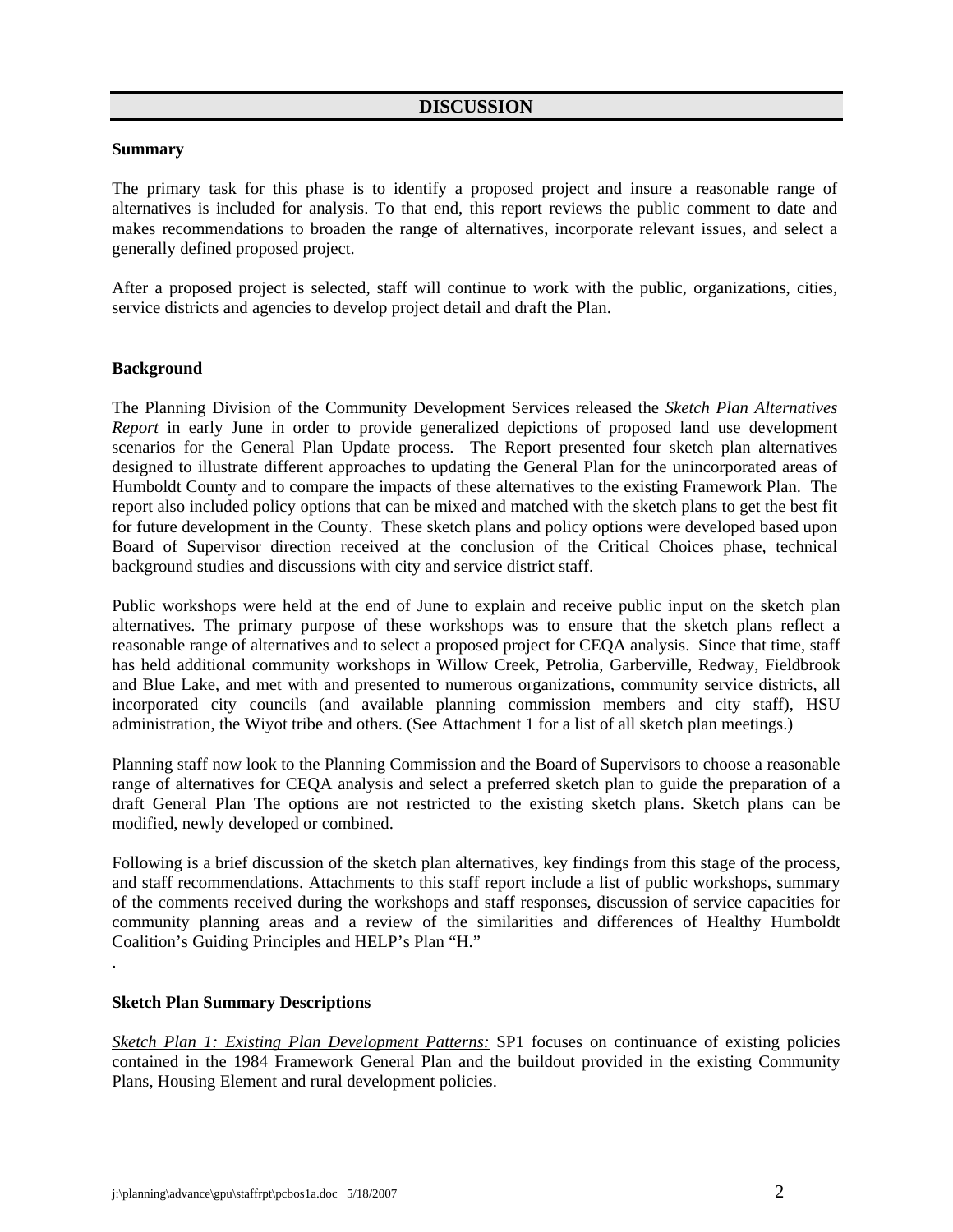*Sketch Plan 2: Expanded Growth Patterns:* SP2 encourages a more expanded development pattern than the existing Framework Plan (SP1). SP2 provides the highest number of existing parcels that could be developed for homesites. SP2 also substantially expands water service areas beyond present boundaries, to provide more opportunities for homesites in the outlying parts of communities. Resource protection policies in SP2 continue the existing Framework Plan policies except that additional resource lands adjacent to urbanized areas are proposed for residential development conversion.

*Sketch Plan 3: Focused Growth Patterns:* SP3 promotes urban development patterns. SP3 provides higher development potential in urbanized areas with public sewer and water services. This alternative also provides for a modest expansion of existing water service areas above the existing Framework Plan. SP3 provides protection of resource production lands by directing homesite development to urbanized areas and by establishing clearer boundaries between urban and resource production areas than the existing Framework Plan.

*Sketch Plan 4: Mixed Development Patterns:* SP4 combines the expanded service areas of SP2 with the higher urban densities and resource lands protection contained in SP3. SP4 provides the highest buildout potential within Community Planning Areas of any of the alternatives with stronger resource land protection policies than the Framework Plan (SP1).

## **Sketch Plan Key Findings**

The input received during the Sketch Plan phase was intended to guide staff and decision makers in the selection of proposed project and project alternatives. A complete summary of the comments received during the Sketch Plan phase along with the staff response is included as Attachment 2. The findings listed below are based on public input and staff analysis. They can be used to help design and select the proposed project and range of alternatives.

# **1) The proposed project must ensure efficient use of water and sewer services and focus development in those areas and discourage low density residential conversion of resource lands and open space.**

The protection of resource lands and open space and a desire for infill-oriented affordable housing has consistently received significant public support. For example, 76% of the respondents at the six open public meetings held across the County in June favored the focused development pattern of Sketch Plan 3. Each existing sketch plan allows for considerable residential development on large lots served by on-site septic systems. Sketch Plan 1 and 2 allows the greatest amount of this type of development, Sketch Plan 3 the least. While there is some support for the use of large lots at the urban fringe to a buffer resource lands, there was little support for widely distributed large lot residential subdivisions. These lots are no longer affordable to the vast majority of Humboldt County citizens; they consume significant amounts of land and can undermine the productivity of surrounding resource lands, and are a greater financial burden on County services.

# **2) The proposed project must provide sufficient developable residential land and policies to address the current scarcity of affordable housing and prevent scarcity under a range of population growth scenarios.**

Concern over increasing housing prices and a decreasing supply of homes for sale has placed the issue of residential land availability at the forefront of the General Plan Update. Many support an aggressive increase in residential land inventory as a strategy for reducing housing costs. Others are concerned an aggressive increase will result in unnecessary conversion of open space and resource lands and may actually invite a higher and less desirable rate of population growth. At a minimum, the County must provide enough developable residential land to meet the County's fair share of state mandated Regional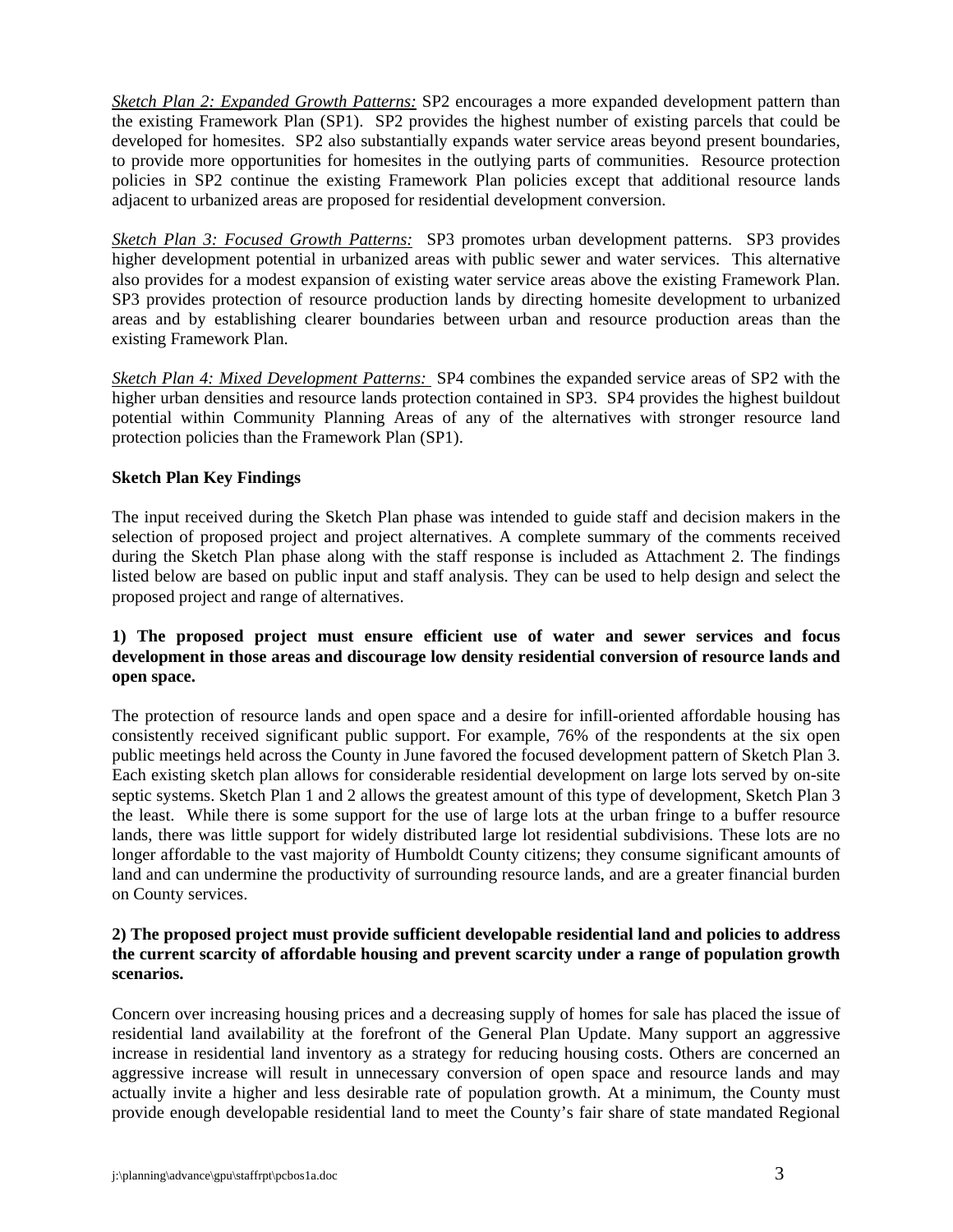Housing Needs. The amount of land and infrastructure to make available for housing and the policies that impact housing development will be cornerstone issues facing the Planning Commission and Board in the adoption of the General Plan. The Plan also needs to include policies and programs to ensure affordability.

# **3) The proposed project must include actionable plans for infrastructure financing and construction.**

The public discourse and technical studies have led to the conclusion that affordable compact residential development will only occur if public agencies plan and construct supporting infrastructure improvements; specifically roads, sewer, water and drainage systems. New commercial and industrial development, necessary for a sustainable economy, will also require investments in supporting infrastructure. This will require new levels of cooperation and coordination between the County, cities, service districts and private developers.

# **4) The proposed project must support the County's economic development strategy and work to retain and create living wage job opportunities.**

The public supports initiatives to create and maintain a sustainable economy and recognizes the potential economic implications of land use policies and regulations. Regulation and permit processes can be stifling and discourage investment. They can also stimulate or protect investments, for example, Right-to-Farm and Brownfield Redevelopment ordinances. Understanding the effects of regulations and being purposeful in their application will be another cornerstone issue of the adoption of the General Plan.

# **5) A reasonable range of alternatives must include an environmentally superior alternative that would result in the least conversion of lands to development.**

Sketch Plan 3 has been criticized by some for its moderate expansion of water service areas and an oversupply of developable lands leading to unnecessary environmental impacts. The California Environmental Quality Act requires the identification of the environmentally superior alternative that would attain the basic objectives of the project (Guidelines Section 15126.6(a) and (e)(2)). Given public input and CEQA requirements, it will be necessary to include an alternative that could feasibly meet the County's fair share Regional Housing Needs with the least conversion of open space and resource lands.

# **6) A reasonable range must also include an alternative that would result in a greater supply of land available for affordable housing and economic development.**

There is support for an alternative that would allow construction of 18,000 new dwelling units (roughly triple projected "fair share" levels) at near urban level densities (3 units/acre). This alternative could act to stem housing price increases if the supply of housing increased to the point where supply exceeded demand or could accommodate unanticipated housing needs if the actual population growth exceeded projected levels. Sketch Plan 4 provides the most residential land opportunities but emphasizes both infilling and distributed low density development.

## **7) The proposed project must contain long-term agriculture and timber land protections including increased restrictions on rural subdivisions and patent parcel development.**

The importance of agriculture and timber land to the County's culture, quality of life, environment and economy has been repeatedly stressed throughout the General Plan Update process. Yet the demographic, economic and regulatory pressures facing dairy and ranching are leading to conversion of these lands to other uses. Even the long-term economic viability of timber lands has been called into question given the trends in state regulatory policy and market competition. With these realities as a backdrop the County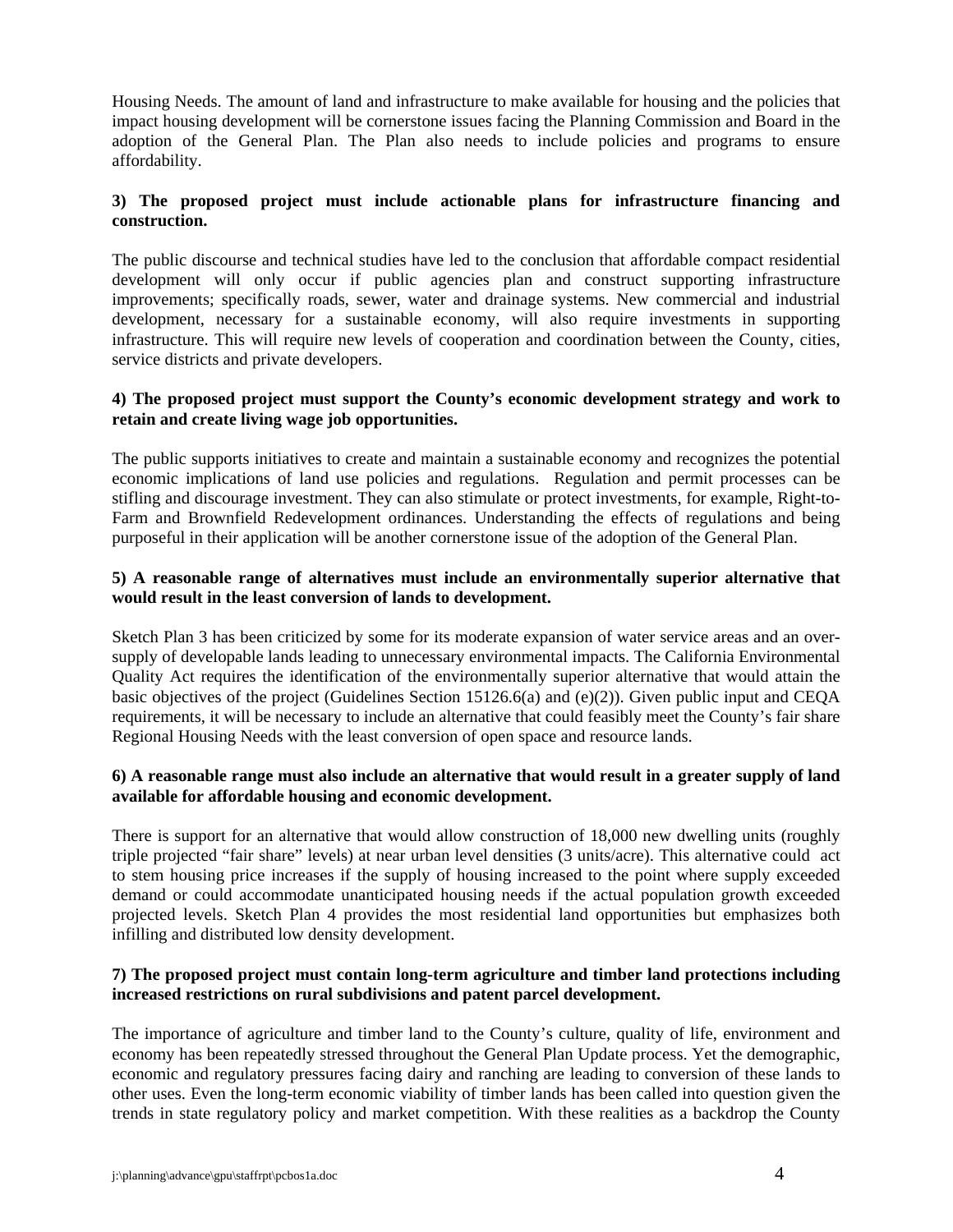must work closely with agriculture and timber producers to develop measures that protect the land, sustain production and preserve land values. The County may also need to consider conversion strategies and contingency plans for resource lands that cannot sustain economic production.

# **8) The proposed project must include unambiguous natural resource protections; especially for open space, water resources, water quality, scenic beauty and salmonids.**

People across the political spectrum expressed the need to protect the beauty and natural resource wealth of the County. Disagreements will arise on the means and extent of protection. Some favor sole reliance on state and federal regulations, others argue for enhanced local protections. Most agree on the need to better synchronize state and federal regulatory processes with local regulatory processes.

### **9) The proposed project must be practical and actionable.**

People expressed the need for the General Plan to be proactive and not simply serve as a guide for incremental discretionary project decisions. Implementation measures must be realistic and supported politically and financially.

# **10) Development of the proposed project and alternatives must involve stakeholders and be supported with accurate and relevant data.**

The process must be open, fact based and shared by all constituencies. Input and differing perspectives should be used to increase understanding, refine thinking, optimize solutions and point to balanced political compromises. Participants should be involved in the development, review and critique of staff work products and have direct access to staff and decision makers in organized and well publicized events. County staff must continue to work closely with stakeholders, city and service district staff on specific development scenarios. Efforts must continue to reach agreement on baseline data. For example, there are many ways to estimate residential demand, development constraints and development potential. Staff recommends continued work in this and other technical areas to promote confidence and agreement in supporting data.

## **Staff Recommendations**

The Sketch Plan Alternatives have played a useful role in promoting a discussion of growth and development patterns. The broad public concerns regarding anti-sprawl, resource protection, affordable housing and infrastructure planning came to the forefront of the discussion. The work from this point on needs to refine these broad concepts and provide more specific methods for achieving these objects. Therefore, in preparing the Hearing Draft Plan, the following concepts and components are recommended.

Based on the findings identified above, staff recommends the following:

## **A. With respect to providing a reasonable range of alternatives:**

### 1. Add a lower residential capacity scenario (new sketch plan "A").

Sketch Plan A would meet the County's fair share Regional Housing Needs solely through infill development served by existing water and sewer lines. The Plan would include resource land protections and significant limitations on large lot residential development. This carefully controlled and urban focused growth plan would be the "environmentally superior" alternative as defined by CEQA. This plan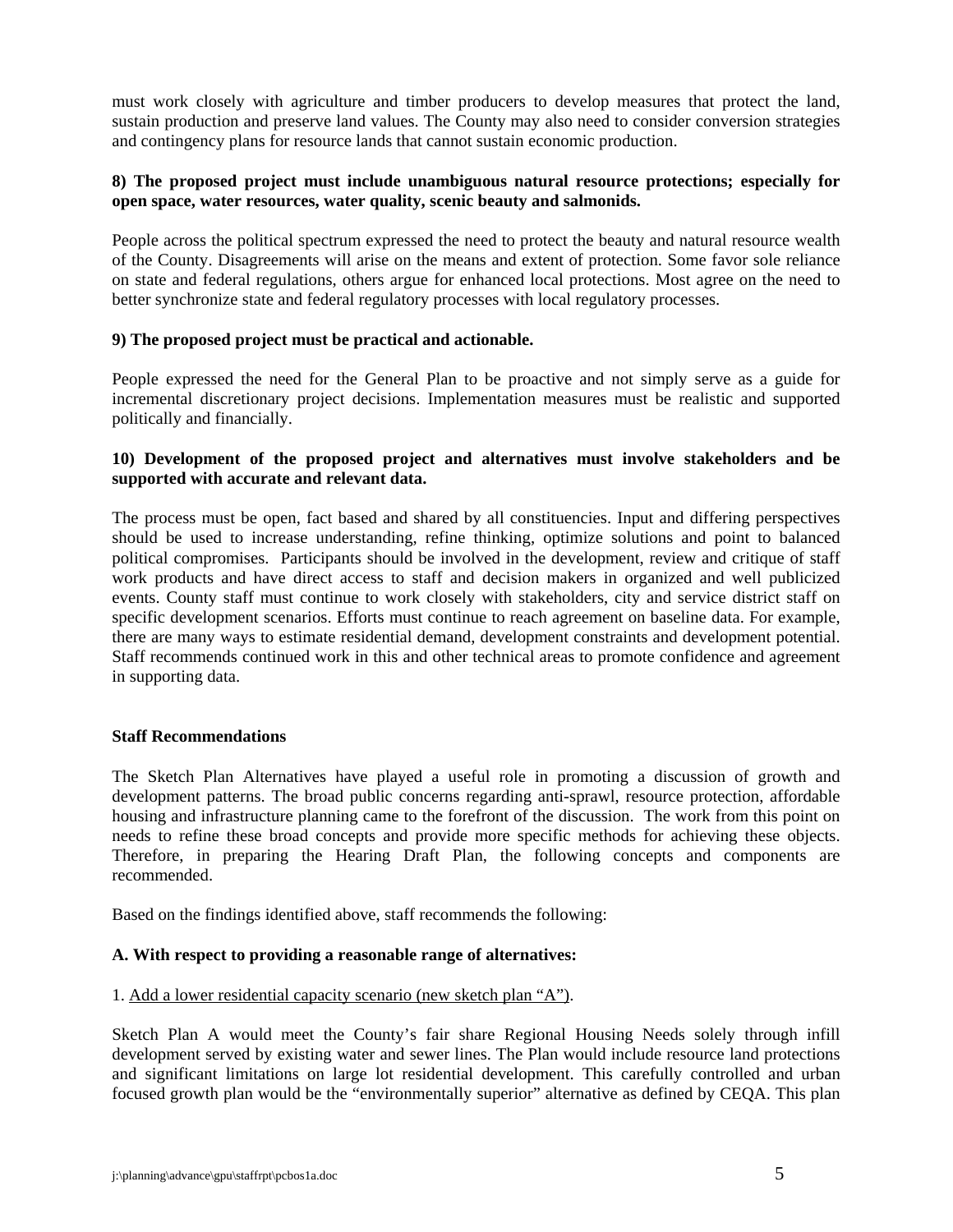has been suggested by the Healthy Humboldt Coalition. Sketch Plan A will be modified version of Sketch Plan 3.

## 2. Add a high residential capacity scenario (new sketch plan "C").

Discussion: Sketch Plan C would accommodate the demand for approximately 18,000 new dwelling units at an average density of 3 units/acre. This average density would be attained through infilling existing water and sewered areas and extension of water and sewer services to lands adjacent to existing urbanized areas. Existing entitlements for large lot residential development would remain but would not be increased. Industrial and commercial lands would be made available in proportion to residential development. Sketch Plan C will be a modified and more carefully planned version of Sketch Plan 4.

# **B. With respect to identifying a Proposed Project:**

1. Develop a new scalable residential capacity sketch plan (Sketch Plan "B") with the following characteristics:

- a. Focused development within existing urbanized areas serviced by water and sewer.
- b. Specific urbanization expansion plans including precise land use maps, urban boundary adjustments and water, sewer, road and drainage system improvements.
- c. Land use designations that support high density urban development including use of alternative subdivision standards, density bonuses, second unit incentives, live-work commercial centers, etc.
- d. Reduction in existing large lot residential subdivision potential outside of community planning areas
- e. Increased resource land protection from residential and other conversion using a range of planning tools such as; clustered development incentives, minimum lot-sizes, patent parcel development standards, conservation easements and regulatory reform.
- f. An "exit strategy" plan for alternative land use on large resource production lands proven to be no longer economically viable.

Sketch Plan B will be a scalable proposed project with a range of specific urbanization plans designed to give the Planning Commission and Board flexibility during the adoption phase. Plan B will contain a series of specific urbanization expansion plans that allow for increasing residential, commercial and industrial development up to twice the amount necessary to meet projected fair share housing goals. The expansion plan alternatives will be evaluated for their timing and development potential, infrastructure needs, environmental impacts and cost. The expansion plans will be ultimately ranked using evaluation criteria such as number of units served, infrastructure cost per unit, readiness, transportation effects and resource land consumption. This analysis will be completed in cooperation with cities, service districts and the public and be included in the EIR and supporting technical reports.

Sketch Plan B will also include a number of options for resource land protections. These options will be developed and refined with stakeholders and included as a menu of choices evaluated in the EIR and available for inclusion in the final General Plan.

# **C. With respect to Policy Options:**

Based on the responses to the policy options worksheets, include policy development on the following issues (all other required policy topics will be addressed as well):

## Forest Resource Policy Options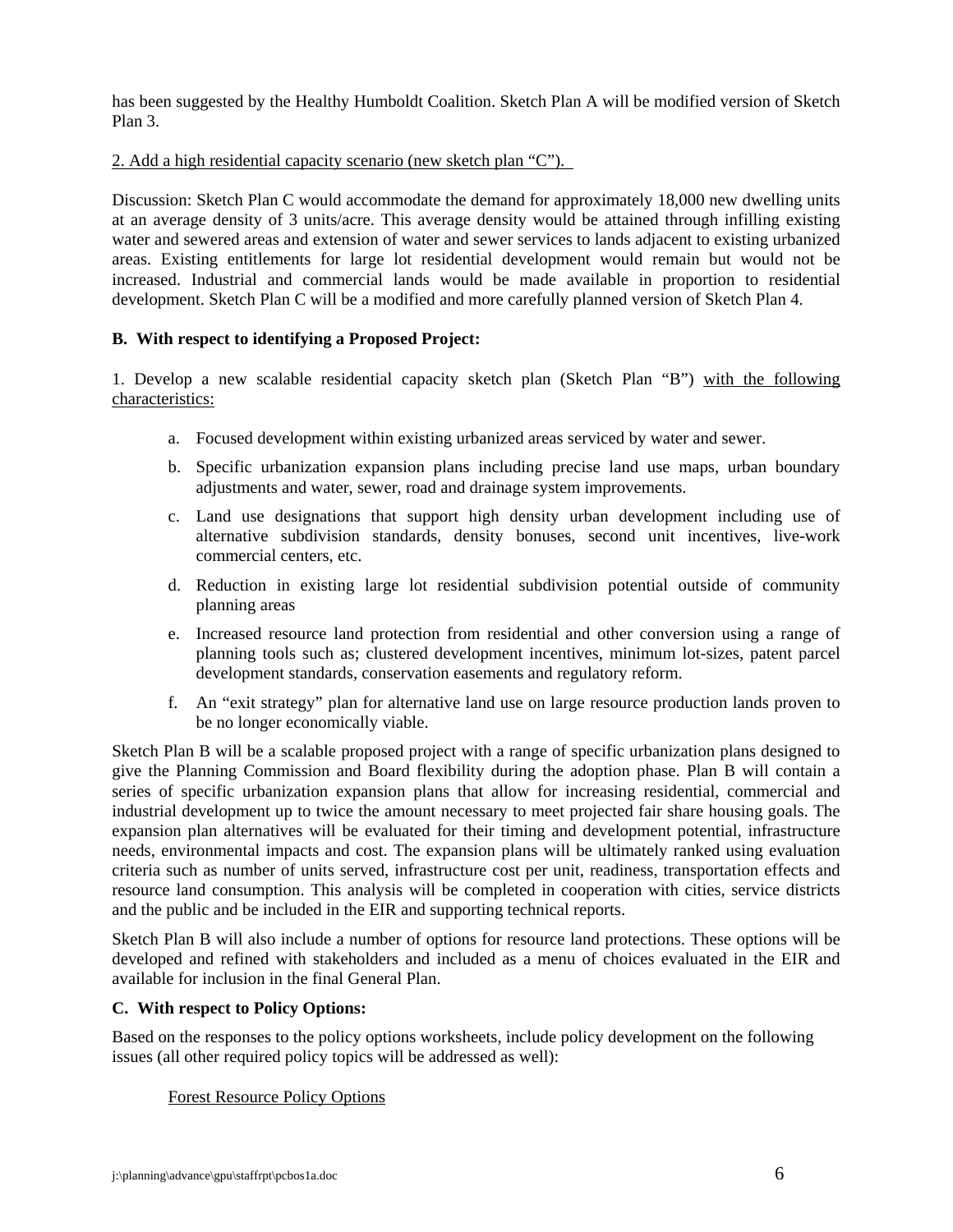- Additional policies to ensure adjacent uses are compatible with industrial timber operations
- A policy statement to support for long term continued timber production
- A policy statement to protect beneficial uses of sensitive watersheds and critical water supply areas
- A policy to address urban interface / timber issues in urban fringe areas.

# Agricultural Resource Policy Options

- A policy that the County take a proactive approach to conservation of working resource lands landscapes.
- A policy to ensure lot line adjustments and other development are consistent with the General Plan densities notwithstanding underlying land units.
- A policy to allow flexibility for additional development at original homesite areas (similar to RCC standards) for large ranches.

## Open Space Policy Options

- A policy that supports establishment of greenbelts and agricultural buffers to insure separation of existing communities.
- A policy directing the County to take a proactive approach to conservation of open space.
- A policy that establishes an open space classification system to serve as a framework for land use planning and environmental resource management programs.

## Water & Biological Resource Policy Options

- A policy to provide erosion control measures consistent with TMDL target reductions
- A policy to provide a riparian canopy retention standard in TMDL temperature impaired areas
- A policy to limit impacts of water withdrawals in impaired watersheds
- A policy to establish uniform stormwater management standards
- Update the County's water export policies
- A policy to promote conservation easements for sensitive resource areas

## Cultural & Scenic Resource Policy Options

- A policy to protect "heritage landscapes"
- A policy set to provide inland scenic resource protection

## Hazard Policy Options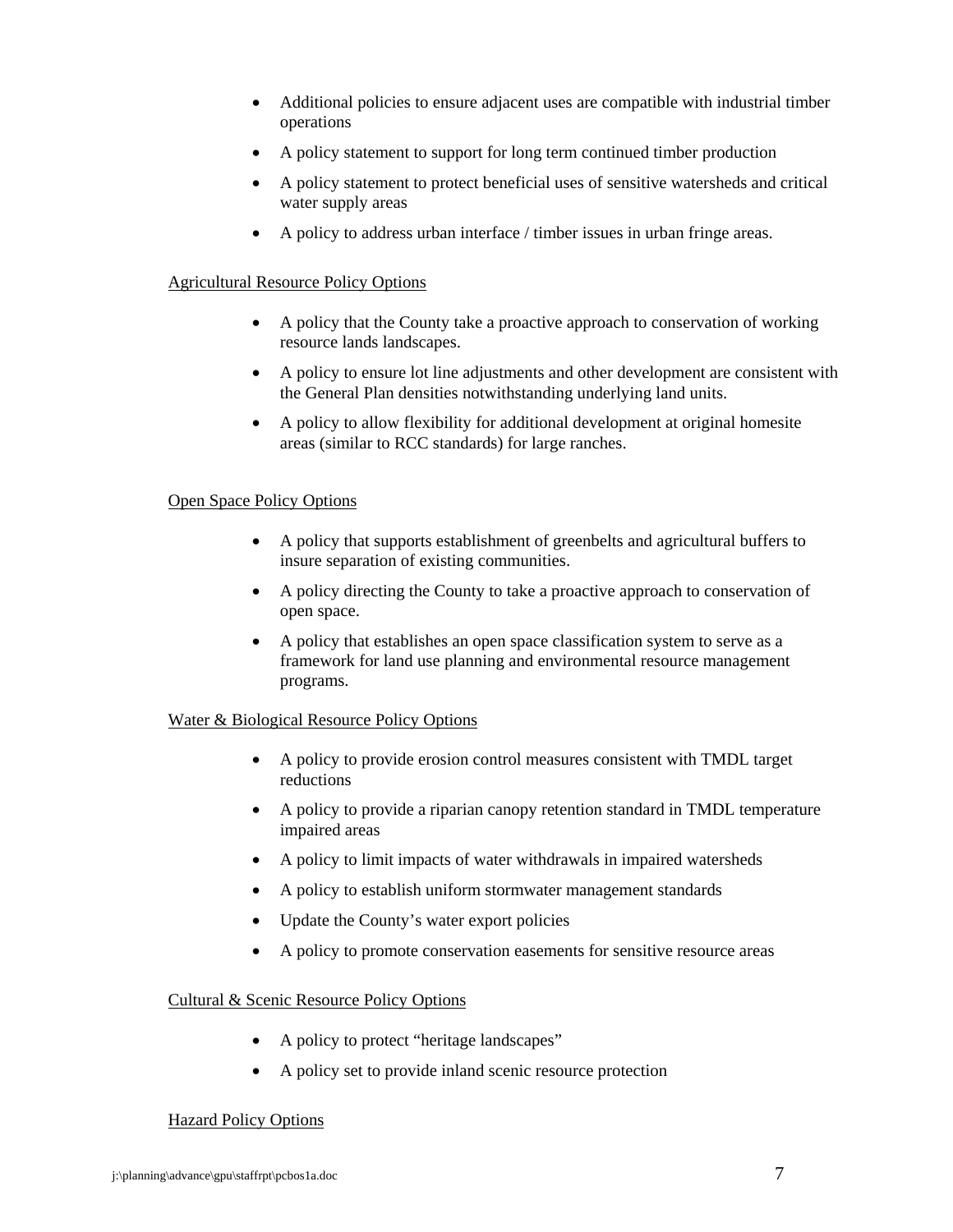- A policy to provide hillside development standards
- A policy which requires increased levels of geological review for certain discretionary projects.
- A policy to direct floodway and flood fringe combining zone be added to lands in the floodplain.
- A policy to direct improved flood hazard rating to secure reduced flood insurance rates.

### Mineral Resources

• A mineral resource extraction overlay to protect regionally important extraction sites from incompatible adjacent uses

### Building Communities

- A policy that establishes sewer service areas and water service areas.
- A policy to require infill development prior to expanding into resource areas.
- A policy that promotes mixed uses (either by monetary incentives or nonmonetary incentives)
- A policy that promotes "re-use" of brownfield sites.
- A policy that supports design standards that protect neighborhood and community characteristics.
- A policy to broaden opportunities for second units.
- A policy to ensure that the size and scale of new multi-family development is compatible with community character.
- A policy that provides broader allowance of residential uses within commercial districts.
- A policy to require coordination with the service providers to ensure that adequate funding mechanisms are available for infrastructure.

### Moving Goods and People

- A policy to support transportation improvements to truck routes countywide.
- A policy to ensure that planned improvements to the County's road system support improved access to port facilities.
- A policy to support the Port's efforts to attract new shippers through its facilities**.**
- A policy and implementation program to update the County trails plan.

### Governance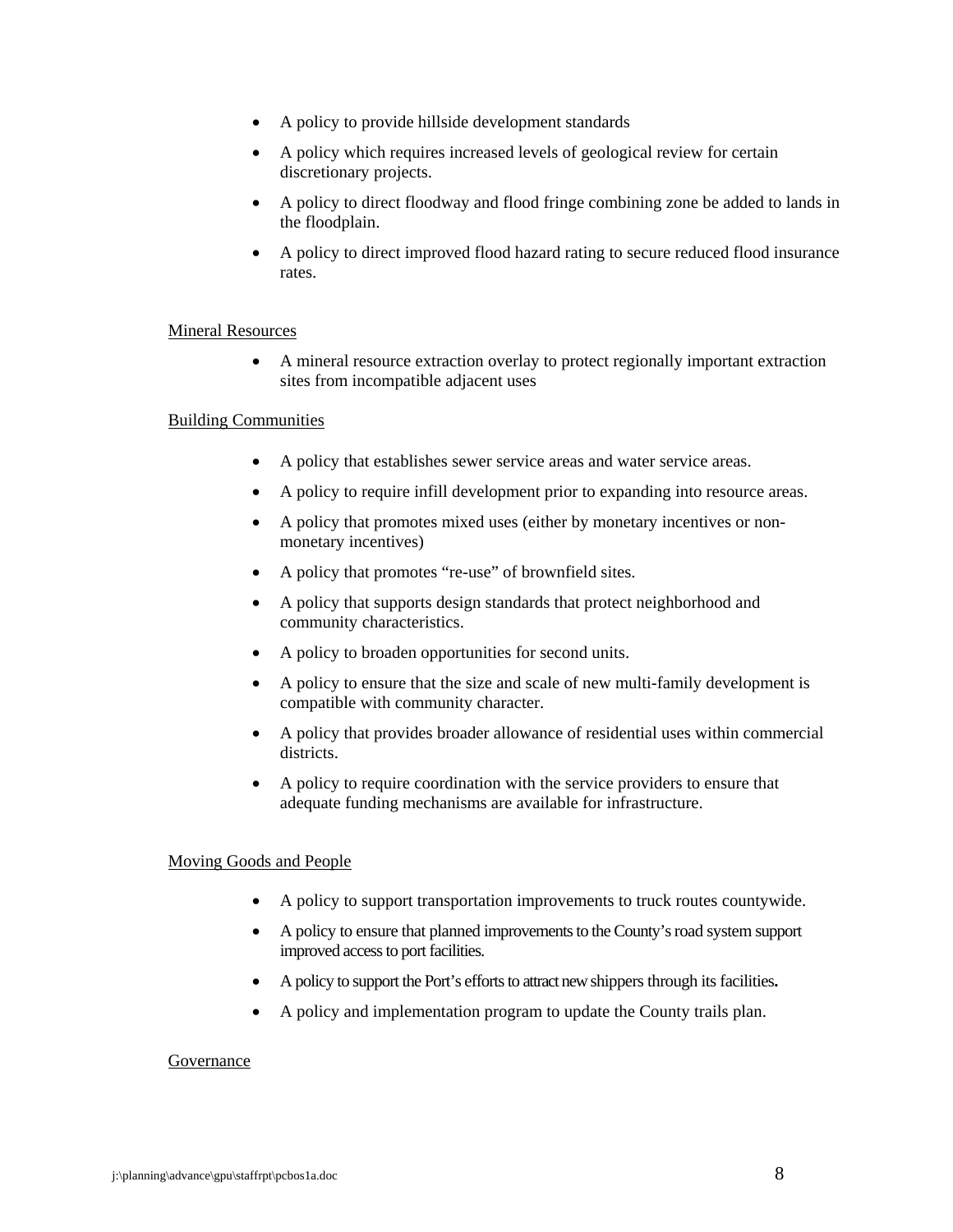- Make general plan amendment process more responsive and strategic. Re-focus from multi-year community planning efforts to implementation of existing plans and more rapid small-scale town plan updates.
- Amend criteria for accepting individual plans amendments to primarily consider the public interest
- Establish criteria and performance standards to provide a simplified and faster project review process.

# **D. With respect to Optional General Plan Elements:**

In addition to the mandatory General Plan Elements staff recommends inclusion of the following optional elements:

- Capital Improvements/Public Faculties (including Telecommunications)
- Economic/Fiscal Development
- Energy

## **Service Capacity and Infrastructure Needs**

There has been much discussion during the workshops regarding the current service capacities of Service Districts and the projected infrastructure needs. Planning staff met with the majority of the County service providers and city staff in order to determine available service capacity and expansion plans for future needs. Attachment 4 provides a summary of these findings. Staff is committed to additional infrastructure planning and analysis during the preparation of the proposed project and alternative sketch plans. This information will be provided in greater detail during the Draft Plan and EIR process.

# **SOURCE OF FUNDING AND FINANCIAL IMPACT**

The sources of funding for the General Plan Update are identified in the Planning Division's FY 2004- 2005 advanced planning budget. The proposed staff recommendations can be implemented without an increase in net County cost.

# **OTHER AGENCY INVOLVEMENT**

Comments from County staff and other agencies and organizations are included in Attachment 3 of this report.

# **BOARD ALTERNATIVES**

The Board has the option to add, delete or modify any of the staff recommendations shown in Attachment 1, and to provide additional direction as may be warranted.

# **ATTACHMENTS**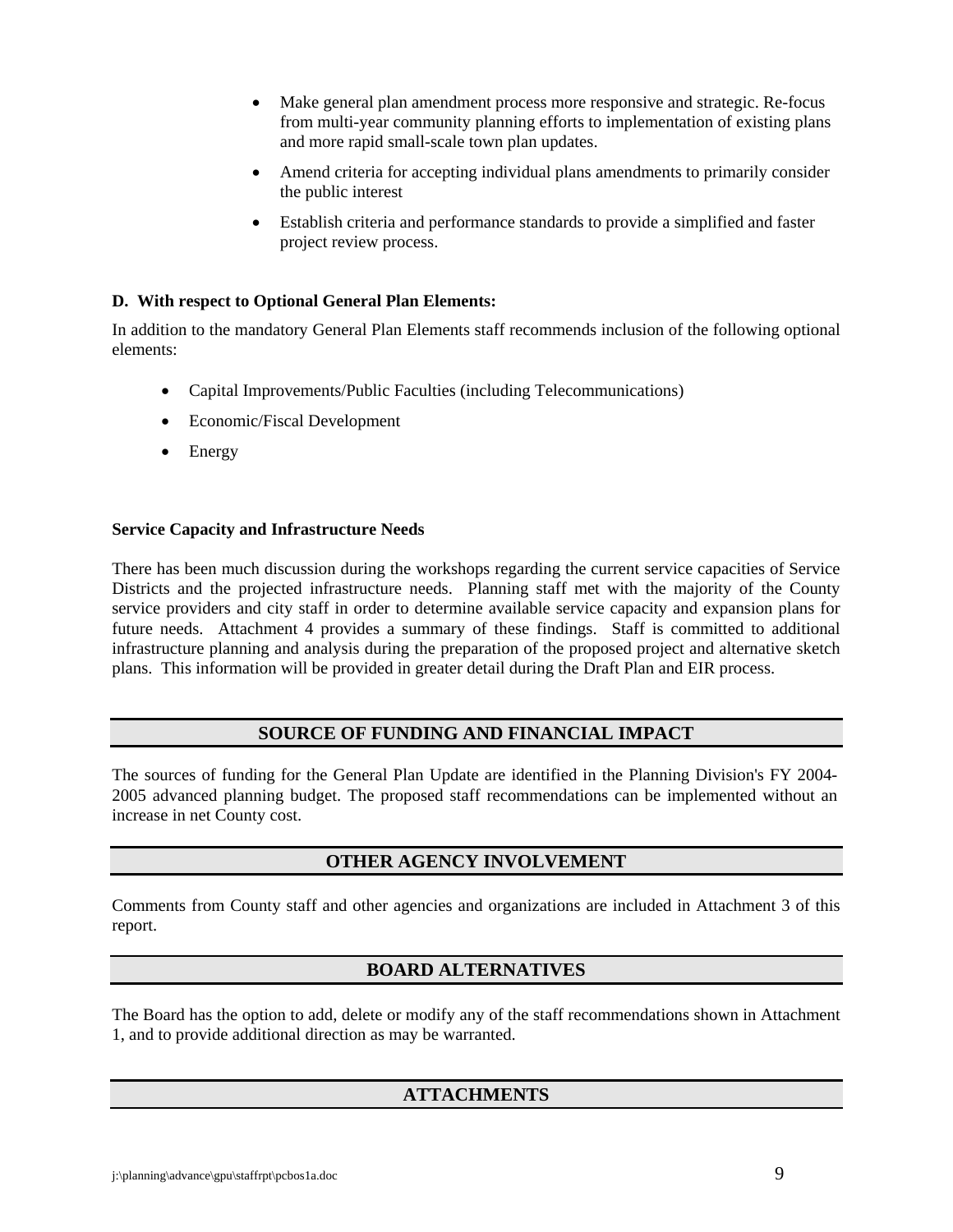ATTACHMENT 1 - General Plan Update Sketch Plan Workshop Participation

- ATTACHMENT 2 General Plan Update Sketch Plan Workshop Notes
- ATTACHMENT 3 Summary Report City and District Water and Sewer Capacities in Humboldt County
- ATTACHMENT 4 Healthy Humboldt Coalition's Guiding Principles and HELP's Plan "H" Visions: Similarities and Differences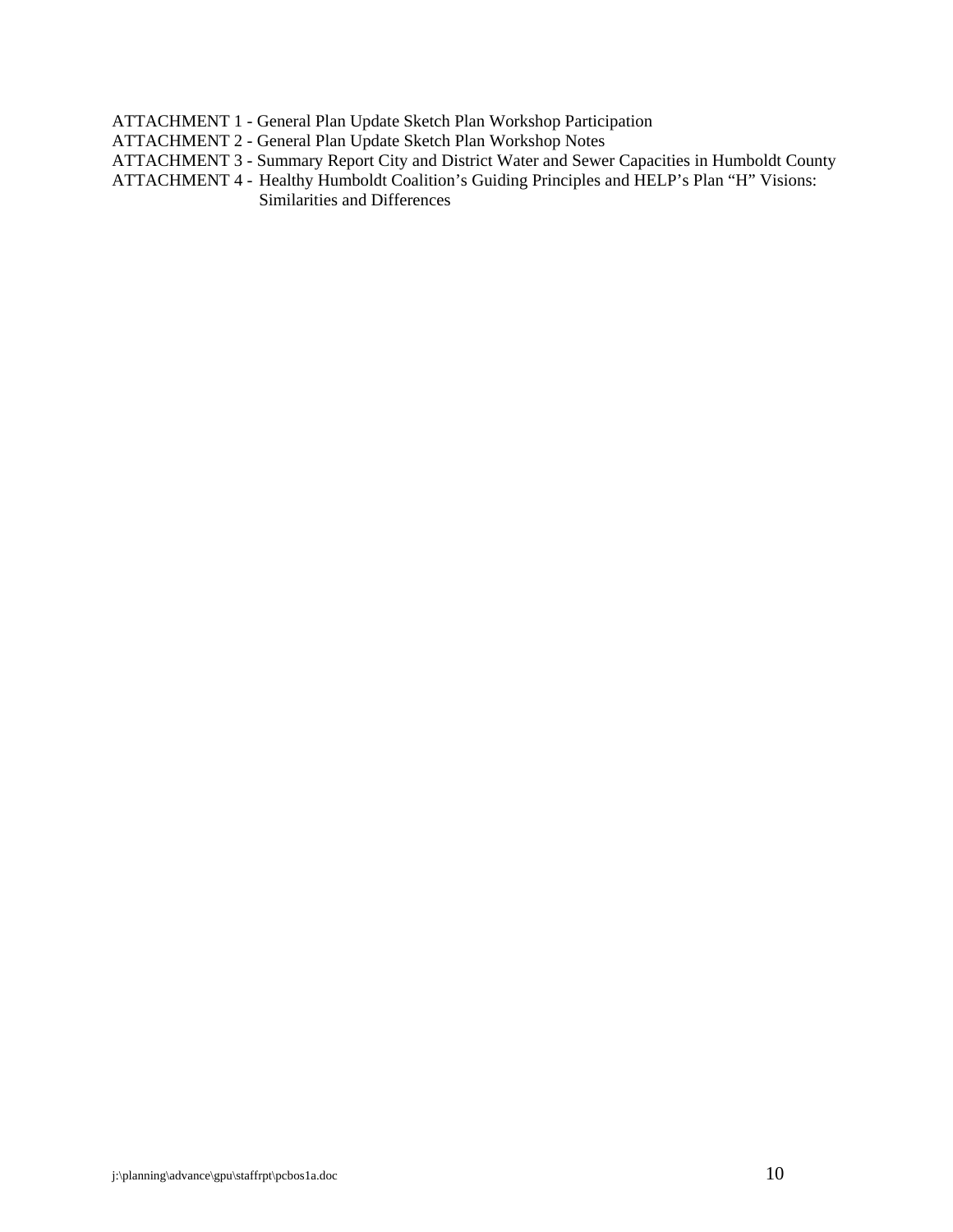# **ATTACHMENT 1**

# **General Plan Update Sketch Plan Workshop Participation**

# **GPU SKETCH PLAN WORKSHOP PARTICIPATION June, 2004 – September, 2004**

| <b>DATE</b> | <b>LOCATION</b>                                          | # OF               | # OF                    |
|-------------|----------------------------------------------------------|--------------------|-------------------------|
|             |                                                          | <b>PARTICPANTS</b> | <b>RETURNED</b>         |
|             |                                                          |                    | <b>SURVEYS</b>          |
| June mtgs   | <b>Regional Workshops</b>                                |                    |                         |
| 6/22/04     | <b>HAF</b> (Arcata)                                      | 48                 | 27                      |
| 6/23/04     | <b>Garberville</b>                                       | 20                 | 15                      |
| 6/24/04     | Fortuna                                                  | 8                  | $\overline{\mathbf{4}}$ |
| 6/28/04     | <b>Ag Extension (Eureka)</b>                             | 56                 | 21                      |
| 6/29/04     | <b>Willow Creek</b>                                      | 16                 | 7                       |
| 6/30/04     | <b>Trinidad</b>                                          | 22                 | 16                      |
| 6/29/04     | <b>County staff</b>                                      | $\boldsymbol{9}$   | 9                       |
| July/August | <b>Organization Presentations</b>                        |                    |                         |
| mtgs        |                                                          |                    |                         |
| 7/14/04     | <b>Healthy Housing</b>                                   | 20                 | 17                      |
| 7/27/04     | <b>Board of Realtors</b>                                 | 20                 | $\bf{0}$                |
| 7/29/04     | <b>Manila CSD</b>                                        | 10                 | 4                       |
| 8/4/04      | Humboldt<br><b>Healthy</b><br><b>Coalition</b><br>(staff | 8                  | n/a                     |
|             | meeting)                                                 |                    |                         |
| 8/5/04      | <b>Willow Creek CSD</b>                                  | 18                 | $\overline{\mathbf{3}}$ |
| 8/10/04     | <b>Labor Union reps</b>                                  | 8                  | n/a                     |
| 8/10/04     | <b>KMUD</b> presentation: Garberville                    | 10                 | n/a                     |
| 8/11/04     | <b>NCHB</b> (Builders)                                   | 10                 | n/a                     |
| 8/12/04     | <b>Petrolia Community</b>                                | 16                 | 5                       |
| 8/16/04     | <b>Buckeye</b><br>Farm<br>Bureau,<br>Cons.,              | 16                 | n/a                     |
|             | Cattleman's                                              |                    |                         |
| 8/18/04     | <b>HELP</b> group (staff meeting)                        | 10                 | n/a                     |
| 8/19/04     | <b>Garberville/Redway CSD</b>                            | 22                 | n/a                     |
| 8/19/04     | <b>HSU</b> administration (staff meeting)                | 8                  | n/a                     |
| 8/23/04     | Wiyot Tribe/Loleta CSD & Chamber                         | 12                 | $\bf{0}$                |
| 8/23/04     | <b>Fieldbrook CSD (panel discussion)</b>                 | 50                 | n/a                     |
|             |                                                          |                    |                         |
| July/August | <b>City Presentations:</b>                               |                    |                         |
| mtgs        |                                                          |                    |                         |
| 7/20/20     | <b>City of Arcata</b>                                    | 26                 | 3                       |
| 8/5/04      | <b>City of Eureka/HCSD staff meeting</b>                 | 16                 | n/a                     |
| 8/9/04      | <b>Cities of Fortuna, Rio Dell and Ferndale</b>          | $\overline{52}$    | 3                       |
| 8/17/04     | <b>City of Eureka</b>                                    | 51                 | $\bf{0}$                |
| 8/24/04     | <b>Cities of Trinidad and Blue Lake</b>                  | 22                 | $\bf{0}$                |
|             |                                                          |                    |                         |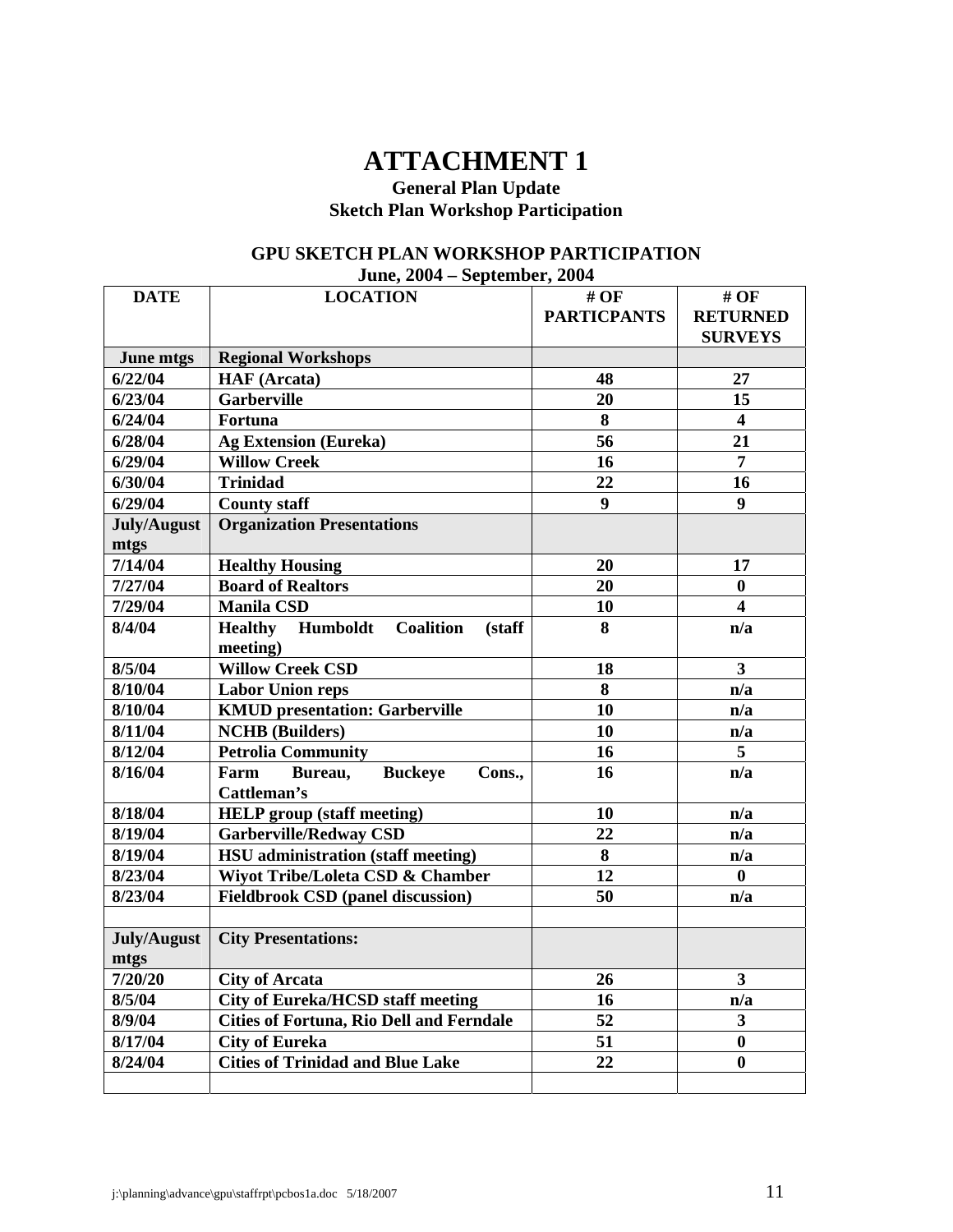# **ATTACHMENT 2**

# **Sketch Plan Workshop Notes**

# **Planning Commission Study Session 6/17/04**

| <b>Comment</b>                                                                                                                                                                                                                                                                                                                                                                                                                                                                                                                                                                                                                                                                                                                                                                                                                         | <b>Response</b>                                                                                                                                                                                                                                                                                                                                                                                                                                                                                                                               |
|----------------------------------------------------------------------------------------------------------------------------------------------------------------------------------------------------------------------------------------------------------------------------------------------------------------------------------------------------------------------------------------------------------------------------------------------------------------------------------------------------------------------------------------------------------------------------------------------------------------------------------------------------------------------------------------------------------------------------------------------------------------------------------------------------------------------------------------|-----------------------------------------------------------------------------------------------------------------------------------------------------------------------------------------------------------------------------------------------------------------------------------------------------------------------------------------------------------------------------------------------------------------------------------------------------------------------------------------------------------------------------------------------|
| Commissioner Murgia had concerns<br>about<br>promoting an alternative that is more costly than the<br>others. This was apparently directed at Sketch<br>Plans 2 and 4 where clustering is not encouraged,<br>where there is more dispersed development.<br><b>Commissioner Herman</b> had concerns about the<br>impacts of Sketch Plans $3 & 4$ on timber companies.<br>He said these companies are having a hard time<br>making money on timber harvesting; as the<br>regulations get more strict, and the cost of<br>compliance goes up, there is less profit. He also<br>said timber companies have as a fall back position<br>the ability to sell their property for residential<br>purposes, and as the policies and land use<br>designations in SP3 and 4 take that away, it will<br>have a negative impact on timber companies. | Response from staff: while it may not make sense<br>for the County to adopt an alternative that is more<br>costly from a fiscal perspective there may be other<br>desirable attributes that make it a viable alternative<br>Response from staff: we didn't intend these<br>proposals to be an additional regulatory burden but<br>rather<br>supportive of<br>long-term commercial<br>production. More analysis is necessary for example<br>understanding the value of representative land at in<br>600 acre parcels versus in 160 acre units. |
| Commissioner Kelly was interested in how staff is<br>going to keep the alternative selection process from<br>turning into a popularity contest where the one with<br>the most votes wins. What if a group decides to<br>submit a bunch of these worksheets? Won't that<br>skew the decision-making process?<br>Commissioner Kelly and Hansis also expressed                                                                                                                                                                                                                                                                                                                                                                                                                                                                            | Response from staff: The County will present the<br>responses received<br>from<br>public<br>during<br>the<br>community workshops separately to the Board. The<br>worksheets that are mailed in anonymously will be<br>tabulated in<br>separate<br>category<br>labeled<br>a<br>"miscellaneous".<br>Response from staff: The Environmental Impact                                                                                                                                                                                               |
| concerns about making a decision without knowing<br>what the full impacts are likely to be. How could<br>they be comfortable voting for one of the sketch<br>plans without knowing the full impacts?                                                                                                                                                                                                                                                                                                                                                                                                                                                                                                                                                                                                                                   | Report will assess all the impacts of each alternative<br>and identify the preferred project from<br>an<br>environmental perspective.                                                                                                                                                                                                                                                                                                                                                                                                         |

### **Notes from HAF 6/22/04**

| <b>Comment</b>                                         | <b>Response</b>                                        |
|--------------------------------------------------------|--------------------------------------------------------|
| Where did the 600 acre min lot size come from?         | We tried to develop a range of alternatives $-600$     |
|                                                        | acres is what we think is the higher end of the        |
|                                                        | acceptable range                                       |
| None of the sketch plans reflect the existing          | We based the densities on the availability of water as |
| situation in Jacoby Creek, which has a lot of 1 acre   | provided by the water district and they're saying      |
| parcels                                                | there's not much water capacity.                       |
| Under our current TPZ regs, if a person builds a       | The assessor values 2 acres of it as residential, the  |
| home, do they still get the tax break?                 | rest as TPZ                                            |
| While the McKay tract could handle 250 units, the      | This issue is being addressed under an individual      |
| traffic impacts would be severe.                       | application.                                           |
| What are those residential estates lots likely to sell | 300k                                                   |
| for?                                                   |                                                        |
| It's probably more like 500k                           | Possibly, with houses.                                 |
|                                                        |                                                        |
| You're looking at sewer and water services, but        | Traffic study is forthcoming.                          |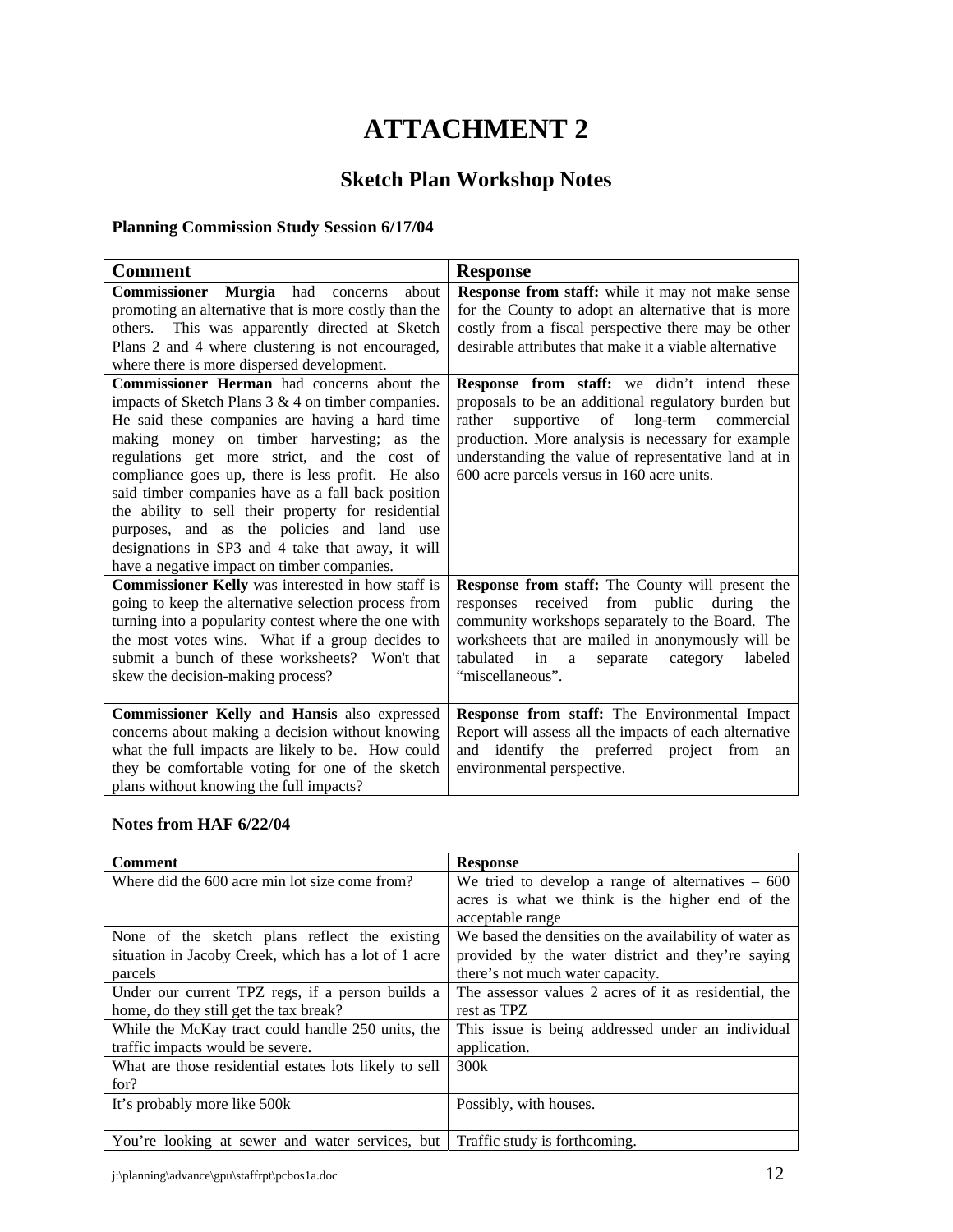| what about traffic.                                                                 |  |
|-------------------------------------------------------------------------------------|--|
| Traffic is the thing that reduces the quality of life Traffic study is forthcoming. |  |
| the most.                                                                           |  |

| <b>Comment (Written)</b>                               | <b>Response</b>                                      |
|--------------------------------------------------------|------------------------------------------------------|
| Need a policy to improve bike lanes when work is       | To be considered in policy development.              |
| done on roadways, e.g. Myrtle Ave./Old Arcata          |                                                      |
| Road.                                                  |                                                      |
| Educate the public on timber harvesting; need to deal  | Noticing of timber harvesting is regulated by the    |
| with traffic.                                          | State under the Forest Practices Act.                |
| ensure safe walkability<br>Policy to<br>throughout     | To be considered in policy development.              |
| communities like Manila.                               |                                                      |
| Need policy supporting renewable energy use.           | To be considered in policy development.              |
| Big box development must pay full cost<br>of           | This issue would be addressed with individual        |
| infrastructure<br>maintenance<br>that<br>serves<br>the | project review.                                      |
| development.                                           |                                                      |
| Policy to encourage recreational use opportunities on  | Recreation is listed as a compatible use in TPZ; can |
| industrial timberlands adjacent to urban areas.        | be considered.                                       |
| Need to evaluate plan infrastructure and maintenance   | Will be considered in further analysis.              |
| for cost.                                              |                                                      |
| Examine Blue Lake pre-zoning issues.                   | We met with representatives and addressed pre-       |
|                                                        | zoning in sketch plans                               |
| Sketch plan selection ought to include uncertainties   | To be considered.                                    |
| in population, limited water, energy costs, public     |                                                      |
| transportation, and budgets.                           |                                                      |
| All building designs should incorporate maximum        | Existing plan contain energy conservation policies   |
| energy conservation.                                   | (§2533) to be maintained; Energy element to be       |
| Plan alternative traffic patterns not through Manila;  | developed.<br>Traffic analysis is on-going.          |
| traffic speed reduction through Manila; roundabouts    |                                                      |
| and bike/walk ways.                                    |                                                      |
| Need more restrictive approach to the urban fringe.    | Comment supports SP3.                                |
| Need a more reasonable range of alternatives; SP1-4    | To be considered.                                    |
| all feature conversion of resource lands.              |                                                      |
| Need design guidelines that promote clustered          | To be considered in policy development.              |
| development. Needs to be opportunity for higher        |                                                      |
| density in rural Ag & Timber with clustered units      |                                                      |
| within large acreage parcels.                          |                                                      |
| Make it easy to cluster houses to avoid land           | To be considered in policy development.              |
| fracturing in 1-20 acre parcels.                       |                                                      |
| Need to look at existing infrastructure better.        | Will be considered in further analysis.              |
| Need more information on all plans to be able to       | Refer to technical background studies.               |
| make a decision.                                       |                                                      |
| Blue Lake would like to focus on expanded growth       | Lafco issue but also addressed in sketch plan        |
| in resource lands, with clustered development around   | development.                                         |
| ag. lands and protection of ag lands not converted.    |                                                      |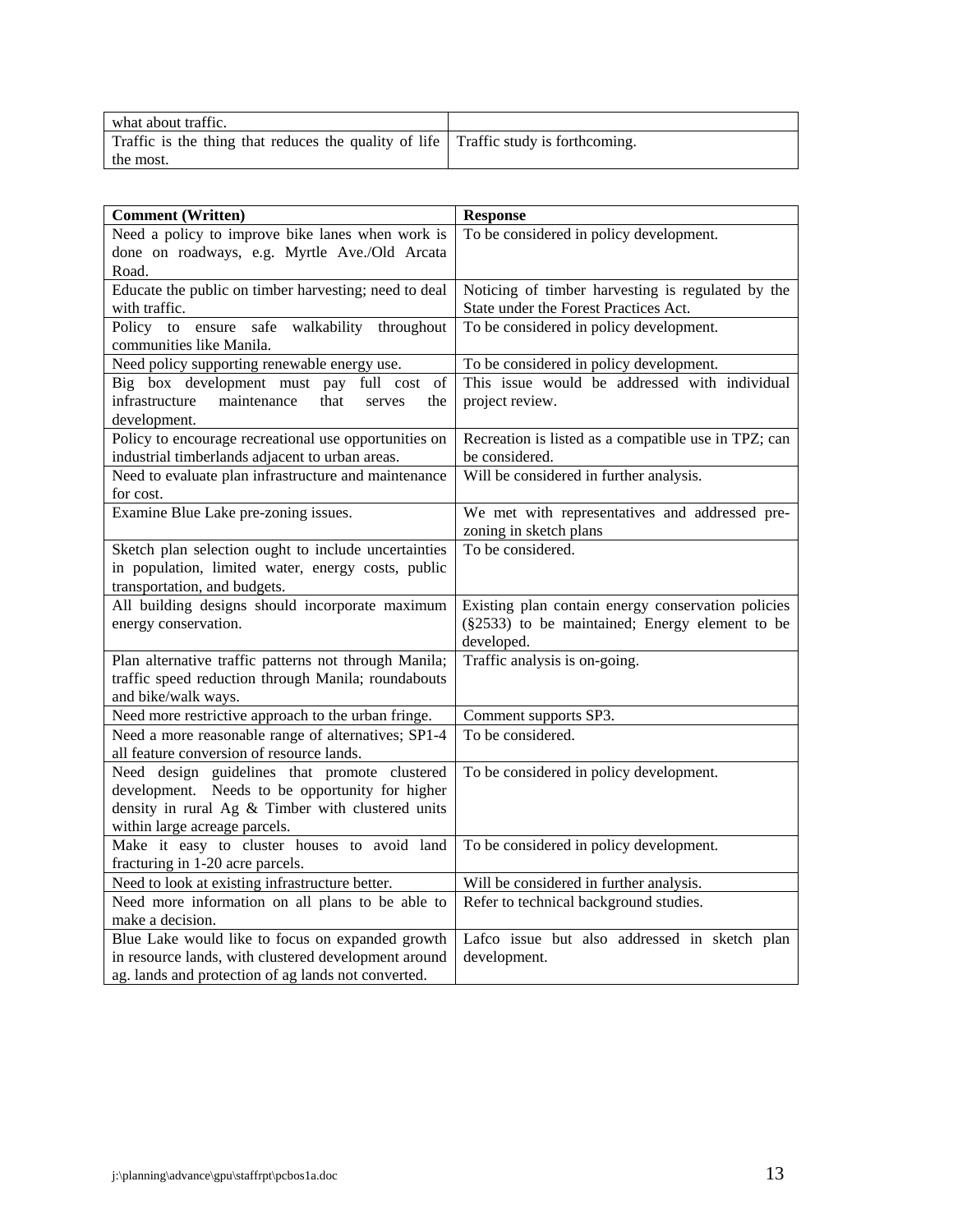# **Notes from Garberville 6/23/04**

| <b>Comment</b>                                       | <b>Response</b>                                                                                        |
|------------------------------------------------------|--------------------------------------------------------------------------------------------------------|
| What about industrial timberland owners that want to | They'd need a general plan amendment                                                                   |
| convert 20 years from now?                           |                                                                                                        |
| What about this area - Garberville? You're showing   | Refer to printed maps                                                                                  |
| us slides of Eureka                                  |                                                                                                        |
| How do you make land use tied to corporate           | It's intended to be consistent with the stated                                                         |
| ownership?                                           | management plans of these lands.                                                                       |
| Need recognition of gray areas                       | That's included in some of the policy options                                                          |
| Don't force people out of ag or timber because of    |                                                                                                        |
| some bureaucratic rule                               |                                                                                                        |
| Any provisions to allow conversion of ag / timber?   | Significant acreage is not included in ranchland and                                                   |
|                                                      | industrial timber designations. We don't want to                                                       |
|                                                      | add regulations; Need to identify easily developable                                                   |
|                                                      | areas and set up a streamlined GPA process -                                                           |
|                                                      | conversion needs to be in a planned manner; not                                                        |
| Do any of the plans recognize existing conservation  | haphazard.<br>It's a policy issue. If a park buys a property, will                                     |
| areas - buffering requirements?                      | the neighboring properties now be subject to new                                                       |
|                                                      | buffering rules? - like being considered a special                                                     |
|                                                      | treatment area for timber harvesting.                                                                  |
| Need a timberland protection easement to deal with   | A policy similar to right to farm could be                                                             |
| that issue.                                          | considered.                                                                                            |
|                                                      |                                                                                                        |
| Did the 1984 plan work?                              | We've done most community plans.                                                                       |
|                                                      | Jim Johnson's business park is an example.<br>Resource protection policies are perhaps too             |
|                                                      | flexible; they depend on who owns the parcels.                                                         |
| In terms of cost of services, which one is best      | More sprawl = more cost                                                                                |
| Cost of forest lands?                                | Conservation groups value contiguous coherent                                                          |
|                                                      | units more than the subdivided lands.                                                                  |
|                                                      | SP3 takes properties off line in terms of the                                                          |
|                                                      | residential market.                                                                                    |
| How much of the county is in public lands?           | 28%                                                                                                    |
| One plan may fit one area and another plan may fit   | Land use designations can be adjusted to fit the                                                       |
| another area better. How do you deal with that?      | local situation                                                                                        |
| Traffic impacts may be significant.                  | Traffic study is forthcoming.                                                                          |
| Has the Garberville community plan worked?           | Some housing developments haven't happened;                                                            |
|                                                      | But it has pretty much built out as planned                                                            |
| What policies would reduce residential/timberland    | Could go with more County participation in THP -                                                       |
| conflicts?                                           | more mitigation requirements                                                                           |
| What is RCC?                                         | <b>Rural Community Center</b>                                                                          |
| What about setting up an open space district like    | We are starting an easement program.                                                                   |
| Sonoma County?                                       |                                                                                                        |
| What is TMDL?                                        | Total Maximum Daily Load - primarily refers to                                                         |
|                                                      | sediment input.                                                                                        |
| Timber resource options issue re: critical water     | We could map critical water supply areas, which                                                        |
| supply – not helping timber companies                | would help in preparation of THP's.                                                                    |
| What are heritage landscapes?                        | Could apply to places such as the Arcata bottoms -<br>old barns, working landscape, sense of place and |
|                                                      | history worth protecting.                                                                              |
| How would that be defined                            | Not sure - may be difficult; could possibly be                                                         |
|                                                      |                                                                                                        |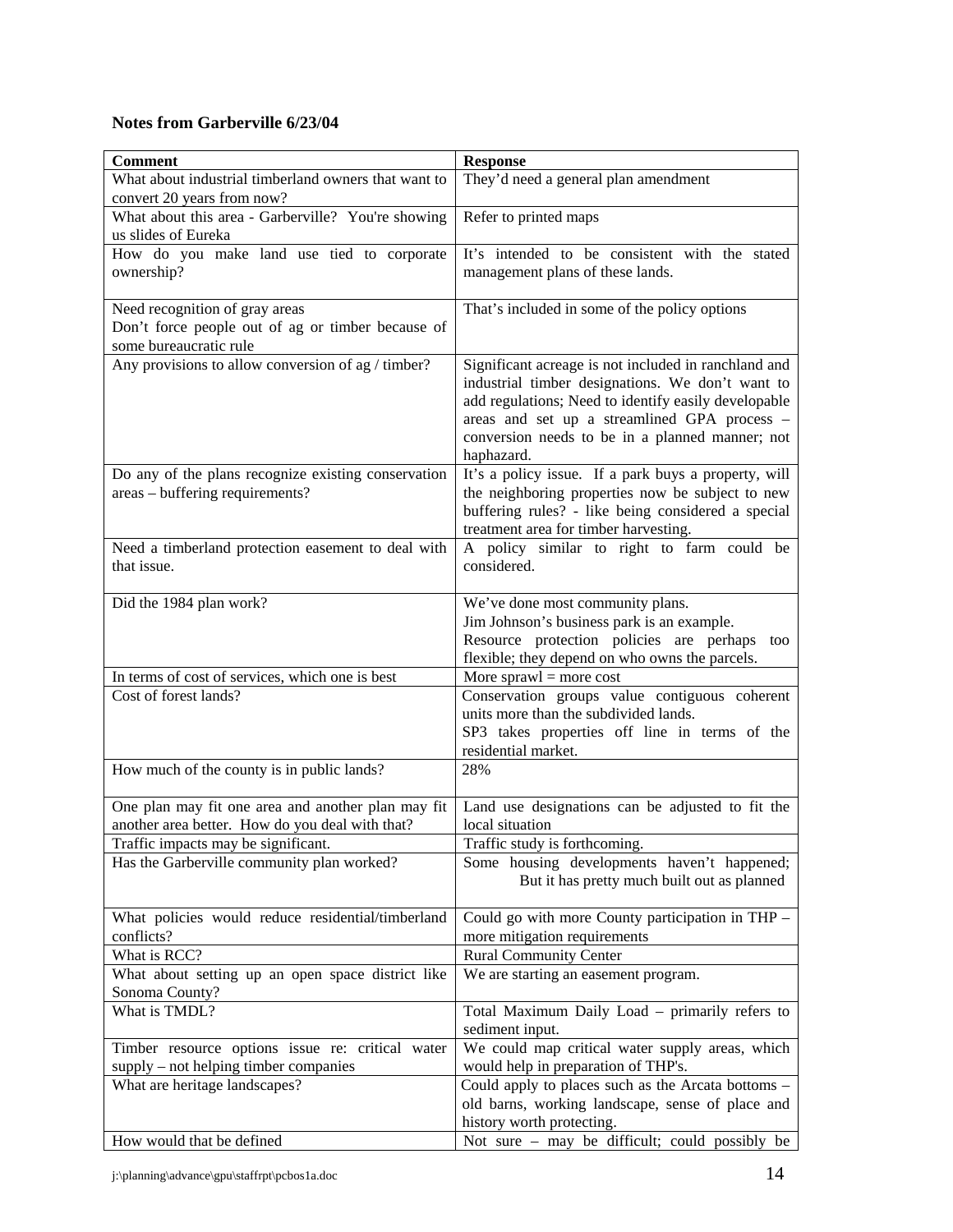|                                                        | mapped.                                         |
|--------------------------------------------------------|-------------------------------------------------|
| Flood insurance is cheap $-$ \$200/yr                  |                                                 |
| What are brownfields?                                  | Former industrial sites with possible hazardous |
|                                                        | materials contamination. Development requires a |
|                                                        | records check and Phase 1 assessment.           |
| What are mixed uses? How would you encourage           | See definition. Traffic impact fee reductions.  |
| them?                                                  | Arcata requires mixed uses on plaza.            |
| What are second units?                                 | See definition.                                 |
| Rail line restoration isn't tied to SP2, is it?        | No.                                             |
| Garberville library doesn't have copy of the technical | See website or Planning front counter.          |
| background studies.                                    |                                                 |

# **Written comments submitted during the workshops**

| <b>Comments (Written)</b>                             | <b>Response</b>                                     |
|-------------------------------------------------------|-----------------------------------------------------|
| Establish an Open Space Policy body; Put in place     | Suggestions<br>be considered in<br>will<br>policy   |
| water/biological resource policy; No more roads;      | development.                                        |
| strong support for transportation alternatives.       |                                                     |
| Have the railroad but not through the Eel River       | Addressed in moving goods and people polices; alt   |
| Canyon.                                               | railroad siting not considered feasible.            |
| Redo a plan for S. Humboldt; specific problems and    | Issues are to be addressed under existing           |
| a lot of AG topography; serious housing shortage;     | workplan.                                           |
| allow more $2nd$ units                                |                                                     |
| Grandfather all current AP's into compliance; greater | Need to follow state law on most of these issues;   |
| flexibility in alternative septic; water conservation | merger of patent parcels will be considered;        |
| and storage should be allowed (to address residential | acceptable septic design set by state; other issues |
| domestic water needs); greater flexibility in         | to be addressed.                                    |
| variances.                                            |                                                     |
| Designate conservation area buffer zones around       | Policy option can be considered                     |
| parks; give greater consideration to water resources  |                                                     |
| in allowing subdivisions.                             |                                                     |
| Should have studied impact of JTMPs and 40 acre       | Policy option to be considered; included in work    |
| TPZ parcels; Update the GRAB Community Plan to        | program.                                            |
| comply with CEQA.                                     |                                                     |
| Strengthen non-TPZ non-Williamson zoning to make      | Policy options to be considered.                    |
| a greater incentive for easements and permanent       |                                                     |
| protection; Simplify but strength TPZ/Williamson      |                                                     |
| programs.                                             |                                                     |
| Sketch plans polices should encourage public open     | To be considered in policy development.             |
| space, trail corridors etc. around communities.       |                                                     |
|                                                       |                                                     |

# **Notes from Fortuna 6/24/04**

| <b>Comment</b>                                       | <b>Response</b>                              |
|------------------------------------------------------|----------------------------------------------|
| If you encourage a more urban development pattern,   | You have to expand it or fix it.             |
| you have to address service capacity. Loleta doesn't |                                              |
| have any additional service capacity.                |                                              |
| Are we getting any 8 units per acre? It doesn't seem | Actually, we are.                            |
| like anyone is building them.                        |                                              |
| What makes them think the housing market is going    | Higher interest rates could slow home sales. |
| to cool?                                             |                                              |
| There's a need for 150,000 new homes to be           | Addressed in Housing Element and sketch plan |
| constructed statewide each year, but only 100,000    | alternatives                                 |
| are built.                                           |                                              |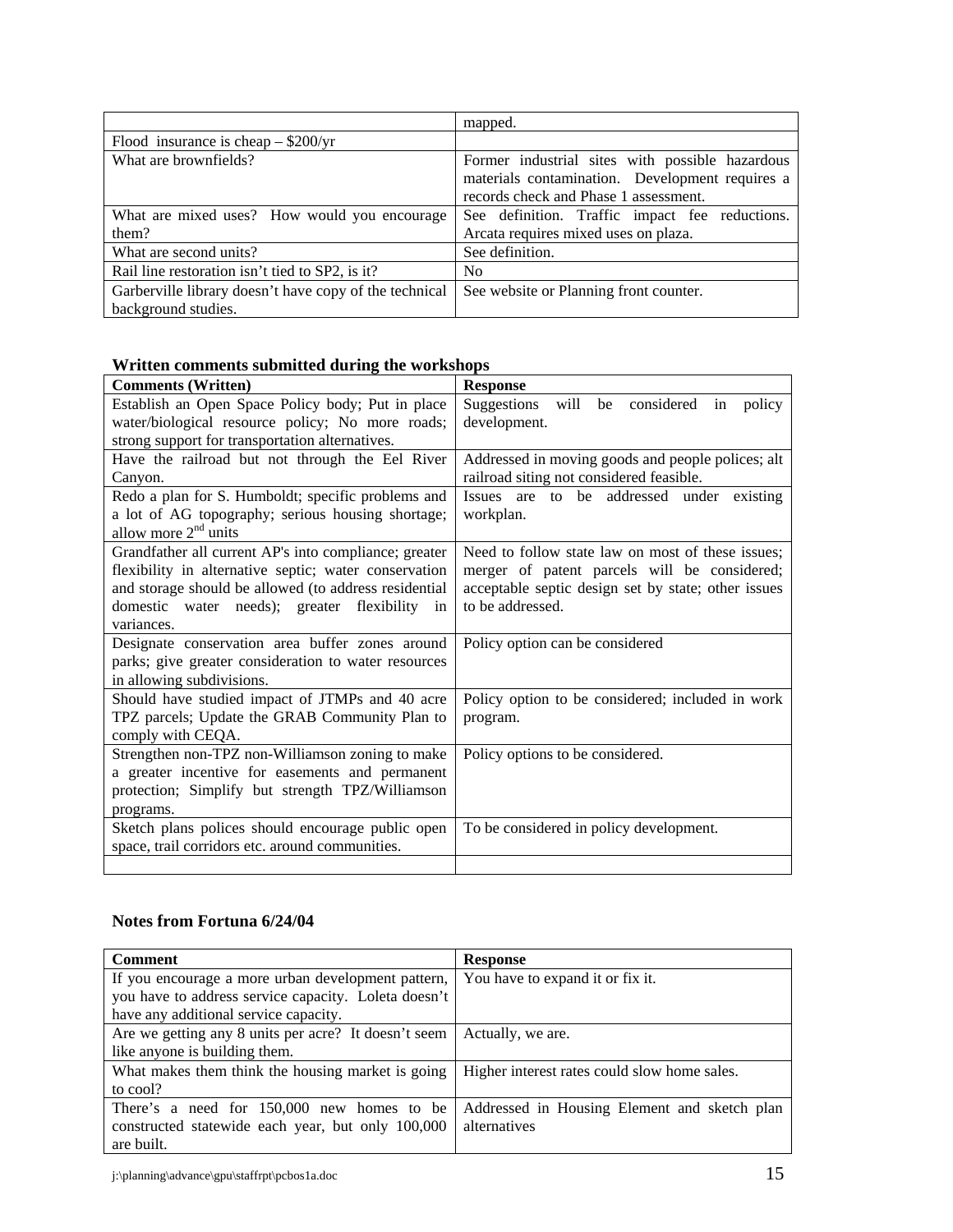| We believe the housing market is going to continue        | The sketch plans will have to account for this        |
|-----------------------------------------------------------|-------------------------------------------------------|
| to be strong.                                             | contingency                                           |
| There's no housing available at the \$250,000 level       | A mix of housing price ranges is needed to            |
| now, where 6 months ago, there was.                       | accommodate growth.<br>To be addressed in             |
|                                                           | policies.                                             |
| Number of persons per unit is going down $-2.5$           | For Planning we will use the latest DOF               |
| persons per unit are the most recent numbers.             | projections, 2.4 or 2.3 currently.                    |
| Is there a desire of timber companies to sell their       | Only when they give up industrial<br>timber           |
| land?                                                     | operations - Barnum timber for example.               |
|                                                           | Most sales are to other timber companies or           |
|                                                           | conservation organizations.                           |
| Are these policies expanded in the sketch plan            | No; we're trying to avoid wordsmithing, so we're      |
| alternatives report?                                      | keeping it general.                                   |
|                                                           |                                                       |
| Policy regarding lot line adjustments – not sure how      |                                                       |
| to answer it - Perrot Ranch issue.                        |                                                       |
| What does "flexible" mean in the policy for original      | Allow more than $1$ unit $/$ 600 acres in some cases; |
| homesite development on ranchlands?                       | to be addressed in policy development.                |
| Is Policy #2 going to prevent the McKee thing?            | Not necessarily. The court will decide the McKee      |
|                                                           | matter.                                               |
| Development of South Eureka is problematic.               | Need capacity upgrades.                               |
|                                                           | access to<br>Lumbar Hills<br>Need<br>to make          |
|                                                           | Robinson/Dunn circulation to work.                    |
| There's no one big enough to take on development of       | True. Need to explore financing options.              |
| the Robinson / Dunn property.                             |                                                       |
| What's an inland scenic resource?                         | As distinct from coastal: landform protection,        |
|                                                           | Scenic Byways                                         |
| Fire Safe regulations are a real impediment to            | Examine some options for flexibility.                 |
| development.                                              |                                                       |
| Why do certain policy options only apply to SP 1<br>and 2 | Ignore that.                                          |
| Big box policy needs to be broken into 2.                 | Agree                                                 |
| If some of these policy options become policies and       | We'll need to identify reliable funding sources for   |
| we don't have \$ to implement them, isn't that going      | each of the implementation measures.                  |
| to be a problem?                                          |                                                       |
| How were these policy options arrived at?                 | A distillation of our Critical Choices work and the   |
|                                                           | background studies.                                   |

| <b>Comment</b> (Written)                                                                                 | <b>Response</b> |
|----------------------------------------------------------------------------------------------------------|-----------------|
| Want to divide urban timber (UT) land in Hydesville   The density range of UT is 20-40 acres per parcel. |                 |
| to 20 acre parcels so the presence of people will                                                        |                 |
| scare bears away that are damaging and killing trees.                                                    |                 |

# **Notes from Eureka 6/28/04**

| <b>Comment</b>                                                                      | <b>Response</b>                                                                                        |
|-------------------------------------------------------------------------------------|--------------------------------------------------------------------------------------------------------|
|                                                                                     | What are the fiscal impacts of each Generally it is less expensive for government to serve             |
| alternative?                                                                        | more compact development                                                                               |
|                                                                                     | Would there be a cost difference between the This will be determined during environmental analysis and |
| alternatives?                                                                       | EIR preparation. We plan to do an economic analysis                                                    |
| Is the big box option necessarily not a part of $\vert$ No – they can be decoupled. |                                                                                                        |
| SP3?                                                                                |                                                                                                        |
| $#2$ forest policy option – what does that Explained.                               |                                                                                                        |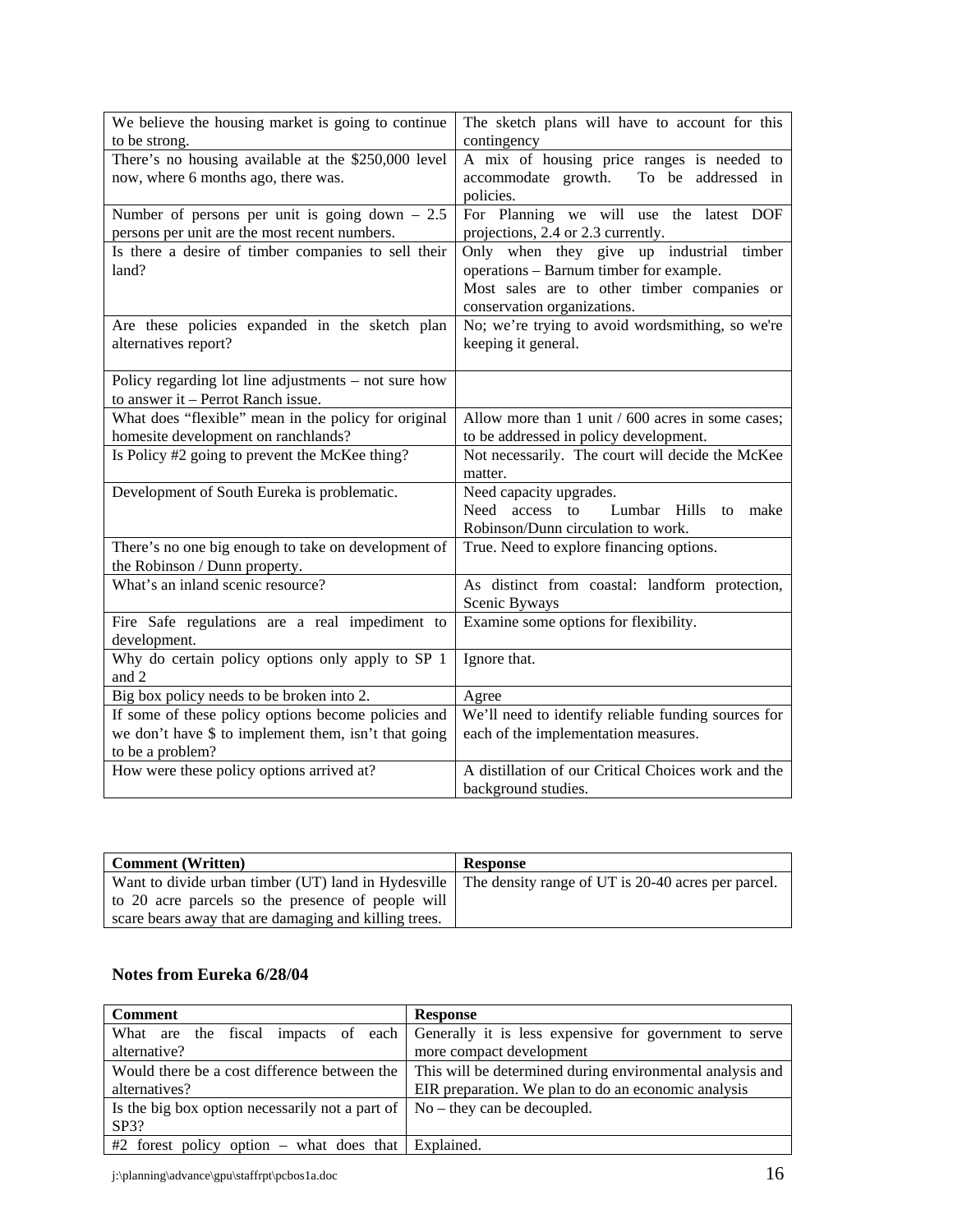| mean?                                            |                                                             |
|--------------------------------------------------|-------------------------------------------------------------|
| Lots smaller than 600 ac - what would be         | To be determined in future policy decisions.                |
| allowed?<br>Would they have to be merged         |                                                             |
| under that policy option?                        |                                                             |
| How many units would be allowed in the           | To be addressed in policy development.                      |
| situation where ranchers want to develop         |                                                             |
| homesites on their ranches under that policy     |                                                             |
| option?                                          |                                                             |
| Would the same option apply to TPZ so that       | TPZ parcels have different needs - they don't need people   |
| owners of TPZ parcels can build homes for        | living there like ranches do.                               |
| their ranch hands and family?                    | Look at the second unit policy options if you want to allow |
|                                                  | more homes in TPZ areas.                                    |
| What about the effects of redrawing the flood    | The maps are based on the 1964 flood for the most part      |
| maps where people are now going to be in         | (not Redwood Creek, though).                                |
| flood areas because of deposition from           |                                                             |
| upstream logging practices?                      |                                                             |
| What about larger bluff top setbacks? What       | Should the Country require greater scrutiny of geological   |
| do mean by "certain discretionary projects"      | issues for permit reviews?                                  |
| in geologic hazard policy option?                |                                                             |
| Would caretakers units be allowed in             | Yes. It would expand the existing rules to allow more       |
| commercial areas?                                | residential uses than that.                                 |
|                                                  |                                                             |
| Add "lets<br>make<br>for<br>road<br>users<br>pay | Suggestion will be considered.                              |
| maintenance"<br>policy<br>option.<br>Logging     |                                                             |
| trucks/extraction users impact the road 10x      |                                                             |
| more than residential traffic.                   |                                                             |
| Add policy to make rural roads safer.            |                                                             |
| What would the cost be to improve the roads      | A port study addresses this issue.                          |
| to support port/rail development?                |                                                             |
| Nothing in there about moving people.            | Look at the bottom one (Trails Plan). Mostly embodied in    |
|                                                  | SP3 philosophy.                                             |
| How about public transit?                        | Community design, linkage w. housing element comment.       |
|                                                  |                                                             |
| I don't want funding for rail if it's public     | Comment noted.                                              |
| funding.                                         |                                                             |
| When are you going to zone individual            | Zoning ordinance will be a part of the process.             |
| properties?                                      |                                                             |
| What will the public noticing for that be like?  | Combination of display ads and mailed notices.              |
| Any way<br>of projecting budgets/fiscal          | To be included in the environmental analysis.               |
| impacts?                                         |                                                             |
| Questions about how to make land uses            | That's the intent of zoning; performance standards can      |
| compatible.                                      | also be used.                                               |

| <b>Comment</b> (Written)                                | <b>Response</b>                                    |
|---------------------------------------------------------|----------------------------------------------------|
| Should look at economic implications of sketch          | To be considered in future work.                   |
| plans.                                                  |                                                    |
| Need more focus on redevelopment of rundown             | Brownfields policy included; other suggestions are |
| areas; Restrict percentage of land disturbed by         | development standards not policy or plan level     |
| logging; restrict sq.ft. base of housing, lot coverage; | ideas.                                             |
| eco-friendly building.                                  |                                                    |
| Create community forest buffers; preserve ag.           | Included in sketch plan design.                    |
| bottomlands and individual communities; maintain        |                                                    |
| infilling;<br>develop<br>large<br>encourage<br>tracts:  |                                                    |
| brownfields.                                            |                                                    |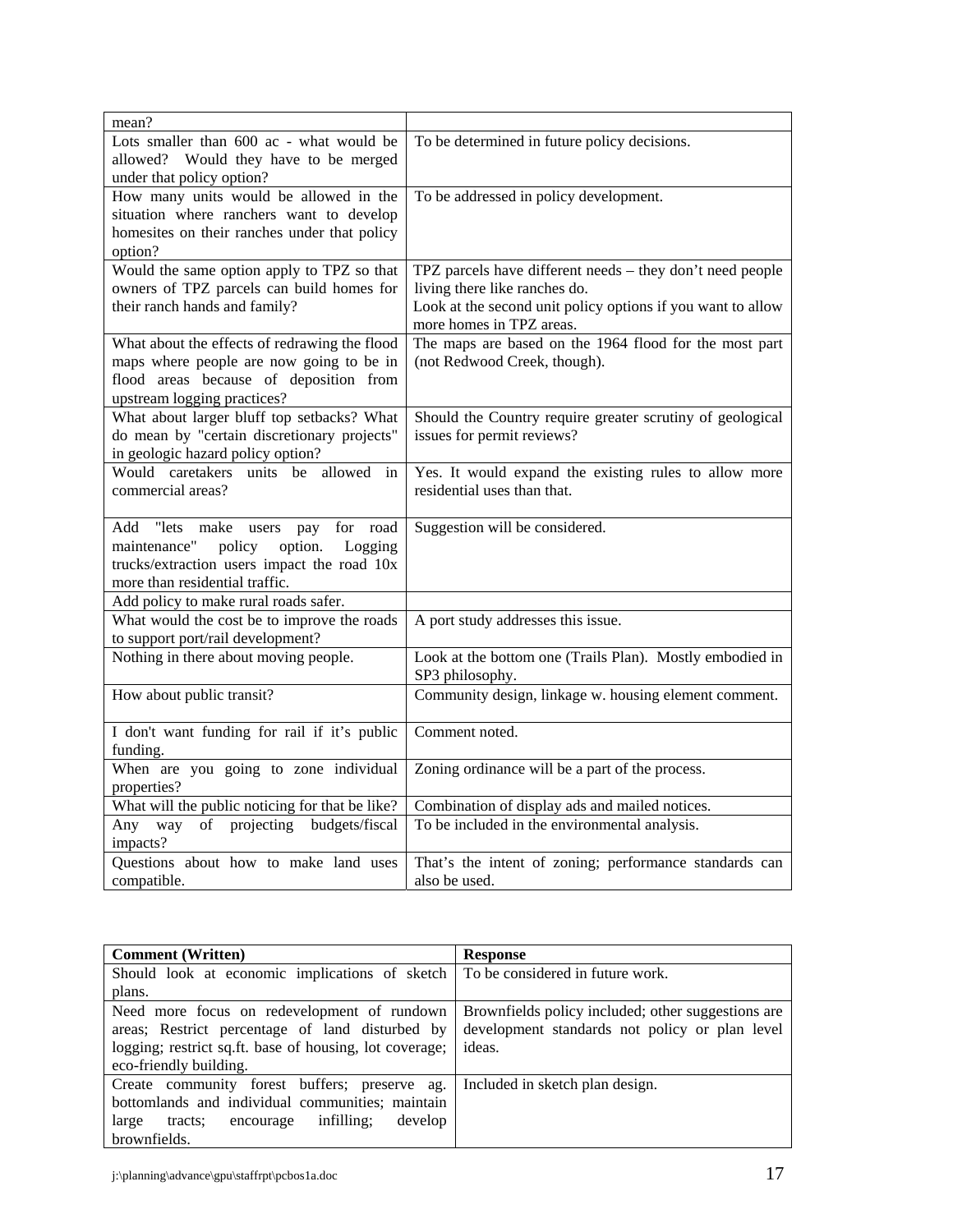| No expansion of water and sewer outside of existing     | Included in sketch plan design and suggested                         |
|---------------------------------------------------------|----------------------------------------------------------------------|
| plan; no big box development.                           | policy options.                                                      |
| Concentrate development in areas of sewer and           | Included in sketch plan design and suggested                         |
| emphasis<br>give<br>to<br>high<br>density;<br>water;    | policy options.                                                      |
| encourage/require non-industrial timber lands to be     |                                                                      |
| certified sustainable.                                  |                                                                      |
| Planning should be on a watershed basis.                | Watershed issues reviewed in Natural Resources<br>and Hazards Report |
| Increase taxation on resource extraction to finance     | Comment noted.                                                       |
| truck routes.                                           |                                                                      |
| Direct staff discretion to keep sensitive info on flood | To be considered in policy development.                              |
| plain increases that would raise or prohibit flood      |                                                                      |
| insurance.                                              |                                                                      |
| Policy to make rural roads safer; free county bus       |                                                                      |
| transportation.                                         |                                                                      |
| Coordinate housing/trans element for more people-       | Included in sketch plan design and suggested                         |
| friendly communities; plan to protect scenic            | policy options.                                                      |
| corridors.                                              |                                                                      |
| Create communities which allow for a reduced            | Included in sketch plan design and suggested                         |
| requirement to get in the car.                          | policy options.                                                      |
| Policy to make timber companies pay for using and       | Timber harvesting, railroad ownership are State-                     |
| damaging roads; policy to restore rail line to bay area | regulated activity. County will study county                         |
| in private ownership; policy to streamline the permit   | permit process.                                                      |
| process.                                                |                                                                      |
| Need a sketch plan more protective than 3; plan on      | Comment will be considered.                                          |
| watershed basis.                                        |                                                                      |
| Policies to promote affordable housing and mass         | Included in Housing Element and Moving Goods                         |
| transit.                                                | and People.                                                          |
| Give serious consideration to TPZ lands that do not     | Individual owners who do not want their land                         |
| produce timber.                                         | zoned TPZ can apply for a rezone.                                    |
| Policy to examine street widths and minimize; policy    | Development standards issues.<br>Alternative                         |
| to encourage<br>walkability; policy<br>support<br>to    | transportation policy included.                                      |
| alternative transportation.                             |                                                                      |
| Policy to support NCRAs return to private               | Comment noted.                                                       |
| ownership.                                              |                                                                      |
| Rather than focusing so heavily on "policies"           | Policies to promote incentive programs are already                   |
| develop incentive programs instead.                     | included.                                                            |
| Encourage telecommuting for job creation.               | A telecommunications element is being prepared.                      |

# **Notes from Willow Creek 6/29/04**

| <b>Comment</b>                             | <b>Response</b>                                           |
|--------------------------------------------|-----------------------------------------------------------|
| What is the affordability index?           | Explained.                                                |
| How does Humboldt's projected population   | It's lower.                                               |
| increase compare with the state?           |                                                           |
| Why is that?                               | Not a lot of young people moving here looking for work.   |
| 15% of our homes here in Willow Creek are  | Comment noted.                                            |
| vacation homes.                            |                                                           |
| The housing unit supply is low - tight     | Addressed in sketch plans.                                |
| market, not many new houses being          |                                                           |
| constructed, not much area to expand into. |                                                           |
| Questions about open space lands.          | Addressed in sketch plans.                                |
| With septic development what would be      | Some package plants work.                                 |
| acceptable for multifamily development?    | We'll work with you on efforts to get public sewer. Maybe |
|                                            | our economic development division can help $-$ grants for |
|                                            | technical assistance, matching funds for construction.    |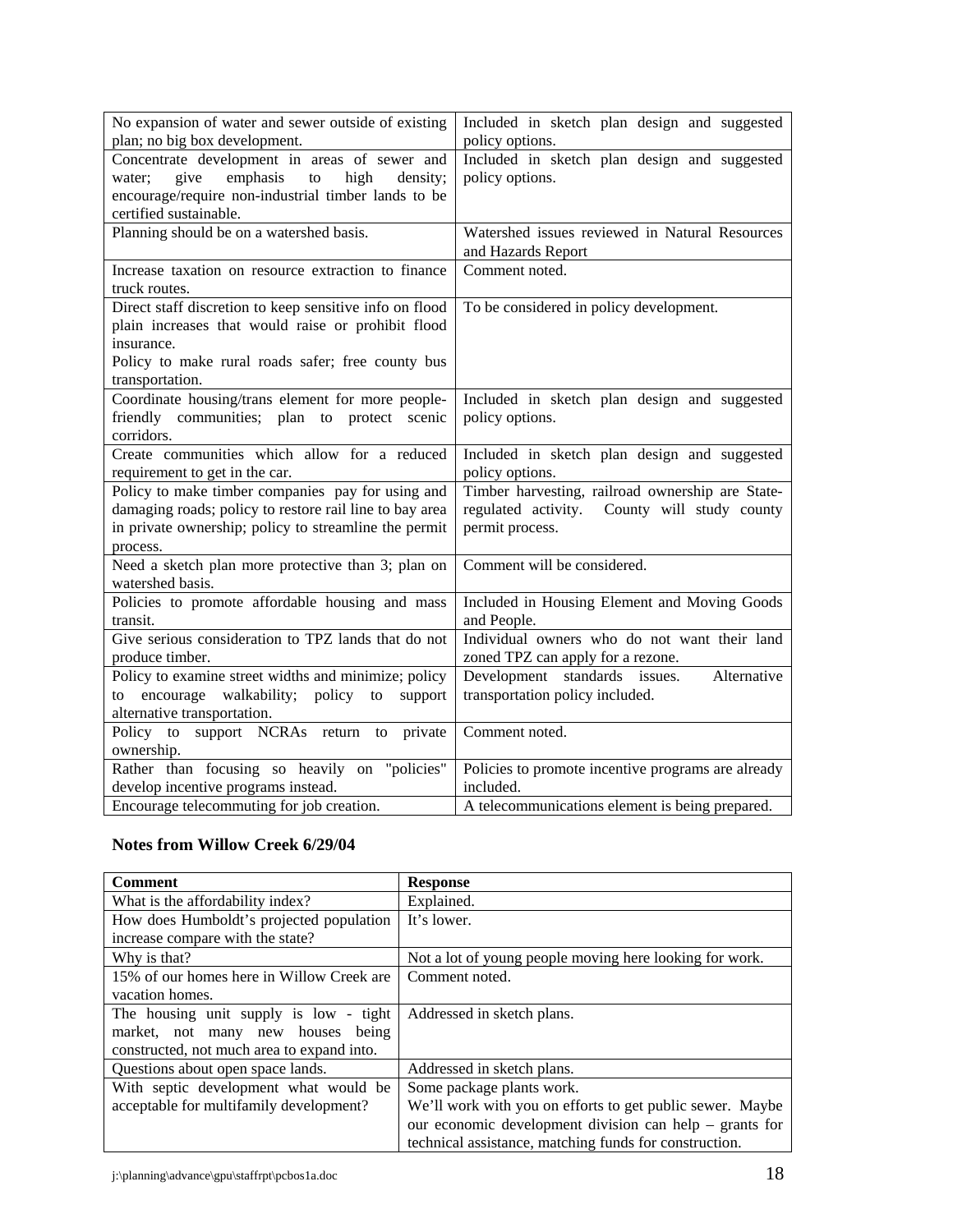| We've had ag operations take up residential        |                                                              |
|----------------------------------------------------|--------------------------------------------------------------|
| lands recently, but maybe that will change.        |                                                              |
| In 5 years, with public sewer, would it be         | Would need a plan amendment.<br>Could go with RM -           |
| easy to increase density?                          | 16du/ac maximum density. Orick, Glendale are looking at      |
|                                                    | new public sewer facilities too.                             |
| What's the red color?                              | Explained.                                                   |
| Where are the transitional timberlands?            | Explained.                                                   |
| What about the McKay tract plan (he liked          | Reviewed as a separate project.                              |
| that one)                                          |                                                              |
| I'd like to see an inside out Windsong             | We're ready for you. The new McK plan allows for that.       |
| neotraditional<br>alleys,<br>development<br>$\sim$ |                                                              |
| concept                                            |                                                              |
| Elk River, Shelter Cove - maintenance of           | We're not adding to the development potential in Shelter     |
| roads in earthquake hazard areas - have you        | Cove.                                                        |
| considered this?                                   |                                                              |
| Expansion of<br>HSU - has that been                | Yes and no - Dept of Finance projections might. EIR for      |
| incorporated?                                      | that is yet to be prepared.                                  |
| The new HSU population figures will blow           | The sketch plans will accommodate those projections.         |
| your projections away – increase in service        | HSU plans for expansion to occur over a $30 - 40$ year       |
| personnel, teachers, etc.                          | period                                                       |
| Willow Creek is primarily a recreational           | Land designations should encourage recreational uses,        |
| destination.                                       | places to stay, housing for the service providers.           |
|                                                    |                                                              |
| Is a social element included?                      | Building communities does contain a discussion of            |
|                                                    | implications of building style and how people interact with  |
|                                                    | public spaces.                                               |
| Would general plan policies cover services         | Its more use oriented - land use designations.               |
| - schools, hospitals?                              |                                                              |
| Willow Creek is limited in terms of land           | We're not predicting an economic downturn on horizon         |
| supply – our demand level is going to be           |                                                              |
|                                                    | here.                                                        |
| very different from the rest of the County -       |                                                              |
| increased demand is not going away here.           |                                                              |
| Transitional timberlands $-$ a lot of us are in    | We've got a designation $-$ UT a buffer between rural        |
| favor of clustered development<br>and              | residential and industrial timberlands - that may be         |
| continued timber production. We mostly             | appropriate, but you'd want to call it clustered residential |
| hardwoods,<br>really<br>grow<br>not<br>good        | development if that's really what it is - we've got a plan   |
| timberlands. Keep our ag lands secure, but         | designation for that too.                                    |
| transitional<br>timberlands<br>should<br>be        | Need a lot of careful planning - fire hazards for example.   |
| developed - hillside development mid               |                                                              |
| slope.                                             |                                                              |
| During the Meagram fire, CDF drew the              | Fire Plan is under development.                              |
| line at the Trinity River $-$ we would have        |                                                              |

| <b>Comment</b> (Written)                                                             | <b>Response</b>                                   |
|--------------------------------------------------------------------------------------|---------------------------------------------------|
| Build a public high school in Willow Creek.                                          | The facility in Hoopa is more than adequate. If   |
|                                                                                      | people in Willow Creek choose not to use it, they |
|                                                                                      | should consider starting a charter school.        |
| Economic growth depends on a cooperative planning                                    | Included in sketch plan design and suggested      |
| dept.; transitional timberlands allow for clustered                                  | policy options.                                   |
| residential and thereby protect valuable ag lands                                    |                                                   |
| from development pressure.                                                           |                                                   |
| Most interested in Willow Creek segment of the Community level planning is included. |                                                   |
| plan.                                                                                |                                                   |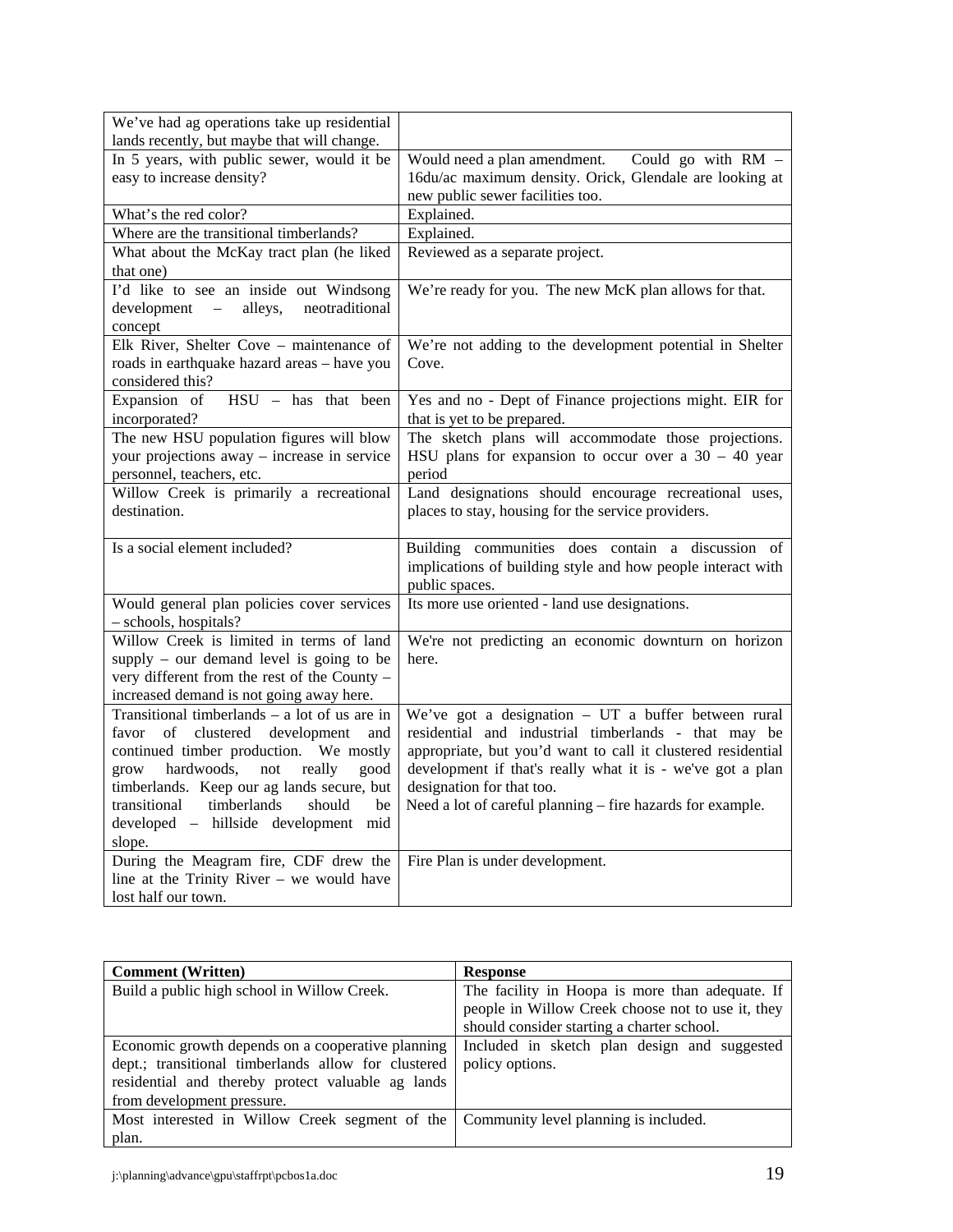| County investment in services should not be in high   County is generally not a service provider. |  |
|---------------------------------------------------------------------------------------------------|--|
| risk areas (erosion, seismic, forest fire).                                                       |  |

# **Notes from Trinidad 6/30/04**

| <b>Comment</b>                                                                                  | <b>Response</b>                                                                          |
|-------------------------------------------------------------------------------------------------|------------------------------------------------------------------------------------------|
| Does the County ever have jurisdiction over cities?                                             | No. Changes in jurisdictional boundaries are                                             |
|                                                                                                 | addressed through LAFCO                                                                  |
| Is it a unified development code?                                                               | There are separate ordinances for zoning and                                             |
|                                                                                                 | subdivision.                                                                             |
| Is there a capital improvements plan?                                                           | No, County is not a service provider. We rely on                                         |
|                                                                                                 | the capital improvements plans of the service                                            |
|                                                                                                 | providers. This may change.                                                              |
| Are the subjects in the critical choices report                                                 | No – they're subject based.                                                              |
| prioritized?                                                                                    |                                                                                          |
| There may have been more conversions of ag lands                                                | County welcomes submission of documentation of                                           |
| than the technical background study shows.                                                      | this.                                                                                    |
| What's the time frame of the Plan?                                                              | Goes to 2025                                                                             |
| 6000 new units projected, but is it required that we                                            | In the housing element the State gets involved in                                        |
| provide for them?                                                                               | telling us how many units we have to provide.                                            |
| Do the sketch plans account for second units?                                                   | The housing element counted about 20 second                                              |
|                                                                                                 | units constructed per year - we'd use those                                              |
|                                                                                                 | numbers as part of our buildout analysis.                                                |
| SP2 what does it do to Westhaven with regard to the                                             | $1 - 7$ du/ac or 1 du/ac if not served by sewer.                                         |
| density in RL                                                                                   |                                                                                          |
| Cul de sac development makes more traffic.                                                      | Comment noted                                                                            |
| Are there differences in the amount of noise between                                            | Primary difference would be related to road and                                          |
| the sketch plans?                                                                               | traffic. Plan will include a Noise element.                                              |
| What's the assumption of where the jobs are going to                                            | Eureka will continue to be an employment center                                          |
| be? Arcata, Eureka?                                                                             | for the County.                                                                          |
| What do the different plan designations look like -<br>what's the difference between RL, RMetc. | Explained in graphics.                                                                   |
| You use the term urban what's that mean?                                                        |                                                                                          |
| Communities may want different sketch plans                                                     | Where there is community sewer service.<br>We're trying to capture all those differences |
| Transportation impacts need to be considered                                                    | Traffic model will address that                                                          |
| I think we're going to need a 6 lane freeway between                                            | Traffic model will address that.                                                         |
| Arcata and Eureka.                                                                              |                                                                                          |
| We should be promoting mobilehome parks as a way                                                | We just updated our housing element that has a lot                                       |
| towards affordability.                                                                          | of discussion of mobilehomes.                                                            |
| Is the worksheet online?                                                                        | No.                                                                                      |
| What's a beneficial use?                                                                        | Drinking water, fish, and recreation.                                                    |
| How would the development timing policy work?                                                   | They're tough to implement. Development timing                                           |
| What if the family owning a key piece of property                                               | policy isn't worded quite right – it should say                                          |
| doesn't want to develop it at the right time?                                                   | "outward" instead of "into resource areas".                                              |
| What are brownfields?                                                                           | We've got a lot of brownfields since we have a lot                                       |
|                                                                                                 | of old timber mill sites – we used to have about                                         |
|                                                                                                 | 250 mills.                                                                               |
| Community<br>design<br>toolkit<br>policy<br>option<br>v.                                        | The toolkits are included in SP3, here we're just                                        |
| community design philosophy in sketch plans.                                                    | asking if you like the idea.                                                             |
| There's a difference between paint (design review)                                              | Noted.                                                                                   |
| and setbacks (design toolkits).                                                                 |                                                                                          |
| Would a specific plan be required for a new town?                                               | Community plans will be updated in the process.                                          |
| Public input process tonight isn't being focused for                                            | Additional meetings and workshops are planned.                                           |
| the Trinidad/Westhaven area, and it should be.                                                  |                                                                                          |
| You can use a specific plan overlay zone.<br>You'd                                              | Issue to be addressed in development of policy                                           |
| want to hold the baseline density low and provide an                                            | options.                                                                                 |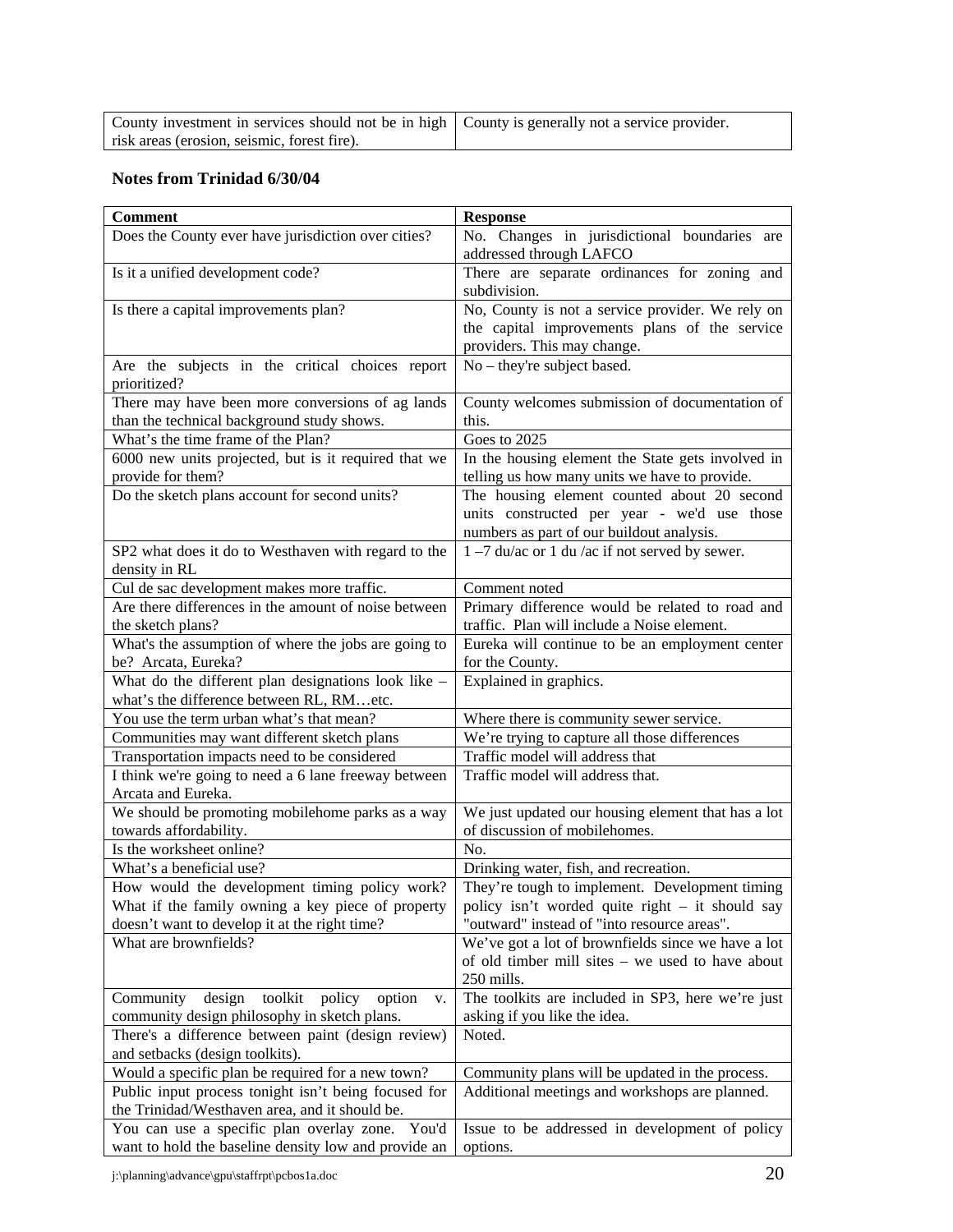| incentive for developers to enter into a planning<br>effort.                                                                                                                                                              |                                                                                                                                                                                                                                                                                                                                                                            |
|---------------------------------------------------------------------------------------------------------------------------------------------------------------------------------------------------------------------------|----------------------------------------------------------------------------------------------------------------------------------------------------------------------------------------------------------------------------------------------------------------------------------------------------------------------------------------------------------------------------|
| General discussion on the merits of specific<br>plans/community plans and general plans.<br>Some<br>concern about working on the general level - may not<br>get to the specific plans, which is where they want to<br>be. | Ultimately the General Plan Update process will<br>address both levels. We are focusing at the<br>countywide level to establish general policy<br>direction, but want to ensure that these sketch<br>plans work for each community. Additional<br>community level planning will be done. Generally,<br>specific plan are not warranted for Humboldt<br>County communities. |
| Alternatives are all increased growth $-$ what if we<br>want slower growth?                                                                                                                                               | A slower growth alternative may be warranted, but<br>the County must address housing targets set by the<br>State.                                                                                                                                                                                                                                                          |
| To address current impacts $-$ we need to set up<br>assessment districts.                                                                                                                                                 | County will examine financing options.                                                                                                                                                                                                                                                                                                                                     |
| $SB$ 855 – RWQCB proposed them – one size fits all,<br>locals can be more strict, but not less.                                                                                                                           | Staff researched this issue as it relates to the GPU.<br>RWQCB has not developed or adopted new regs<br>yet.                                                                                                                                                                                                                                                               |

| <b>Comment</b> (Written)                                                         | <b>Response</b>                                                     |
|----------------------------------------------------------------------------------|---------------------------------------------------------------------|
| Need a more sophisticated definition of "urban."                                 | This issue will be defined in more detail during the                |
|                                                                                  | EIR process.                                                        |
| Need centralized housing and plans for specific                                  | Included in sketch plan design and suggested                        |
| communities.                                                                     | policy options.                                                     |
| Build housing with grids and alleys (more pedestrian                             | Comment noted. See Design Toolkit.                                  |
| friendly).                                                                       |                                                                     |
| should be trail<br>Railway<br>way - too<br>much                                  | Comment noted. Issues are addressed in Moving                       |
| erosion/damage; be careful about how we use the                                  | Goods and People Report.                                            |
| harbor.                                                                          |                                                                     |
| Analyze social, natural resource, financial<br><sub>on</sub><br>watershed basis. | Watershed<br>issues<br>in<br>used<br>policy<br>were<br>development. |
| be<br>consistent<br>within<br>Zoning<br>needs<br>to<br>a                         | Comment noted. Included in sketch plan design                       |
| neighborhood; second units in some ag lands desired;                             | and suggested policy options.                                       |
| individual landowners should be considered separate                              |                                                                     |
| from large developers.                                                           |                                                                     |
| Policy that requires CPAs to develop within UDAs                                 | Included as a development timing policy option.                     |
| first.                                                                           |                                                                     |
| Identify infill potential better based on sewer and                              | Infill was considered and calculated for vacant and                 |
| water.                                                                           | underdeveloped parcels.                                             |
| Stronger policies protecting "critical" or other water                           | Comment noted. Included in sketch plan design                       |
| supply areas; focus on community planning.                                       | and suggested policy options.                                       |
| Preserve open space and working timber and ag                                    | Included in sketch plan design and suggested                        |
| lands.                                                                           | policy options.                                                     |
| Pro-pedestrian street planning; promote services you                             | Comment noted. Included in sketch plan design                       |
| can walk to; don't put all our jobs in a few areas and                           | and suggested policy options. Rail passenger                        |
| create a commute; rail line must include passenger                               | service to SF is beyond GPU scope.                                  |
| service to SF & Sacramento.                                                      |                                                                     |
| Alternative sewage disposal systems need to be                                   | Alternative systems are currently provided for in                   |
| considered.                                                                      | Health Dept. regs, but thus far land requirements                   |
|                                                                                  | are similar to conventional systems.                                |
| Focus of new development should be 1) infill first, 2)                           | Suggestion will be considered; see comment                          |
| City development, 3) development of county areas                                 | below.                                                              |
| only if annexed to a city. This choice should be                                 |                                                                     |
| more aggressively pursued.                                                       |                                                                     |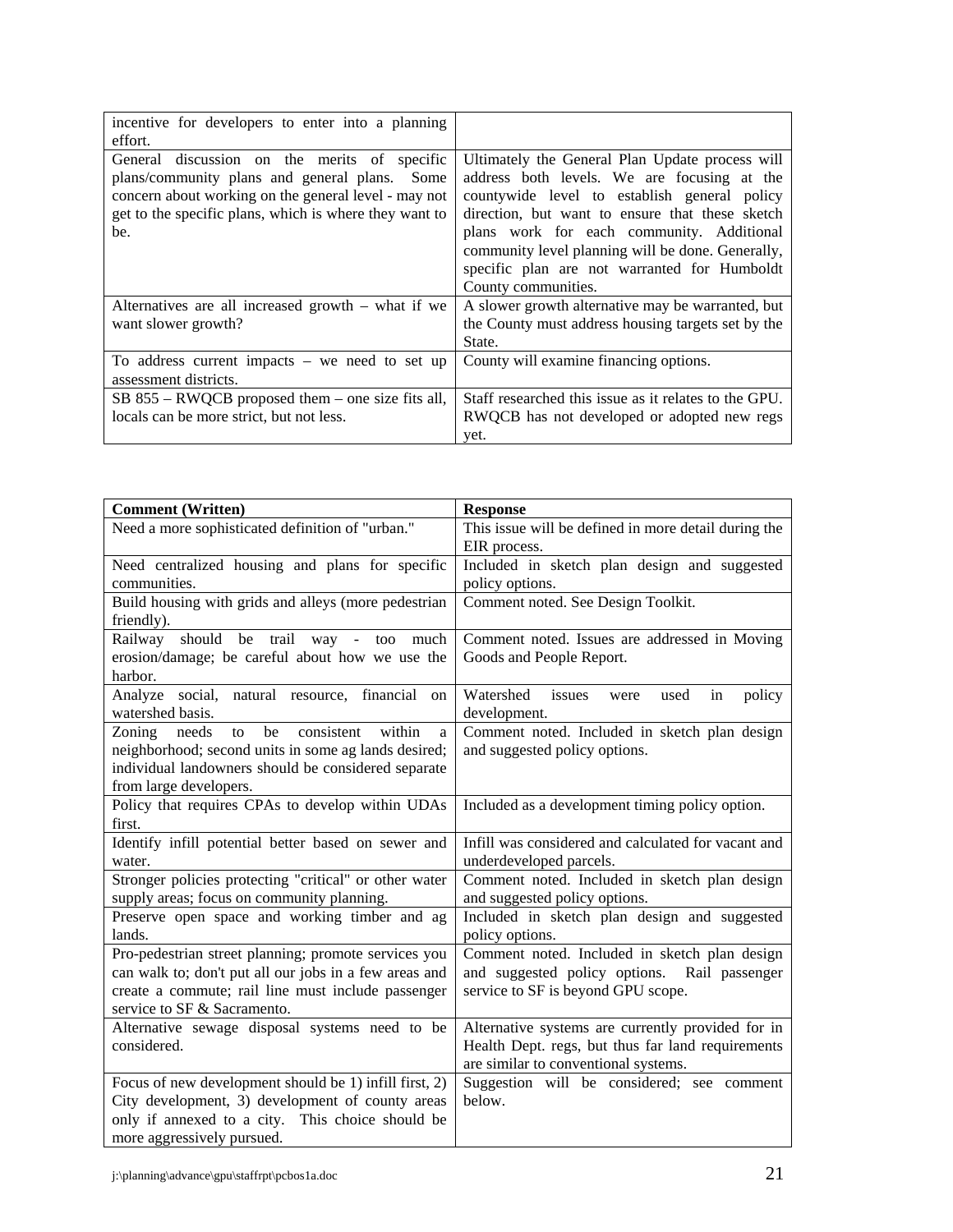CPAs infill should be in urban development areas first; more growth in existing cities; no conversion of resource; no new rural residential; minimize county infrastructure and service. Suggestion will be considered; proposal may not meet state mandates for housing.

# **Notes From Joint Planning Commission & Board of Supervisors Meeting 7/1/04**

| <b>Comment</b>                                                                      | <b>Response</b>                                            |
|-------------------------------------------------------------------------------------|------------------------------------------------------------|
| What were the trends in ag land conversion?                                         | Addressed in Ag Resources Report.                          |
| We're pretty good at holding the line on small                                      |                                                            |
| ag land conversion at the Planning Commission,                                      |                                                            |
| so how is the conversion happening?                                                 |                                                            |
| What's the relationship between the sketch plans                                    | Some aren't related so much (billboards), but others are   |
| and policy options?                                                                 | closely tied together – coordination w/ service districts, |
|                                                                                     | for instance, would be emphasized in SP3.                  |
| The County isn't actually going to make                                             | No, but will coordinate with districts and service         |
| improvements to public and sewer, are we?                                           | providers.                                                 |
| Building Communities policy options – are these                                     | They represent various approaches on the subject.          |
| in addition to the new housing element policies?                                    |                                                            |
| Where would people find a place to talk about                                       | The coastal plans update process. Needs to take a          |
| the coastal dependant industrial lands?                                             | look at the ports plans. How much inventory of MC          |
|                                                                                     | lands do we need is one issue, where would it go is        |
|                                                                                     | another issue.                                             |
| Just want to know where public has a say.                                           | Public workshops and hearings.                             |
| Where would the details of infrastructure                                           | Garberville SD is sewer only, looking to do water as       |
| planning come in?                                                                   | well. MSRs under Lafco look at district capacities.        |
| ISF meeting notes:                                                                  | Issues to be addressed through sketch plans and policy     |
| Working landscapes don't change character                                           | options.                                                   |
| Highest & best use isn't necessarily strip malls                                    |                                                            |
| Residential development represents a net                                            |                                                            |
| deficit to local<br>governments                                                     |                                                            |
| The plan authority resides with the people                                          |                                                            |
| Dorn NTMP in Southern Humboldt                                                      | Economic considerations of TPZ lands to be further         |
| Concerned about residences in 40 ac and 20 ac                                       | studied.                                                   |
| parcels in TPZ lands                                                                |                                                            |
| Fire issues, conflicts with<br>management                                           |                                                            |
| practices                                                                           |                                                            |
| Tax basis of \$500k home on TPZ land – the<br>County is losing tax base if we allow |                                                            |
| residences on TPZ lands because if it weren't                                       |                                                            |
| TPZ, it would have a higher (residential                                            |                                                            |
| estates) tax rate.                                                                  |                                                            |
| Infrastructure – conversation between CSDs and                                      | Issues to be addressed in on-going work plan.              |
| County should continue; roads also needs to be                                      |                                                            |
| addressed – condition of existing roads $\&$ new                                    |                                                            |
| ones; NCHB supports HELP plan.                                                      |                                                            |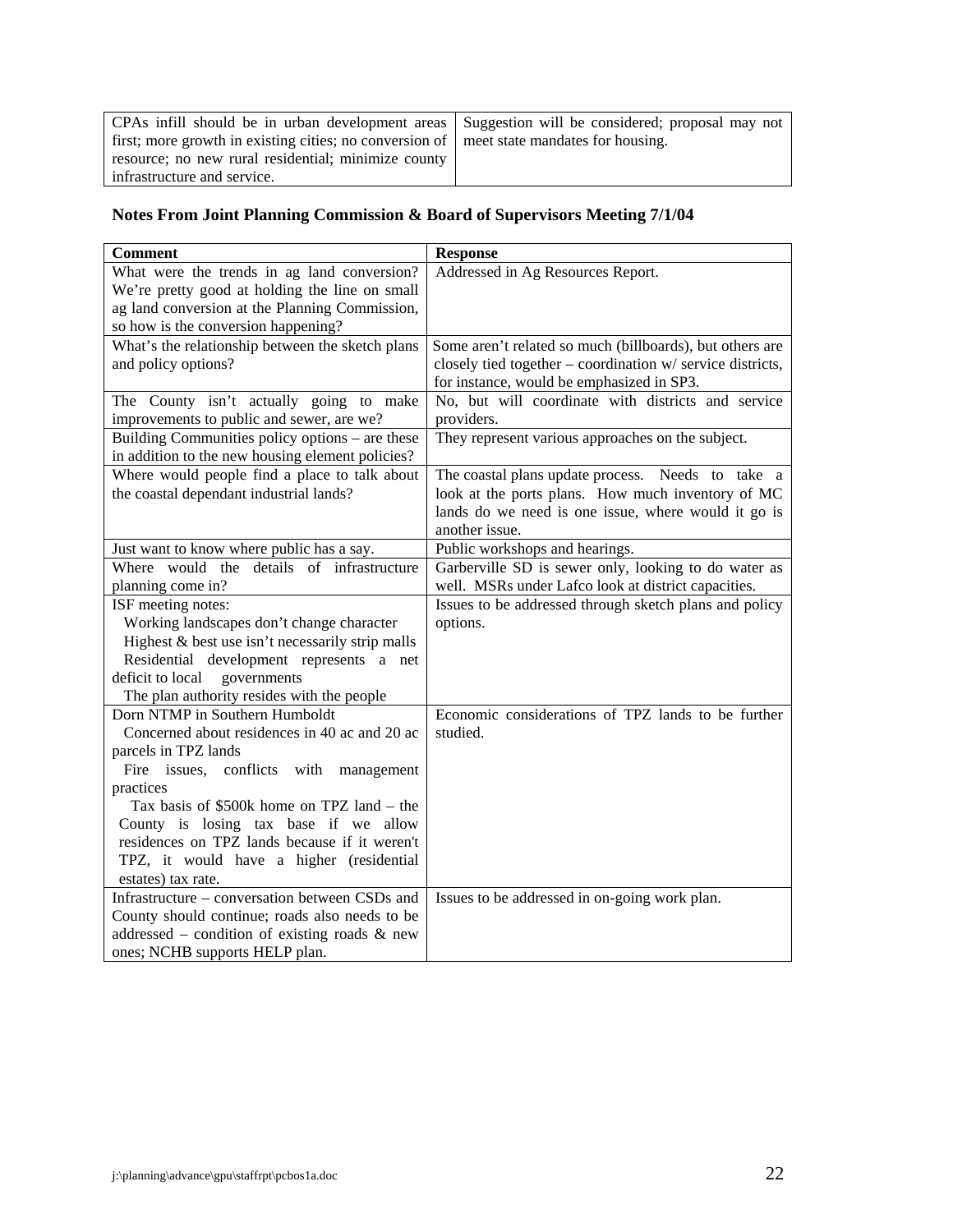| Provide water and the sewer will come; use          | Issues to be addressed in on-going work plan.           |
|-----------------------------------------------------|---------------------------------------------------------|
| Headwaters for water $\&$ sewer improvements;       |                                                         |
| new homes = taxes, will help tax base; urban        |                                                         |
| strategy report - governors website, supports       |                                                         |
| denser urban form, infill, using adjacent lands     |                                                         |
| when considering expansion; urban sprawl slide      |                                                         |
| - doesn't show strip mall that would be             |                                                         |
|                                                     |                                                         |
| developed on adjacent lands; cul de sac             |                                                         |
| development has highest traffic generation rates;   |                                                         |
| they were intended to be used only where streets    |                                                         |
| had to be terminated                                |                                                         |
| Institute for Sustainable Forestry presentation     | Issues to be addressed in on-going work plan.           |
| Goals include - sustainable forestry (see           |                                                         |
| report)                                             |                                                         |
| We're seeing increased competition                  |                                                         |
| Dispute w/ Canada affecting timberlands             |                                                         |
| Weak market for smaller logs                        |                                                         |
| More regulations now than last year                 |                                                         |
| Sustainable forestry practices provides benefits    |                                                         |
| We should use these practices more - we also        |                                                         |
| support:                                            |                                                         |
| Larger sizes of parcels in NTMP's                   |                                                         |
| Longer time frames for THPs                         |                                                         |
| Clustered development in resource areas             |                                                         |
| Trade off - development for conservation            |                                                         |
| easements                                           |                                                         |
| Stream and slope restoration for supporting         |                                                         |
| timber uses                                         |                                                         |
| Housing affordability is being addressed;           | Need to consider implementation measures and what       |
| Realtors aren't driving up process – it's a matter  | levels and sources of funding would be required in the  |
| of supply; we need enforcement (I think they        | GPU process.                                            |
| mean we need to implement the existing plan);       |                                                         |
| the existing plan isn't being enforced.             |                                                         |
| Need more specific language; upzoning will          | Comment noted. Area in question changed to provide      |
| cause existing parcels to be non conforming; and    | range of densities.                                     |
| will cause problems for land owners.                |                                                         |
|                                                     | Traffic modeling and analysis is a part of the existing |
| El Dorado County general plan update - didn't       |                                                         |
| chose to address road improvement issues and        | work plan.                                              |
| now they've got problems; Cutten development        |                                                         |
| will cause significant traffic                      |                                                         |
| Housing affordability is a key issue; there's not   | Comment noted Issue is addressed in the Housing         |
| enough housing available; need to make it           | Element.                                                |
| available for our kids; interested in city centered |                                                         |
| development, walkable neighborhoods - not           |                                                         |
| $spravl = greater$<br>sprawl;<br>obesity,<br>need   |                                                         |
| alternative transportation modes                    |                                                         |
| I like sketch plan 1; don't like big box            | Issues to be addressed in on-going work plan.           |
| development; concerned I haven't seen a             |                                                         |
| Petrolia map; need a Petrolia meeting.              |                                                         |
| Confusion about what policies are saying; all       | Staff to consider range of alternatives.                |
| sketch plans involve conversion of resource         |                                                         |
| lands, more water service areas; where's the        |                                                         |
| alternative that protects resource lands better?    |                                                         |
| SP3 appears to do the most to save resource         |                                                         |
| lands, but it actually converts resource lands;     |                                                         |
| didn't see any assessment of # sewer served         |                                                         |
| parcels; we should have an option to make even      |                                                         |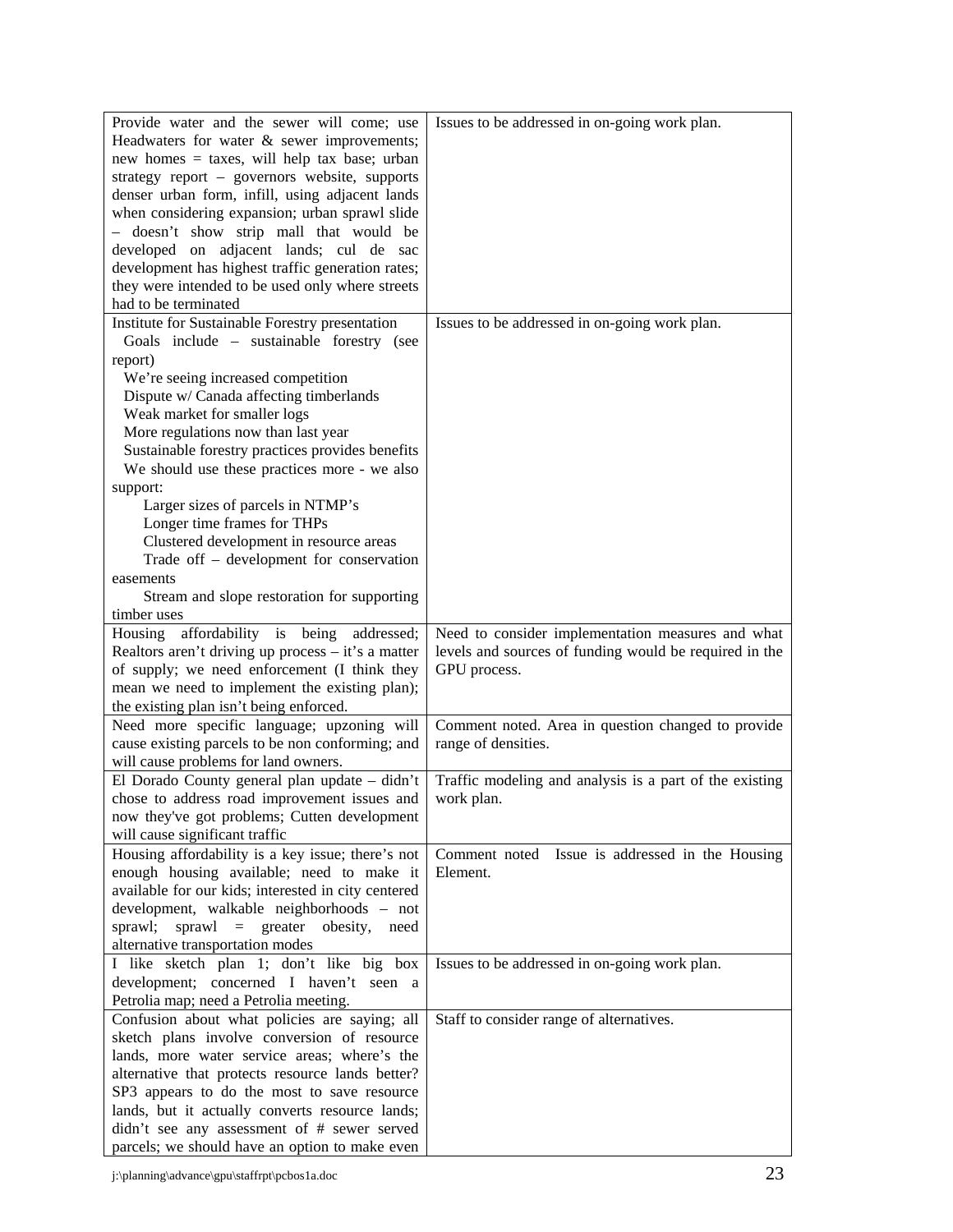| contest – we should provide alternatives that go<br>even further to protect the resources and the<br>We should have infill only<br>environment.<br>alternative; economic impacts - residential<br>doesn't pay for itself; expanding infrastructure is<br>costly; traffic impacts of increasing the number<br>of units will be huge; re: affordability – more<br>rural residential and residential estates doesn't<br>increase affordability; SP3 has some of these<br>things in there; I like the ranchland and<br>industrial timberland designations.<br>Realtors don't endorse HELP; newspaper article<br>Comment noted. Issues to be addressed in on-going<br>says there's a war between developers and no<br>work plan.<br>growthers, but that's wrong - I agree with | higher densities; SP3 is winning the popularity |                                                 |
|---------------------------------------------------------------------------------------------------------------------------------------------------------------------------------------------------------------------------------------------------------------------------------------------------------------------------------------------------------------------------------------------------------------------------------------------------------------------------------------------------------------------------------------------------------------------------------------------------------------------------------------------------------------------------------------------------------------------------------------------------------------------------|-------------------------------------------------|-------------------------------------------------|
|                                                                                                                                                                                                                                                                                                                                                                                                                                                                                                                                                                                                                                                                                                                                                                           |                                                 |                                                 |
|                                                                                                                                                                                                                                                                                                                                                                                                                                                                                                                                                                                                                                                                                                                                                                           |                                                 |                                                 |
|                                                                                                                                                                                                                                                                                                                                                                                                                                                                                                                                                                                                                                                                                                                                                                           |                                                 |                                                 |
|                                                                                                                                                                                                                                                                                                                                                                                                                                                                                                                                                                                                                                                                                                                                                                           |                                                 |                                                 |
|                                                                                                                                                                                                                                                                                                                                                                                                                                                                                                                                                                                                                                                                                                                                                                           |                                                 |                                                 |
|                                                                                                                                                                                                                                                                                                                                                                                                                                                                                                                                                                                                                                                                                                                                                                           |                                                 |                                                 |
|                                                                                                                                                                                                                                                                                                                                                                                                                                                                                                                                                                                                                                                                                                                                                                           |                                                 |                                                 |
|                                                                                                                                                                                                                                                                                                                                                                                                                                                                                                                                                                                                                                                                                                                                                                           |                                                 |                                                 |
|                                                                                                                                                                                                                                                                                                                                                                                                                                                                                                                                                                                                                                                                                                                                                                           |                                                 |                                                 |
|                                                                                                                                                                                                                                                                                                                                                                                                                                                                                                                                                                                                                                                                                                                                                                           |                                                 |                                                 |
|                                                                                                                                                                                                                                                                                                                                                                                                                                                                                                                                                                                                                                                                                                                                                                           |                                                 |                                                 |
|                                                                                                                                                                                                                                                                                                                                                                                                                                                                                                                                                                                                                                                                                                                                                                           |                                                 |                                                 |
|                                                                                                                                                                                                                                                                                                                                                                                                                                                                                                                                                                                                                                                                                                                                                                           |                                                 |                                                 |
|                                                                                                                                                                                                                                                                                                                                                                                                                                                                                                                                                                                                                                                                                                                                                                           |                                                 |                                                 |
|                                                                                                                                                                                                                                                                                                                                                                                                                                                                                                                                                                                                                                                                                                                                                                           | Diane; We need more details of impacts before   |                                                 |
| making this decision on a plan; roads, public                                                                                                                                                                                                                                                                                                                                                                                                                                                                                                                                                                                                                                                                                                                             |                                                 |                                                 |
| services; the BOS haven't been supportive of                                                                                                                                                                                                                                                                                                                                                                                                                                                                                                                                                                                                                                                                                                                              |                                                 |                                                 |
| infill, creative development - lack of political                                                                                                                                                                                                                                                                                                                                                                                                                                                                                                                                                                                                                                                                                                                          |                                                 |                                                 |
| will; I like SP3, but Healthy Humboldt plan is                                                                                                                                                                                                                                                                                                                                                                                                                                                                                                                                                                                                                                                                                                                            |                                                 |                                                 |
| even better.                                                                                                                                                                                                                                                                                                                                                                                                                                                                                                                                                                                                                                                                                                                                                              |                                                 |                                                 |
| What if timber companies go out of business and<br>Zoning and land use restrictions would come into play.                                                                                                                                                                                                                                                                                                                                                                                                                                                                                                                                                                                                                                                                 |                                                 |                                                 |
| sell off their properties and is followed up by                                                                                                                                                                                                                                                                                                                                                                                                                                                                                                                                                                                                                                                                                                                           |                                                 |                                                 |
| residential development on steep slopes = more                                                                                                                                                                                                                                                                                                                                                                                                                                                                                                                                                                                                                                                                                                                            |                                                 |                                                 |
| erosion.                                                                                                                                                                                                                                                                                                                                                                                                                                                                                                                                                                                                                                                                                                                                                                  |                                                 |                                                 |
| More infill, alternative transportation, affordable<br>Comment noted. Issues to be addressed in on-going                                                                                                                                                                                                                                                                                                                                                                                                                                                                                                                                                                                                                                                                  |                                                 |                                                 |
| housing; need growth of social capital for people<br>work plan.                                                                                                                                                                                                                                                                                                                                                                                                                                                                                                                                                                                                                                                                                                           |                                                 |                                                 |
| who already live there $-$ embellish the public                                                                                                                                                                                                                                                                                                                                                                                                                                                                                                                                                                                                                                                                                                                           |                                                 |                                                 |
| domain, more parks, central development for                                                                                                                                                                                                                                                                                                                                                                                                                                                                                                                                                                                                                                                                                                                               |                                                 |                                                 |
| improved social life; I like SP3.                                                                                                                                                                                                                                                                                                                                                                                                                                                                                                                                                                                                                                                                                                                                         |                                                 |                                                 |
| Goal should be for everyone to have a legal<br>Comment noted. Issues to be addressed in on-going                                                                                                                                                                                                                                                                                                                                                                                                                                                                                                                                                                                                                                                                          |                                                 |                                                 |
| place to sleep; need more rental units – higher<br>work plan.                                                                                                                                                                                                                                                                                                                                                                                                                                                                                                                                                                                                                                                                                                             |                                                 |                                                 |
| densities; mixed zoning is good; there are a lot                                                                                                                                                                                                                                                                                                                                                                                                                                                                                                                                                                                                                                                                                                                          |                                                 |                                                 |
| of ways to make multifamily housing integrate                                                                                                                                                                                                                                                                                                                                                                                                                                                                                                                                                                                                                                                                                                                             |                                                 |                                                 |
| w/ neighborhood; Eureka and Arcata don't have                                                                                                                                                                                                                                                                                                                                                                                                                                                                                                                                                                                                                                                                                                                             |                                                 |                                                 |
| ability to do more infill, but the County does.                                                                                                                                                                                                                                                                                                                                                                                                                                                                                                                                                                                                                                                                                                                           |                                                 |                                                 |
| I don't like sprawl – expansion of infrastructure;<br>Comment noted. Issues to be addressed in on-going                                                                                                                                                                                                                                                                                                                                                                                                                                                                                                                                                                                                                                                                   |                                                 |                                                 |
| cost of sprawl and how to avoid it presentation<br>work plan.                                                                                                                                                                                                                                                                                                                                                                                                                                                                                                                                                                                                                                                                                                             |                                                 |                                                 |
| by Michael Smith - like Healthy Humboldt plan.                                                                                                                                                                                                                                                                                                                                                                                                                                                                                                                                                                                                                                                                                                                            |                                                 |                                                 |
| SP3 should be more focused; just say no to                                                                                                                                                                                                                                                                                                                                                                                                                                                                                                                                                                                                                                                                                                                                |                                                 | Comment noted. Issues are addressed in existing |
| sprawl; housing development review process<br>background reports.                                                                                                                                                                                                                                                                                                                                                                                                                                                                                                                                                                                                                                                                                                         |                                                 |                                                 |
| have increased everywhere, so not sure how to                                                                                                                                                                                                                                                                                                                                                                                                                                                                                                                                                                                                                                                                                                                             |                                                 |                                                 |
| deal with that; the plan needs to be a good                                                                                                                                                                                                                                                                                                                                                                                                                                                                                                                                                                                                                                                                                                                               |                                                 |                                                 |
| advocate for resource use; people move here                                                                                                                                                                                                                                                                                                                                                                                                                                                                                                                                                                                                                                                                                                                               |                                                 |                                                 |
| because it's got a lot of ag and timberlands                                                                                                                                                                                                                                                                                                                                                                                                                                                                                                                                                                                                                                                                                                                              |                                                 |                                                 |
| Harbor is a missed opportunity – more cruise                                                                                                                                                                                                                                                                                                                                                                                                                                                                                                                                                                                                                                                                                                                              |                                                 |                                                 |
| ships; I like the railroad.                                                                                                                                                                                                                                                                                                                                                                                                                                                                                                                                                                                                                                                                                                                                               |                                                 |                                                 |
| Industrial timberland zone - timber isn't coming<br>Comment noted. Issues to be addressed in on-going                                                                                                                                                                                                                                                                                                                                                                                                                                                                                                                                                                                                                                                                     |                                                 |                                                 |
| back as far as providing more jobs and more $\$$ –<br>work plan.                                                                                                                                                                                                                                                                                                                                                                                                                                                                                                                                                                                                                                                                                                          |                                                 |                                                 |
| global economic forces are making it more                                                                                                                                                                                                                                                                                                                                                                                                                                                                                                                                                                                                                                                                                                                                 |                                                 |                                                 |
| difficult to make money from timber harvesting;                                                                                                                                                                                                                                                                                                                                                                                                                                                                                                                                                                                                                                                                                                                           |                                                 |                                                 |
| we should be promoting local timber use;                                                                                                                                                                                                                                                                                                                                                                                                                                                                                                                                                                                                                                                                                                                                  |                                                 |                                                 |
| conservation on lower site timberlands to protect                                                                                                                                                                                                                                                                                                                                                                                                                                                                                                                                                                                                                                                                                                                         |                                                 |                                                 |
| wildlife<br>habitat;<br>conservation<br>promote                                                                                                                                                                                                                                                                                                                                                                                                                                                                                                                                                                                                                                                                                                                           |                                                 |                                                 |
| easements; we should invest in timberland uses                                                                                                                                                                                                                                                                                                                                                                                                                                                                                                                                                                                                                                                                                                                            |                                                 |                                                 |
| to help them out                                                                                                                                                                                                                                                                                                                                                                                                                                                                                                                                                                                                                                                                                                                                                          |                                                 |                                                 |
| We can control population growth projections<br>Staff to review the range of<br>Comment noted.                                                                                                                                                                                                                                                                                                                                                                                                                                                                                                                                                                                                                                                                            |                                                 |                                                 |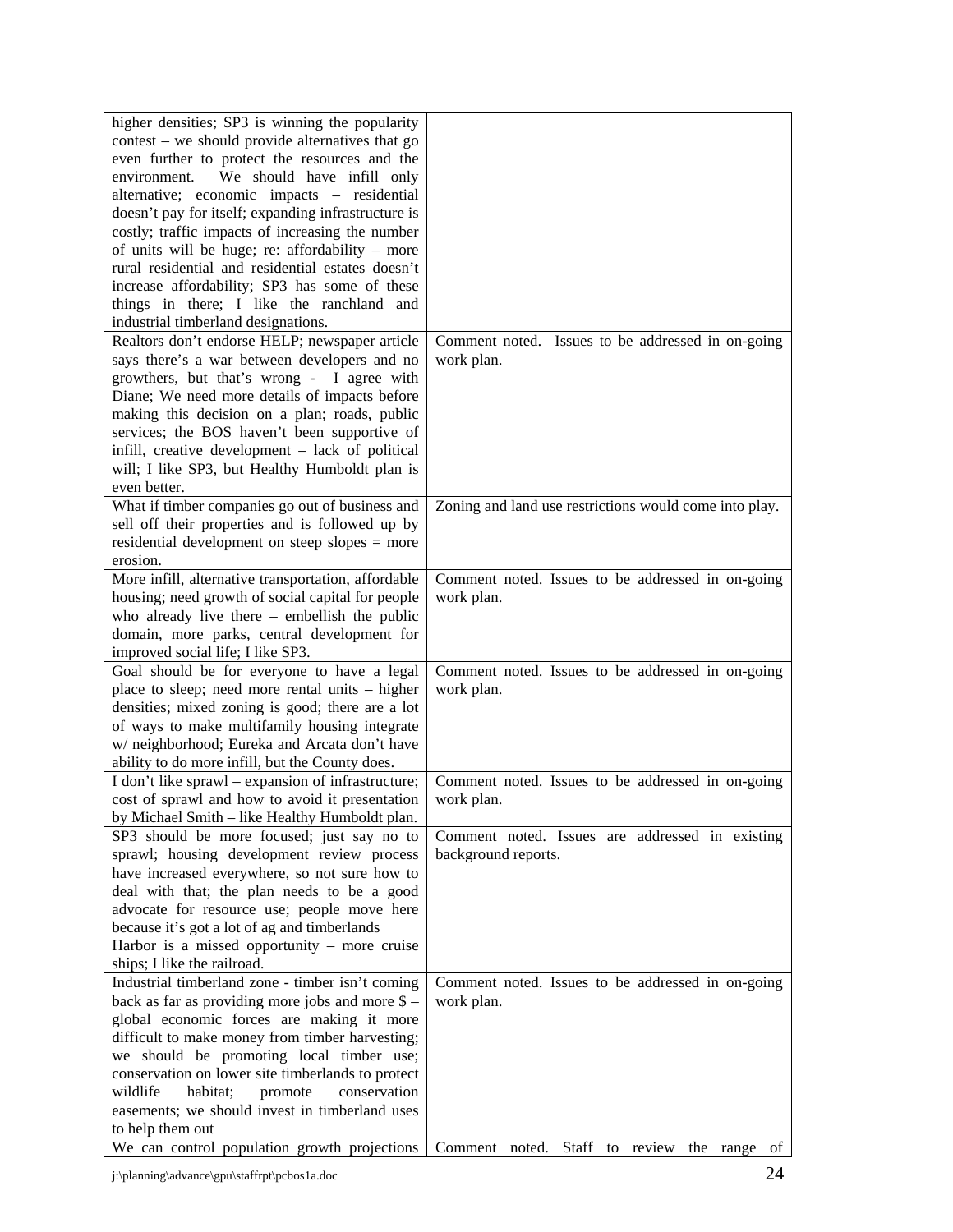| that appear in the plan $-$ we already have so                    | alternatives.                                         |
|-------------------------------------------------------------------|-------------------------------------------------------|
|                                                                   |                                                       |
| many issues, if we allow for more development,                    |                                                       |
| it's going to make things even worse; SP3 and                     |                                                       |
| Healthy Humboldt plan more particularly I                         |                                                       |
| support; we could have higher density; we need                    |                                                       |
| more alternatives; need to pay more attention to                  |                                                       |
| quality of life – what attracts people here.                      |                                                       |
| Option 4 warning $-$ it will behave like SP2 $-$                  | Staff to review the range of alternatives.            |
| Fortuna and Eureka will merge together;                           |                                                       |
| I like SP3 but without conversion of ag &                         |                                                       |
| timberlands; we need higher density                               |                                                       |
| We're not inventing the future, we're birthing it                 |                                                       |
| - focus on constitutionality - what makes it                      |                                                       |
| work, what makes it such a great place to live                    |                                                       |
| Need copies, graphics for Arcata City; it's a                     | Issues to be addressed in on-going work plan.         |
|                                                                   |                                                       |
| myth – housing affordability is not dependent on                  | Comments noted.                                       |
| supply of $\text{lots} - \text{we're going to need subsidies to}$ |                                                       |
| make affordable housing; SP3 has more resource                    |                                                       |
| conversions than necessary $-$ could have higher                  |                                                       |
| densities $-16$ du/ac is minimum; FAR is not a                    |                                                       |
| good idea $-$ it's hard to administer; develop                    |                                                       |
| standards based on site characteristics, not                      |                                                       |
| whether or not a property is "adjacent to" an                     |                                                       |
| existing developed area because something is                      |                                                       |
| always going to be adjacent to development at                     |                                                       |
| some point; need more resource protection                         |                                                       |
| including conservation easements; questions of                    |                                                       |
| $65,000$ acres of ag lands converted; merger -                    |                                                       |
| until we deal with that, our resource protection                  |                                                       |
| policies are meaningless.                                         |                                                       |
| I support the Healthy Humboldt plan; leaning                      | Staff to review the range of alternatives.            |
| toward SP3 – narrative I like, but the numbers                    |                                                       |
| are too high; traffic impacts $-6$ lanes between                  |                                                       |
| Fortuna & McKinleyville.                                          |                                                       |
| We need to get fire dept input on ideas of                        | Comments noted. Issues to be addressed in on-going    |
| clustering and infill; infill should include                      |                                                       |
|                                                                   | work plan.                                            |
| walkways and bikeways, particularly to get kids                   |                                                       |
| to school; affordability of housing is an issue                   |                                                       |
| Need strategy for maintaining quality and                         | Comments noted. Issues to be addressed in on-going    |
| quantity of water in Humboldt County; pulp mill                   | work plan; have been included in policy options.      |
| excess water isn't appropriate for residential use;               |                                                       |
| saltwater intrusion is a problem for wells around                 |                                                       |
| the bay; TMDL study shows rural development                       |                                                       |
| causes deterioration of water quality; all our                    |                                                       |
| rivers are over appropriated; need to study water                 |                                                       |
| use, groundwater and surface water supplies;                      |                                                       |
| water availability; develop a water planning                      |                                                       |
| strategy, & keep our use within our means.                        |                                                       |
| Transportation needs for aging population -                       | HCOAG's Regional Transportation Plan is a policy      |
| HTA board & HCOAG need to be a part of that                       | reference for our plans. Comments noted.              |
| plan; I want more policy options on SP3; general                  | Communities that are impacted by countywide policies  |
| plan should be more dynamic; assess current                       | and land use designations would get attention. We are |
| general plan policies; those that haven't been                    | working on funding an economic impact analysis; we    |
| implemented need to be put in there; issue of                     | are starting up a conservation easement program.      |
| patent parcels needs to be resolved; affordable                   |                                                       |
| housing subsidy programs, particularly for                        |                                                       |
| energy efficient homes - need more on that;                       |                                                       |
|                                                                   |                                                       |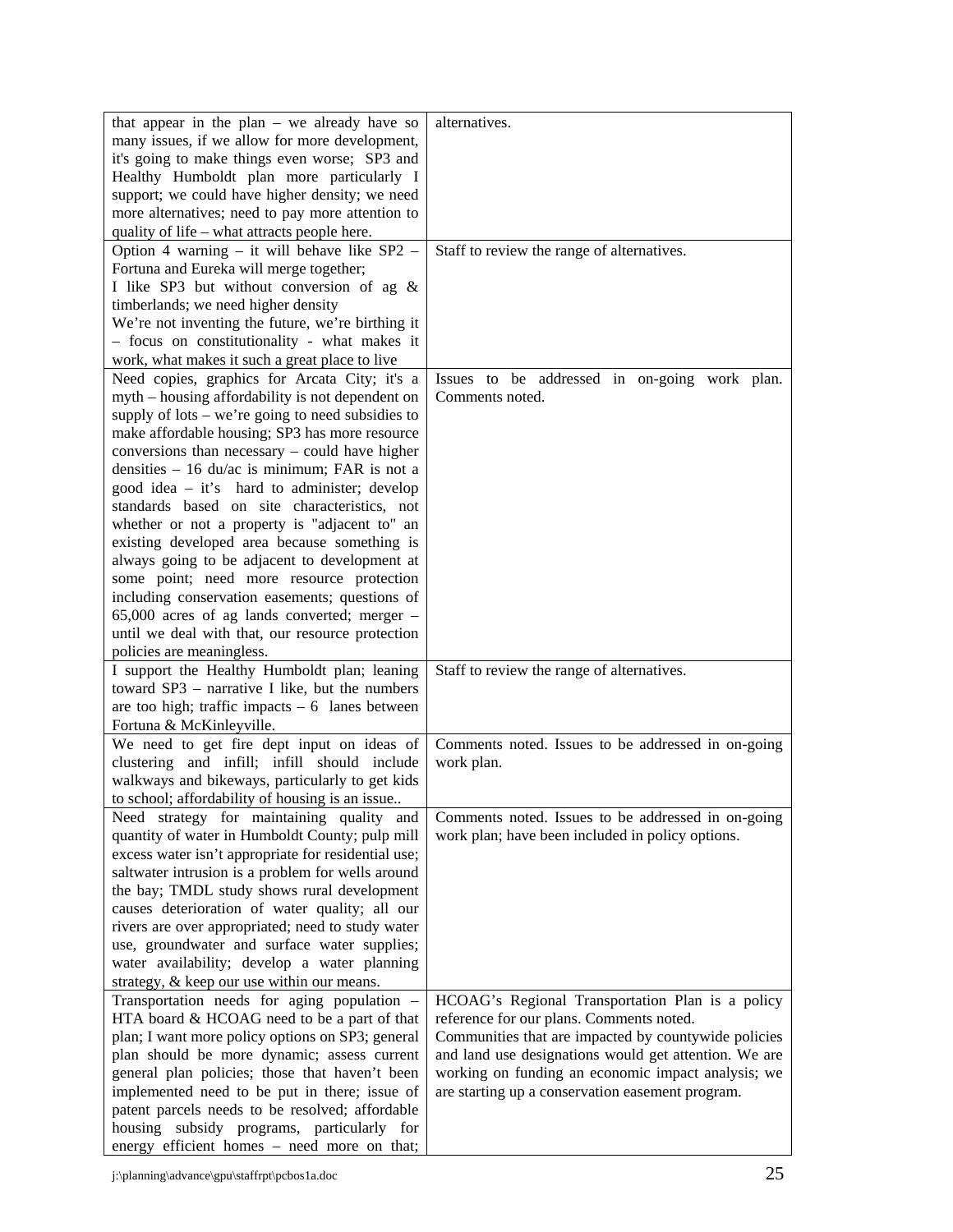| community plans how to do them needs to be a                                 |  |
|------------------------------------------------------------------------------|--|
| part of this conversation; Fiscal impact analysis                            |  |
| is super important; need to get a handle on                                  |  |
| $conservation$ easements, park acquisitions $-$                              |  |
| method of tracking those.                                                    |  |
| The general plan needs to be flexible and That is one of the policy options. |  |
| dynamic                                                                      |  |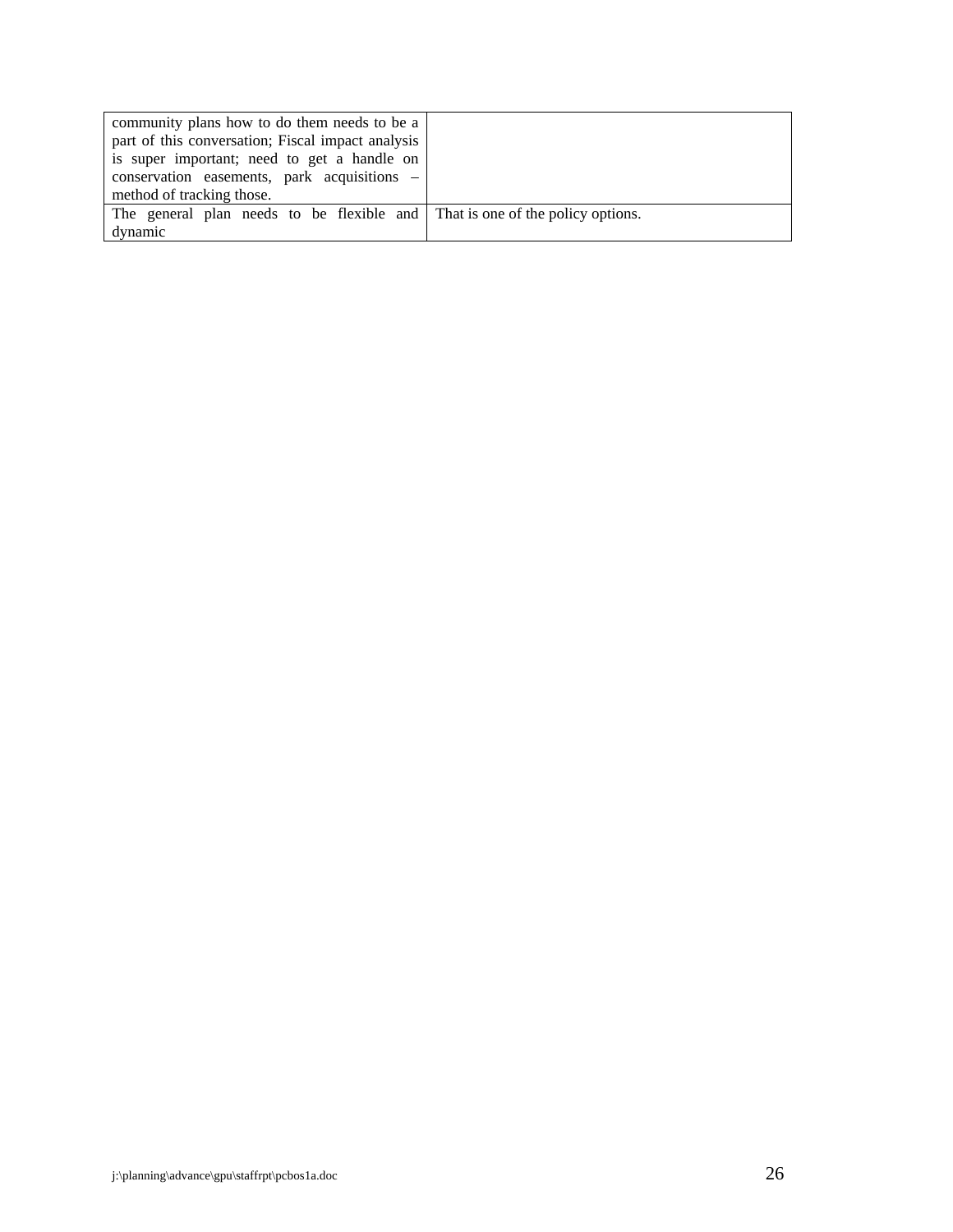# **HELP Plan Findings and Recommendations**

| <b>Comment</b>                                                                                                                                                                                                             | <b>Response</b>                                                                                                                                                                                                                                                                                                                                                                                                                                                                                                                                                                                                                                                                                                                                                |
|----------------------------------------------------------------------------------------------------------------------------------------------------------------------------------------------------------------------------|----------------------------------------------------------------------------------------------------------------------------------------------------------------------------------------------------------------------------------------------------------------------------------------------------------------------------------------------------------------------------------------------------------------------------------------------------------------------------------------------------------------------------------------------------------------------------------------------------------------------------------------------------------------------------------------------------------------------------------------------------------------|
| Findings: (found in the executive summary)                                                                                                                                                                                 |                                                                                                                                                                                                                                                                                                                                                                                                                                                                                                                                                                                                                                                                                                                                                                |
| Finding 1. The existing County General Plan, as<br>adopted by the Board of Supervisors in 1984, has not<br>been implemented.                                                                                               |                                                                                                                                                                                                                                                                                                                                                                                                                                                                                                                                                                                                                                                                                                                                                                |
| (P. 8 The County has not implemented the presently<br>adopted General Plan. An example is the failure to<br>complete the update of the Community Plans except<br>for Eureka, McKinleyville & the Avenues.                  | <b>Response:</b> The Eureka and McKinleyville areas<br>account for 3/4 of the development potential in the<br>County. Since the 1984 Plan was adopted, the<br>County also updated all the coastal plans<br>(Humboldt Bay, Eel River, South Coast, North<br>McKinleyville),<br>and the<br>Coast,<br>following<br>community plans: Jacoby Creek, Freshwater,<br>Orick, Garberville, Willow Creek, Fortuna,<br>Updating the community<br>Carlotta/Hydesville.<br>plans for the other areas, particularly for those<br>under<br>the<br>land<br>communities<br>1968<br>use<br>designations, is a major focus of the General Plan<br>update.                                                                                                                         |
| P. 9 The County has not implemented the presently<br>adopted General Plan. An example is the failure to<br>perform a timely review of the Plan and its<br>implementation as circumstances changed within the<br>County     | The County updated the Housing<br><b>Response:</b><br>Element in 1993, 1998 and 2003, which provided<br>extensive reviews of land use policies and the<br>changing population, housing and governmental<br>constraints. The technical background studies for<br>the GPU program also provide extensive review of<br>the Plan and its implementation. The adoption of<br>Prosperity! in 2000 also involved a major review<br>of economic development policy and economic<br>conditions. Other components of the Framework<br>Plan that have been implemented: the Fire Safe<br>Ordinance (1992), Airport land use plans (1994),<br>the Beach and Dunes Management Plan (1994),<br>Integrated Waste Management Plan (1998), and<br>the Grading Ordinance (2002). |
| Finding 2. Land available for development (with<br>adequate infrastructure) is extremely scarce – the<br>supply does not meet current demand. HELP has<br>identified a lack of ready to go commercial/industrial<br>sites. |                                                                                                                                                                                                                                                                                                                                                                                                                                                                                                                                                                                                                                                                                                                                                                |
| P. 9 "HELP has identified a lack of ready-to-go<br>commercial/industrial<br>sites<br>(permitted,<br>environmentally approved, infrastructure in place)."                                                                   | <b>Response:</b> This issue is being addressed in the<br>inventory of vacant lands and preparation of<br>sketch plans that over varying amounts of<br>developable residential lands Response: A lack of<br>housing supply can increase housing costs<br>although it is uncertain what role land scarcity has<br>played in local real estate appreciation.                                                                                                                                                                                                                                                                                                                                                                                                      |
|                                                                                                                                                                                                                            | <b>Response:</b><br>This possibility is reflected in<br>alternative sketch plans.                                                                                                                                                                                                                                                                                                                                                                                                                                                                                                                                                                                                                                                                              |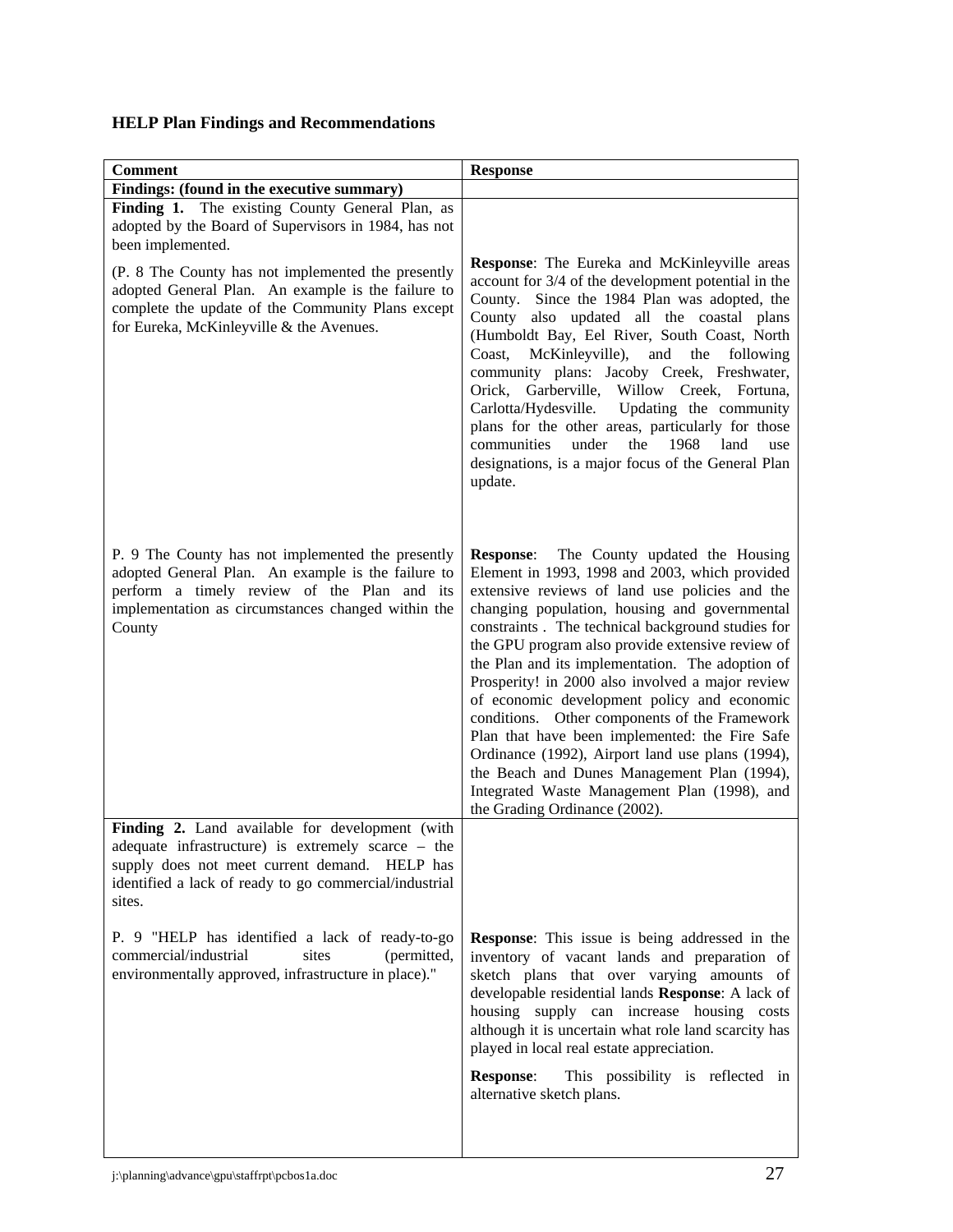| P. 9 "There is a severe shortage of available land for<br>current and future growth. Land available for<br>development is dwindling. Given the dynamics of<br>supply and demand, this results in higher land costs."                                                                                                                                                                                                                      |                                                                                                                                                                                                                                                                                                                                                                                                                                                                                 |
|-------------------------------------------------------------------------------------------------------------------------------------------------------------------------------------------------------------------------------------------------------------------------------------------------------------------------------------------------------------------------------------------------------------------------------------------|---------------------------------------------------------------------------------------------------------------------------------------------------------------------------------------------------------------------------------------------------------------------------------------------------------------------------------------------------------------------------------------------------------------------------------------------------------------------------------|
|                                                                                                                                                                                                                                                                                                                                                                                                                                           |                                                                                                                                                                                                                                                                                                                                                                                                                                                                                 |
| P.9 "Given the declining availability of developable<br>land, certain agricultural and timber lands which are<br>contiguous to existing urbanized areas will have to be<br>converted to residential uses"                                                                                                                                                                                                                                 |                                                                                                                                                                                                                                                                                                                                                                                                                                                                                 |
| Finding 3. Master Planning of infrastructure and<br>associated funding strategies for roads and drainage<br>County-wide has not been adequately addressed.                                                                                                                                                                                                                                                                                |                                                                                                                                                                                                                                                                                                                                                                                                                                                                                 |
| P. 14: "There is a lack of a meaningful transportation<br>master plan and implementation of same."                                                                                                                                                                                                                                                                                                                                        | <b>Response:</b><br>HCOAG updated the County's<br>Regional Transportation Plan in 2001. This plan<br>was supplemented by a pedestrian needs analysis<br>in 2003.<br>Implementation of the plans is on-<br>going.                                                                                                                                                                                                                                                                |
| P. 14 "Expressway from downtown Eureka to<br>Ridgewood Drive in Cutten is needed."                                                                                                                                                                                                                                                                                                                                                        | <b>Response:</b><br>Traffic impacts, improvements and<br>financing mechanisms for not only the Cutten<br>area, but for all of the major roads of the County<br>will be addressed in the traffic modeling and the<br>transportation element of the General Plan.                                                                                                                                                                                                                 |
| Finding 4. Coordination of infrastructure between<br>the County, Communities and Special Districts is<br>Although Humboldt County is not a<br>lacking.<br>purveyor of waste water or water services, the General<br>Plan must accommodate for future growth and<br>incorporate input from service districts in order to<br>facilitate implementation.                                                                                     | Response: The County has recently met with all<br>the service districts for the General Plan Update<br>process, in order to better understand service<br>capabilities and future needs.<br>The County<br>acknowledges that future coordination is needed in<br>order to provide for future development.                                                                                                                                                                         |
| P. 15: "The Eureka Plan for example contains land<br>considerable.<br>allowances that are<br>The<br>use<br>infrastructure support of the implementation of the<br>plan is lacking, and there is no established mechanism<br>or program to finance the improvements to the<br>infrastructureFuture infrastructure planning and<br>improvement costs must be born by the County, else<br>market demand for future housing will not be met." | <b>Response:</b> There is room for better coordination<br>between the County and service districts, and the<br>County could do a better job at implementing<br>financing<br>mechanisms<br>to<br>pay<br>for<br>new<br>The shortcomings of the sewer<br>infrastructure.<br>infrastructure are currently being addressed by the<br>Humboldt Community Services District, which<br>has prepared an environmental impact report for<br>the \$30 million "Martin Slough Interceptor". |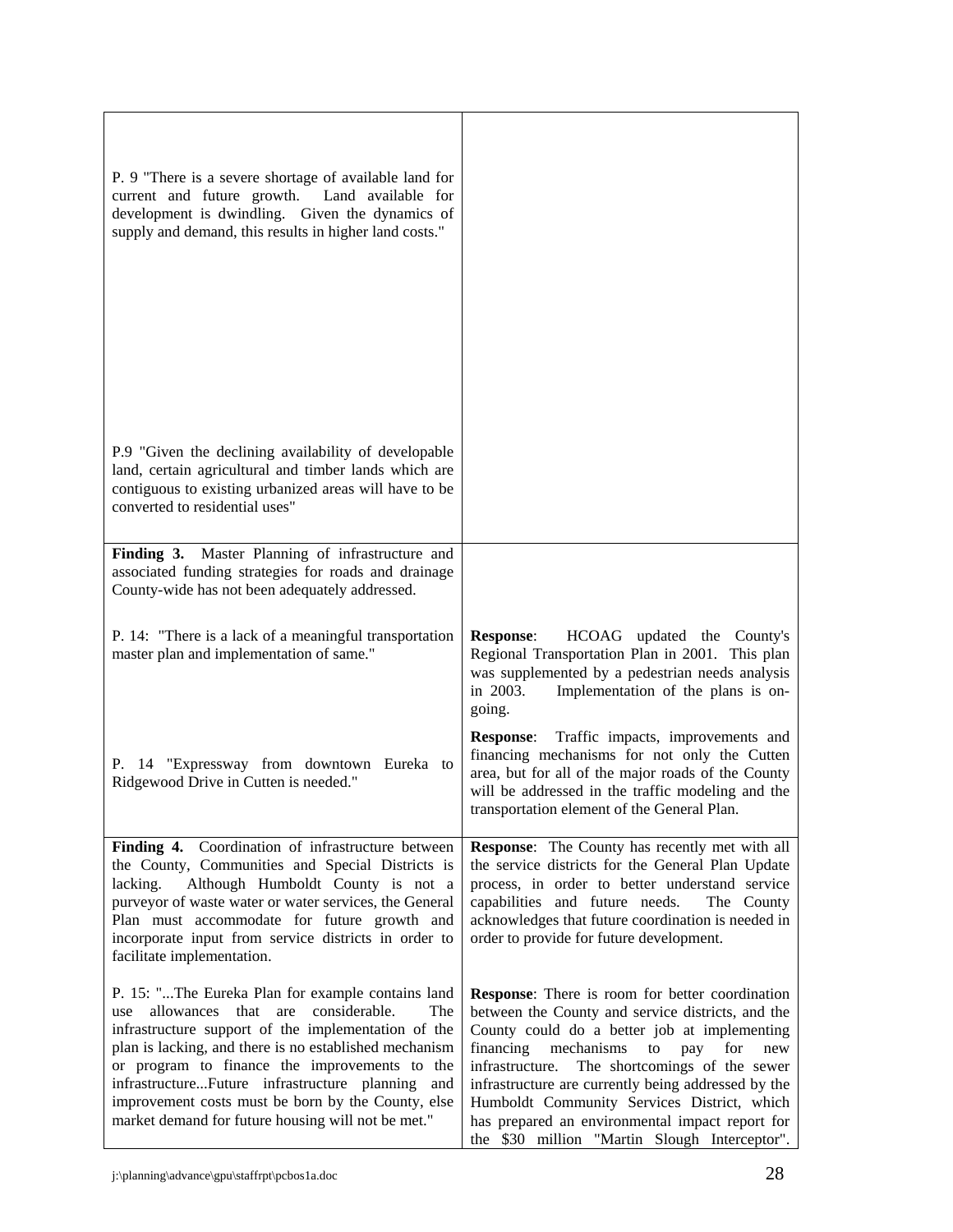|                                                                                                                                                                                                                                                                                                                                                                                                         | Sketch Plan #3 proposes to increase the County's<br>role in planning and making improvements to<br>infrastructure.                                                                                                                                                                                                                                                                                                                                                     |
|---------------------------------------------------------------------------------------------------------------------------------------------------------------------------------------------------------------------------------------------------------------------------------------------------------------------------------------------------------------------------------------------------------|------------------------------------------------------------------------------------------------------------------------------------------------------------------------------------------------------------------------------------------------------------------------------------------------------------------------------------------------------------------------------------------------------------------------------------------------------------------------|
| Finding 5. Housing continues to become less<br>affordable. In fact the median-priced home has almost<br>doubled in the past 4 years.                                                                                                                                                                                                                                                                    | Housing affordability is an issue that has been<br>raised numerously as a part of the GPU process. It<br>is also reviewed during the Housing Element<br>Update, which was recently approved by the<br>Board in December, 2003. Each Sketch Plan<br>Alternative provides buildout scenarios to provide<br>for the projected population needs.<br>Housing<br>affordability may need to be address through an<br>aggressive incentive program or development<br>mandates. |
| Finding 6. Residential permits issued by the County<br>Building Department during the past several years<br>have decreased significantly. There is a shortage of<br>all types of housing including market rate affordable<br>housing.                                                                                                                                                                   |                                                                                                                                                                                                                                                                                                                                                                                                                                                                        |
| P. 13 "Residential permits issued by the County<br>Building Division during the past several years have<br>decreased significantly: (table showing 445 in 1990 -><br>262 in 2003 (single family) and 11 in 1990 $\rightarrow$ 3 in<br>2003 (multifamily)). This decline in Single family<br>units has contributed to higher priced housing. The<br>decline in Multi-Family units has resulted in higher | <b>Response:</b><br>Figure 1 shows the trends in single family and<br>multifamily residential units permitted by the<br>Building Division since 1979. While it shows a<br>trend of fewer single family units over the years, it<br>a corresponding<br>also<br>shows<br>increase<br>in<br>multifamily units during this same time period.                                                                                                                               |
| rents."                                                                                                                                                                                                                                                                                                                                                                                                 | Figure 2 shows the total units permitted during this<br>same time frame. The graph shows the trend has<br>basically not changed since 1979. This compares<br>to an increase in housing prices during this same<br>time period, particularly in the past several years.<br>According to the HELP plan, housing prices have<br>nearly doubled in the past four years.                                                                                                    |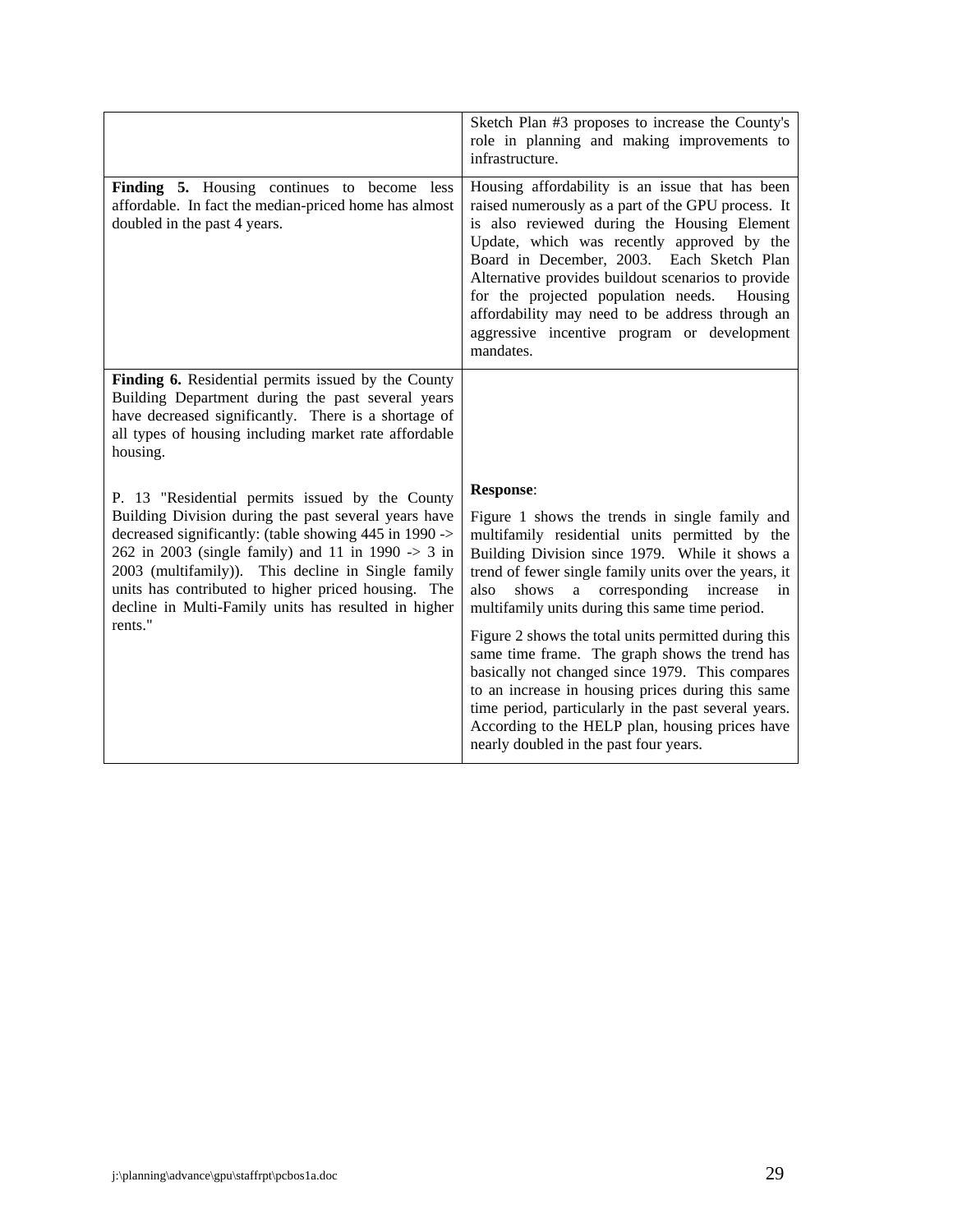

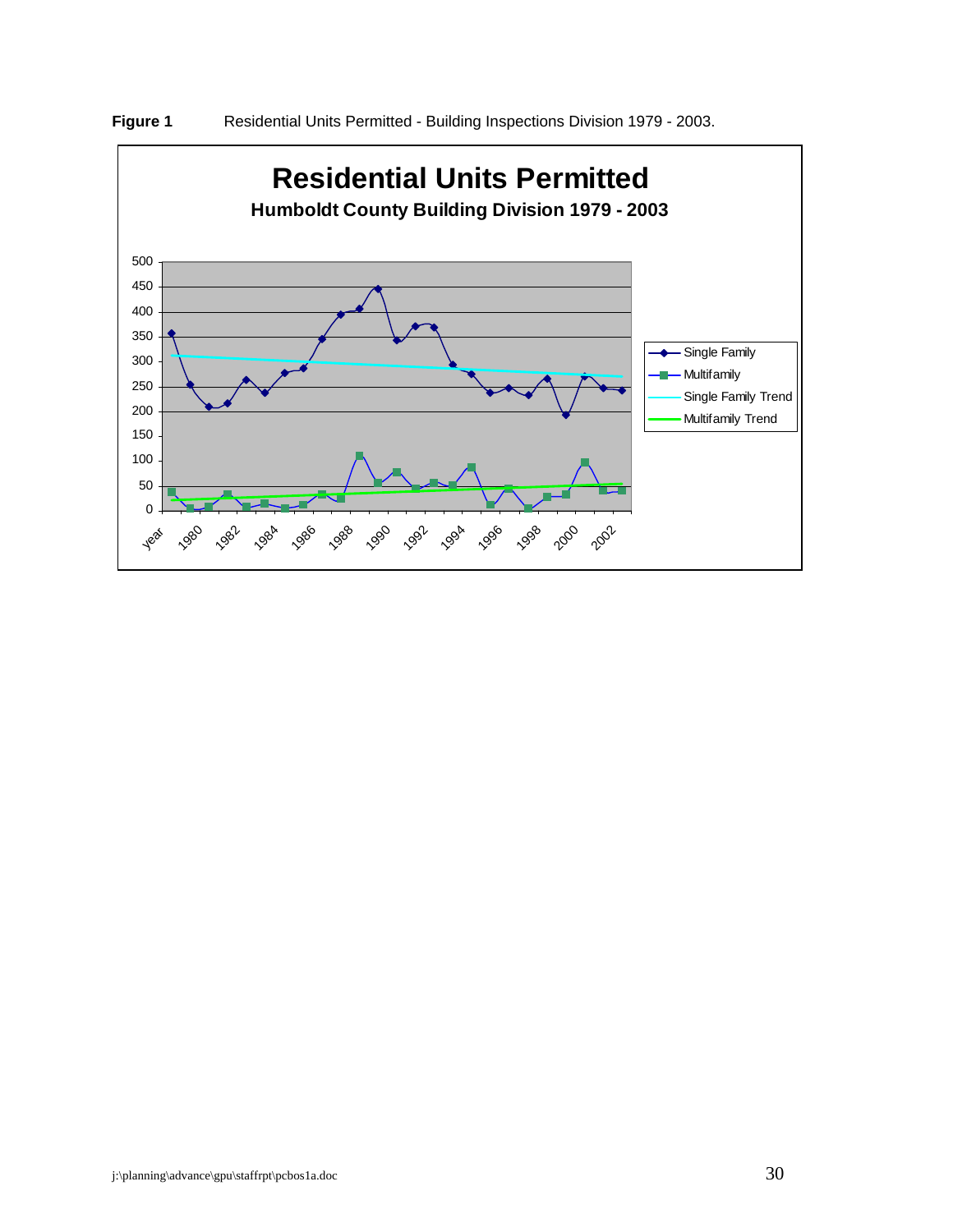



Figures 3 and 4 show that over the past decade, the County has been more effective producing housing than all of the cities in Humboldt County combined.

**Figure 3** Number of Housing Units - Humboldt County Incorporated and Unincorporated Areas 1990 - 1999.

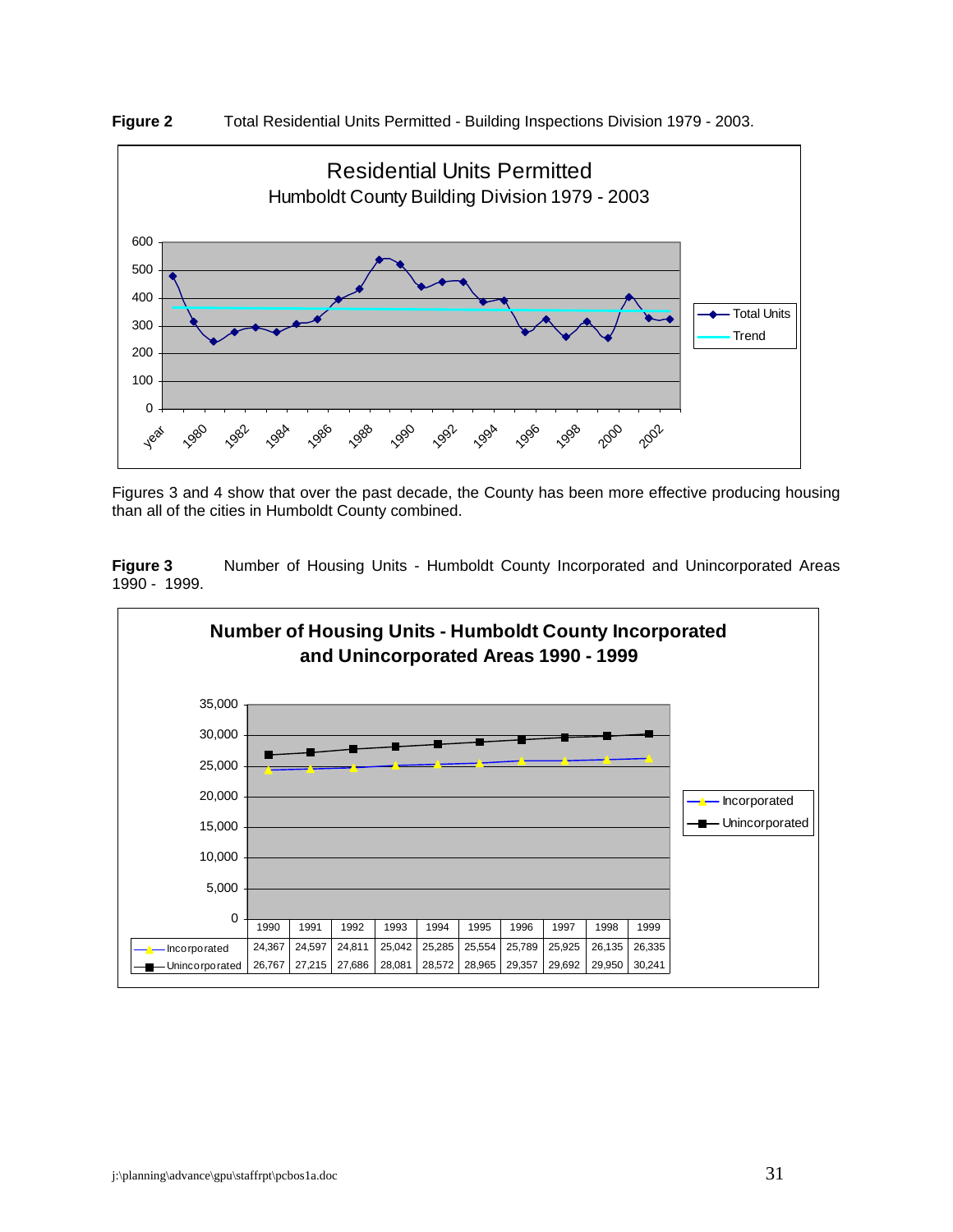**Figure 4** Number of Housing Units - Humboldt County Incorporated and Unincorporated Areas 2000 - 2004.



And Figure 5 compares housing supply and the targeted demand for the unincorporated areas from 2000 - 2003. The graph uses two measures of targeted demand: 1) housing demand from the 2001 Regional Housing Needs Plan (the "fair share" allocation of the Housing and Community Development Department, or HCD) and 2) demand is arrived at by dividing the increased population by the average household size in 2000 (2.4 persons/household). The graph shows that for the past several years, the supply of new housing in unincorporated areas has been on track with both measures of demand.

**Figure 5.** Comparison of Housing Supply and Demand in Unincorporated Areas 2000 – 2003

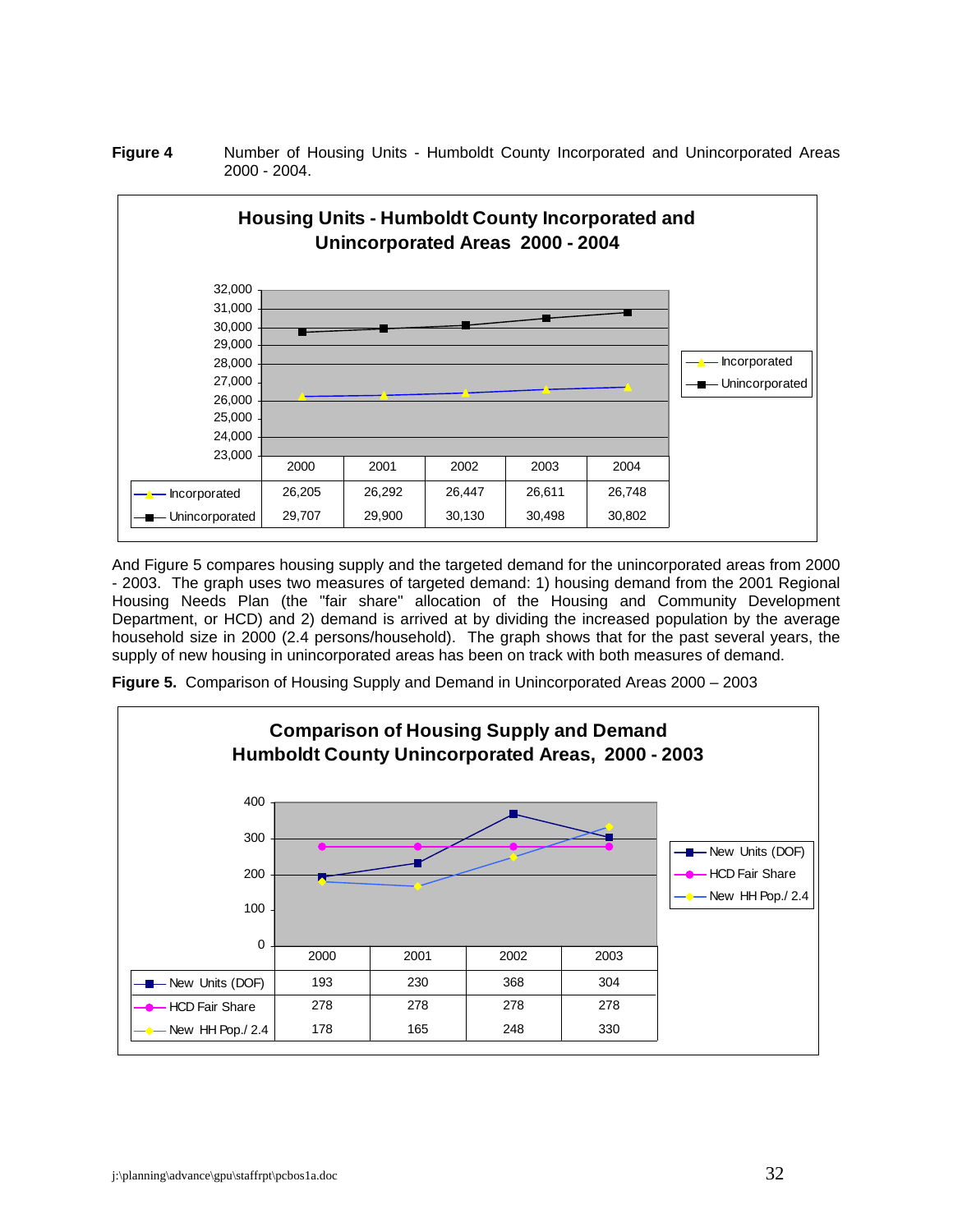# **Continued response to HELP Findings**

| <b>Comments</b>                                                                                 | <b>Response</b>                                                   |
|-------------------------------------------------------------------------------------------------|-------------------------------------------------------------------|
|                                                                                                 |                                                                   |
| Finding 7. Economic development is not being<br>supported by Humboldt County. In fact, jobs are | Response: In 2000 the County of Humboldt had                      |
|                                                                                                 | one employee in the Economic Division.                            |
| leaving the area. Employment in several sectors of                                              | In 2004 the County of Humboldt has 7 employees,                   |
| the County's economy is expected to either decline                                              | and 3 VISTAs in the Economic Division. This                       |
| or significantly weaken during the next 10 years.                                               | Division is one of the very few departments in the                |
| Jobs are leaving Humboldt County due partially to                                               | County that is growing.                                           |
| County's unfriendly<br>business practices.<br>the                                               |                                                                   |
| Companies considering bringing new jobs to the                                                  | The Division actively participates in the Prosperity              |
| County are not relocating to Humboldt county                                                    | which is working to coordinate<br>network.                        |
| partially due to less than friendly business policies                                           | jurisdictions and diversify countywide economic                   |
| and practices. In today's environment, the hot issues                                           | development.                                                      |
| which attract businesses to relocate are: affordable                                            |                                                                   |
| incentives,<br>availability<br>of<br>skilled<br>housing,                                        | The Economic Division is doing the following to                   |
| employees, and ready to go sites.                                                               | expand business ("hot issues"):                                   |
|                                                                                                 | Affordable Housing -<br>1)                                        |
|                                                                                                 | Writing a variety of grants to help<br>a.                         |
|                                                                                                 | write down the cost of housing                                    |
|                                                                                                 | development.                                                      |
|                                                                                                 | Forming a Redevelopment<br>b.                                     |
|                                                                                                 | Agency (began Sept. 2002) to                                      |
|                                                                                                 | help implement infrastructure                                     |
|                                                                                                 | development (through                                              |
|                                                                                                 | Brownfields clean-up) and                                         |
|                                                                                                 | affordable housing set-aside.<br>Formed Infrastructure Unit (July |
|                                                                                                 | c.<br>2003) within Division to focus on                           |
|                                                                                                 | key water/wastewater                                              |
|                                                                                                 | development & other barriers to                                   |
|                                                                                                 | housing/business development.                                     |
|                                                                                                 | Outside Business Incentives -<br>2)                               |
|                                                                                                 | Forming Redevelopment Agency<br>a.                                |
|                                                                                                 | to assist with infrastructure                                     |
|                                                                                                 | development and business loans.                                   |
|                                                                                                 | Working with other Counties to<br>b.                              |
|                                                                                                 | lobby for the Buckhorn Summit                                     |
|                                                                                                 | bypass, to improve transportation.                                |
|                                                                                                 | Inside County Business Incentives -<br>3)                         |
|                                                                                                 | <b>IDA Business Grants</b><br>a.                                  |
|                                                                                                 | Micro-Enterprise Training<br>b.                                   |
|                                                                                                 | <b>Entrepreneurship Academy</b><br>c.                             |
|                                                                                                 | d.<br><b>Industry Cluster Work-Plans</b>                          |
|                                                                                                 | <b>Small Business Loans</b><br>e.                                 |
|                                                                                                 | Availability of skilled employees -<br>4)                         |
|                                                                                                 | Incumbent Worker Program<br>a.                                    |
|                                                                                                 | (began in August 2003)                                            |
|                                                                                                 | WIA Programs for dislocated and<br>b.                             |
|                                                                                                 | adult workers                                                     |
|                                                                                                 | Ready to go sites $-$<br>5)                                       |
|                                                                                                 | Forming a Redevelopment<br>a.                                     |
|                                                                                                 | Agency (began Sept. 2002) to                                      |
|                                                                                                 | help implement infrastructure                                     |
|                                                                                                 | development.                                                      |
|                                                                                                 | Doing a variety of Brownfield<br>b.                               |
|                                                                                                 | studies in selected communities                                   |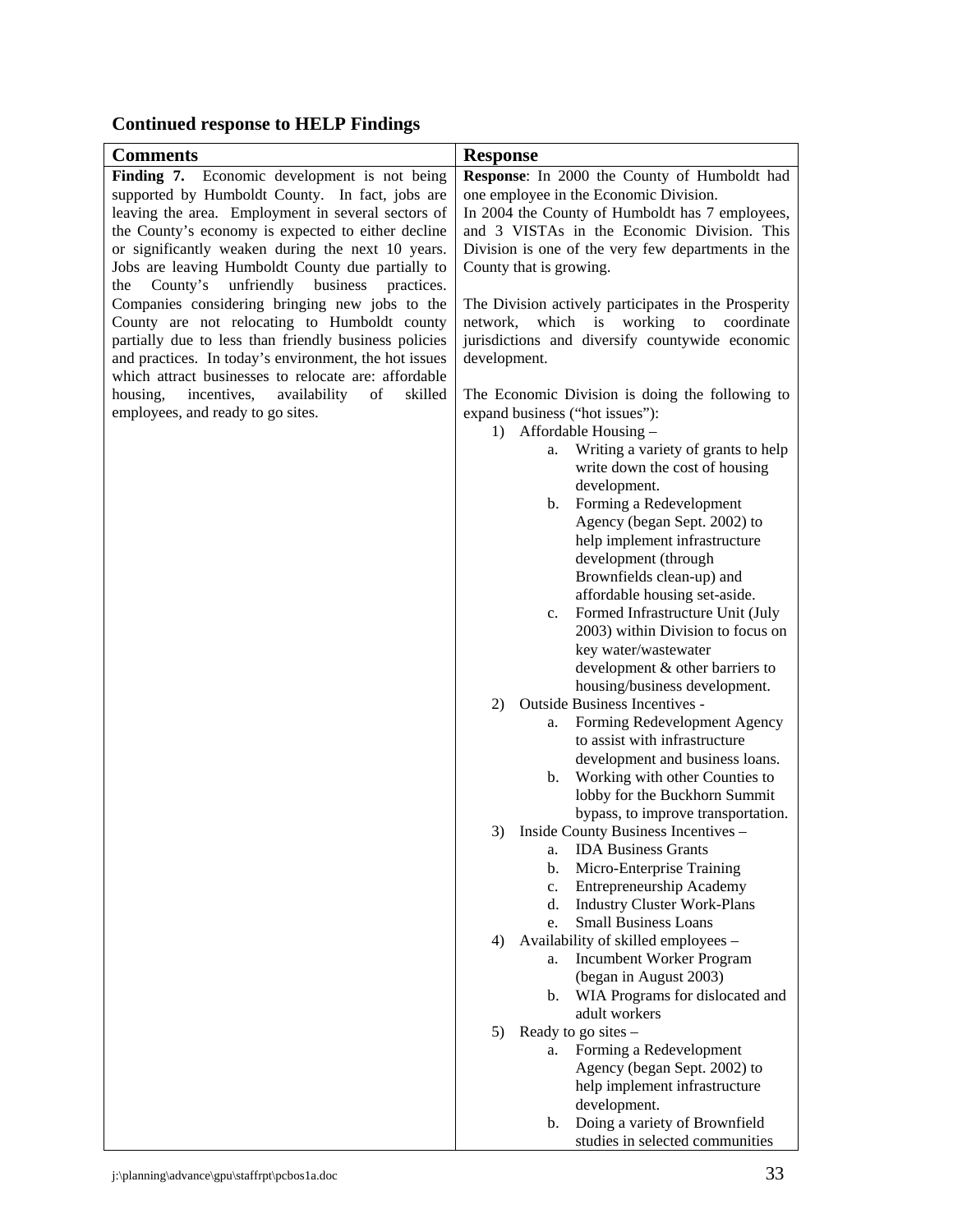|                                                                                                                                                                                                                                                                                                                                                                                                                                                                     | for redeveloping former sites into<br>site-ready locations.<br>Formed Infrastructure Unit to<br>$c_{\cdot}$<br>help ready sites.<br>Economic Division current funding for<br>6)<br>development in the following areas:<br>Workforce Training and<br>a.<br>Development - \$1,250,000<br>Business Development - \$<br>b.<br>$585,885 +$ Redevelopment<br>$$210,000 = $900,885$<br>Housing Development - \$<br>$c_{\cdot}$<br>3,875,000<br>Infrastructure Development - \$<br>d.<br>309,485                                                                                                                                                                                                                         |
|---------------------------------------------------------------------------------------------------------------------------------------------------------------------------------------------------------------------------------------------------------------------------------------------------------------------------------------------------------------------------------------------------------------------------------------------------------------------|------------------------------------------------------------------------------------------------------------------------------------------------------------------------------------------------------------------------------------------------------------------------------------------------------------------------------------------------------------------------------------------------------------------------------------------------------------------------------------------------------------------------------------------------------------------------------------------------------------------------------------------------------------------------------------------------------------------|
| P. 11 "The existing Humboldt County General Plan<br>does not include an "Economic / Fiscal Development<br>Element as recommended by the State of California."<br>P. 11 "Jobs are leaving Humboldt County due<br>partially to the County's unfriendly business policies<br>and practices. Companies considering bringing new<br>jobs to the County are not relocating to Humboldt<br>County partially due to less than friendly business<br>policies and practices." | <b>Response:</b> The GPU will include drafting an<br>economic element.<br><b>Response:</b> A table appears on this same page<br>showing an average employment gain of 1.35%<br>each year between 1990 and 2010, which seems to<br>contradict the claim that jobs are leaving and others<br>are not coming in.                                                                                                                                                                                                                                                                                                                                                                                                    |
| Finding 8. HELP supports numerous County<br>policies and practices such as:<br>Anti-sprawl,<br>protection<br>of<br>Natural<br>Resources,<br>Open<br>spaces/greenbelts<br>between<br>communities,<br>each<br>community should have its own distinct identity,<br>Advantage of small community lifestyle, less traffic<br>than in urban areas of the state, one on one contact<br>with government agencies, natural beauty and<br>responsible growth.                 | Sketch Plan 3 provides for the greatest number of<br>qualities defined in Finding #8.                                                                                                                                                                                                                                                                                                                                                                                                                                                                                                                                                                                                                            |
| Finding 9. The County's 25 year projected growth<br>rate of 0.5% is extremely conservative and does not<br>anticipate realistic growth for the County's future.                                                                                                                                                                                                                                                                                                     | <b>Response:</b><br>The growth rate used in Building<br>Communities report was taken from the California<br>Department of Finance. Their previous projections<br>used in the 1984 Framework Plan were right on<br>target; they projected 125,615 persons in Humboldt<br>County in 2000, and the Census 2000 counted<br>126,518, a difference of @900 persons or <1%.                                                                                                                                                                                                                                                                                                                                             |
| The County uses a 1.194% growth rate over an 8-<br>year period for purposes of responding to State fair<br>share housing mandates versus 0.5% for the 20 year<br>General Plan projection.                                                                                                                                                                                                                                                                           | The Regional Housing Needs Plan<br><b>Response:</b><br>(RHNP) identifies a population growth rate of<br>0.82% annual increase over the next 7 years for the<br>entire county. This is from the Department of<br>Finance, and it is consistent with the projections<br>that appear in the Building Communities report. In<br>the RHNP, there is also an allowance for housing<br>stock being retired or converted, which adds<br>$@1,000$ units to the projections of housing needs.<br>(It is important to note that these units are not a part<br>of the housing need for new persons - these are<br>needs associated only with the replacement of units<br>being replaced or converted; and it follows that no |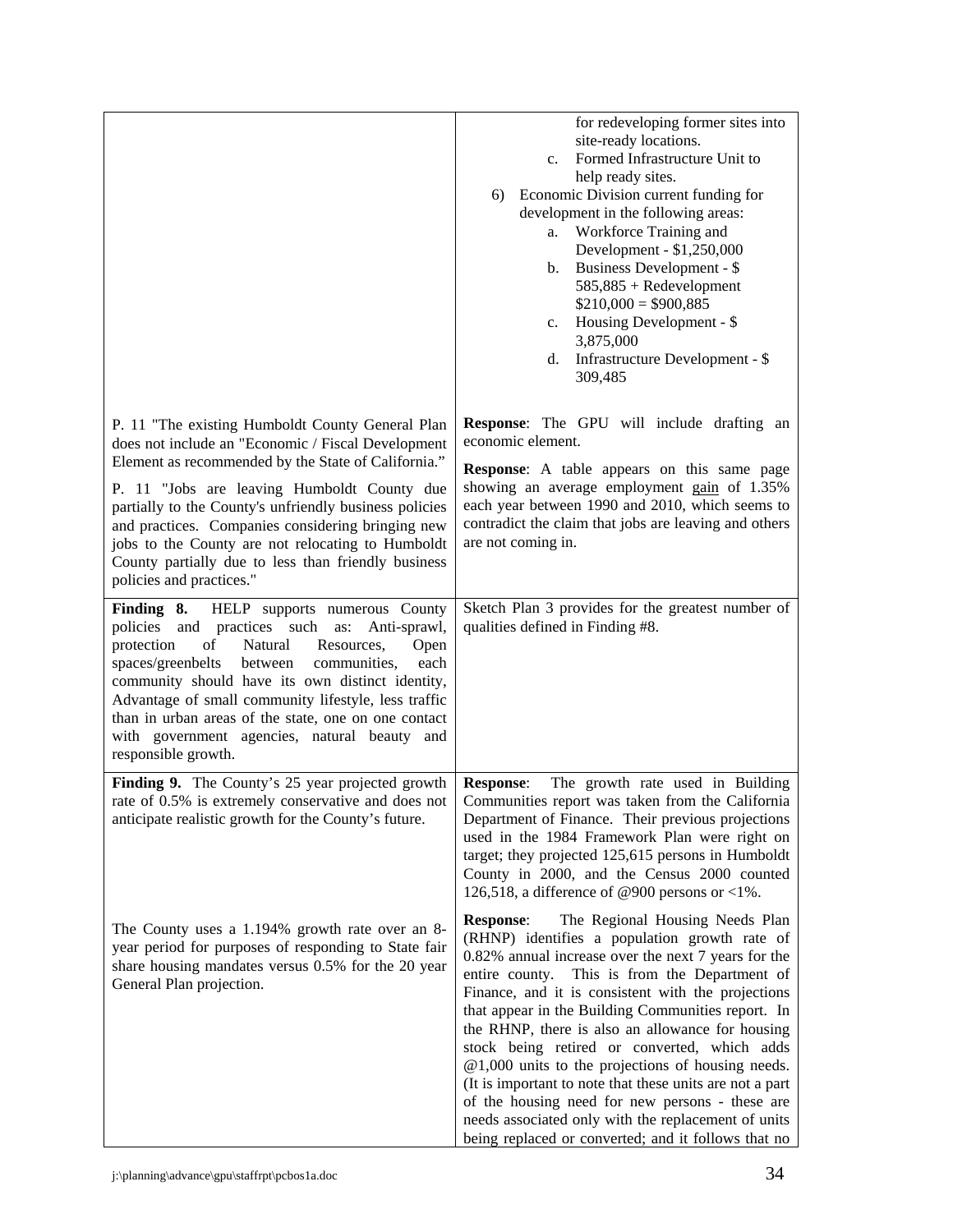|                                                                                                                                                                                                                                                                                                                                                                                                                                                                                          | new acreage will be needed for these units.) The<br>RHNP also provides for a 10% contingency. In the<br>end the RHNP identifies a need for 3,975 new units<br>to be constructed between 2001 and 2008, an<br>annual increase of $@1%$ over the number of units<br>counted by the Census 2000.                                                                                                                                                                                                                                                           |
|------------------------------------------------------------------------------------------------------------------------------------------------------------------------------------------------------------------------------------------------------------------------------------------------------------------------------------------------------------------------------------------------------------------------------------------------------------------------------------------|---------------------------------------------------------------------------------------------------------------------------------------------------------------------------------------------------------------------------------------------------------------------------------------------------------------------------------------------------------------------------------------------------------------------------------------------------------------------------------------------------------------------------------------------------------|
| Even a conservative growth rate of 2% per year will<br>limit changes from today's conditions. The State<br>estimates 57% more new houses will be needed in<br>the next 20 years statewide than has been produced<br>in the highest production years in the past.                                                                                                                                                                                                                         | <b>Response:</b> According to the HELP Plan, a 2% per<br>year growth rate will generate a population of<br>208,506 persons in 2025, which is 63,000 more<br>persons projected by the State. This will generate a<br>demand of 18,250 new dwelling units for the<br>unincorporated area in 2025, which would be<br>accommodated by the existing Framework Plan,<br>(which will provide 24,702 units) and each of the<br>sketch plans (SP2 - 28,741, SP3 - 32,032, and SP4 -<br>34,788 units).                                                            |
| Finding 10. Humboldt State University expects a 2-<br>3% annual growth rate for the next 20 years.                                                                                                                                                                                                                                                                                                                                                                                       | Response: We are coordinating with HSU on the<br>impacts of such an increase in student population,<br>and for other aspects of their master plan that may<br>have a bearing on lands in the unincorporated areas.<br>Comment noted. Staff is meeting with University<br>staff on August 19, 2004 to discuss this issue.                                                                                                                                                                                                                                |
| Finding 11. The County endures a shortage of<br>skilled trained labor force.                                                                                                                                                                                                                                                                                                                                                                                                             | See response to finding 7.                                                                                                                                                                                                                                                                                                                                                                                                                                                                                                                              |
| Finding 12. There are considerable roadblocks and<br>obstacles to all development including the production<br>of market rate affordable housing. There is an urgent<br>need to examine County processes and procedures<br>concerning all development activities and then<br>eliminate duplication and unnecessary burdensome<br>regulation.<br>Finding 13. There is a need for coordination among<br>agencies to get projects through the approval process<br>in reasonable time frames. | Response: The County performed a top-down<br>review of all governmental constraints to housing<br>development as part of the 2003 Housing Element<br>update. Where there were found regulations that<br>could<br>adjusted to reduce governmental<br>be<br>constraints, those changes were made. However,<br>the County does recognize the need for more<br>streamlined and responsive efforts through the<br>permit process phase and has recommended the<br>inclusion of either an additional element or chapter<br>in the General Plan on Governance. |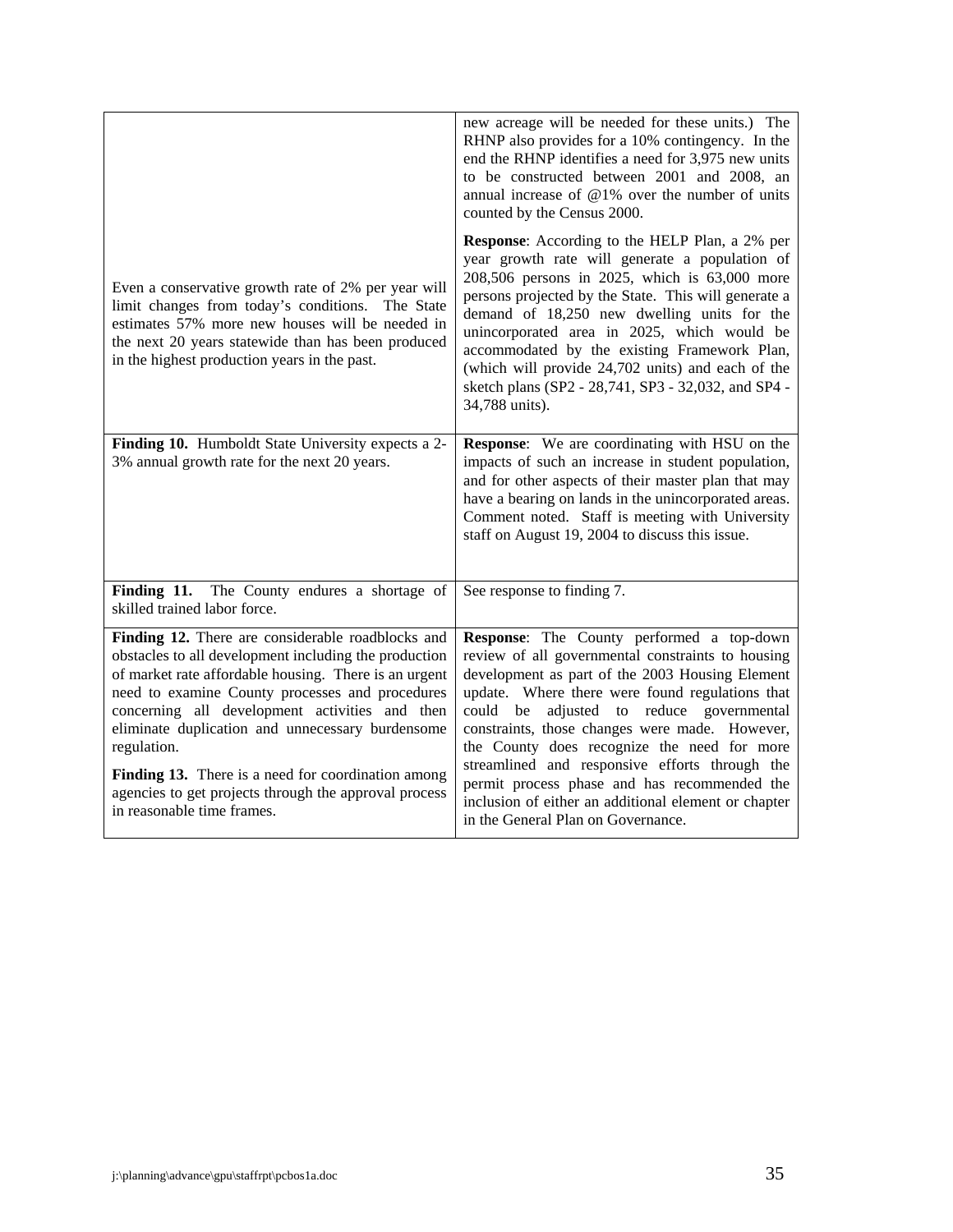# **Notes from Meeting with HELP 8/18/04**

| <b>Comments</b>                                         | <b>Response</b>                                      |
|---------------------------------------------------------|------------------------------------------------------|
| General plan elements should include economic and       | The Board has requested the addition of an           |
| capital improvements element.                           | Economic Element to be included in the General       |
|                                                         | Plan Update.                                         |
| Willingness to support financing infrastructure is a    | No response.                                         |
| change on the part of the local building industry       |                                                      |
| We recommend a marketing plan by the director of        | See Response to Finding #7.                          |
| Planning                                                |                                                      |
| Increased densities are supported by HELP               | No response.                                         |
| Post offices – lets look at those as population centers | Response: Often these are the areas in line for Re-  |
| in rural areas, and increase the housing and            | development due to the closure of a mill and the     |
| commercial and industrial development opportunities     | loss of manufacturing jobs. The county is in the     |
| there.                                                  | process of conducting feasibility studies to look at |
|                                                         | redevelopment of many of these areas.                |
| We recognize water and sewer upgrades are a             | Comment noted.                                       |
| constraint, and that those projects may not be          |                                                      |
| supported by no-growth advocates                        |                                                      |
| Planning needs to become more actively involved in      | Response: That's true, but they have a high          |
| infrastructure planning such as                         | overhead charge on those funds. The Mello Roos       |
| Infrastructure Bank; (Phil Alverez set it up -          | funding source can be cheaper for smaller projects.  |
| Business and Transportation Dept.; Humboldt is in a     |                                                      |
| good position to get funding)                           |                                                      |
| Stormwater drainage should be included<br>as            | Comment noted.                                       |
| infrastructure along with roads, water and sewer        |                                                      |

# **Notes from Housing And Homeless Coalition meeting 7/14/04**

| <b>Comments</b>                                                                                                                    | <b>Response</b>                                                                                                                                                                                                                                                           |
|------------------------------------------------------------------------------------------------------------------------------------|---------------------------------------------------------------------------------------------------------------------------------------------------------------------------------------------------------------------------------------------------------------------------|
| How will we fund infrastructure expansion?                                                                                         | Response: Tax assessment districts.                                                                                                                                                                                                                                       |
| I'd like to see multifamily development adjacent to<br>greenbelts. We should require a certain amount of<br>rental housing.        | Comments noted.                                                                                                                                                                                                                                                           |
| We like inclusionary zoning.                                                                                                       |                                                                                                                                                                                                                                                                           |
| People are choosing to live in condos $-$ less work,<br>less area to maintainwe should be building more<br>multifamily structures. |                                                                                                                                                                                                                                                                           |
| What if the other jurisdictions don't like the plan<br>around them?                                                                | Response: We're working with the cities to get the<br>best fit we can                                                                                                                                                                                                     |
| We need a RH zone designation with densities of 16<br>$-30 \frac{\text{du}}{\text{ac}}$ .                                          | Comment noted.                                                                                                                                                                                                                                                            |
| Where did $SP2$ come from $-$ its not consistent with<br>the goals of the Critical Choices Report.                                 | Response: The County is trying to provide a<br>reasonable range of development alternatives.<br>Sketch Plan 2 offers a development patterns that<br>was requested during the Critical Choices phase;<br>however, it was not<br>the most preferred<br>development pattern. |
| Transportation $-$ aging population is going to require<br>more public transit.                                                    | Response: SP3 provides<br>for<br>all<br>types<br>of<br>infrastructure<br>planning<br>including<br>public<br>transportation.                                                                                                                                               |

# **Notes from Arcata 7/20/04**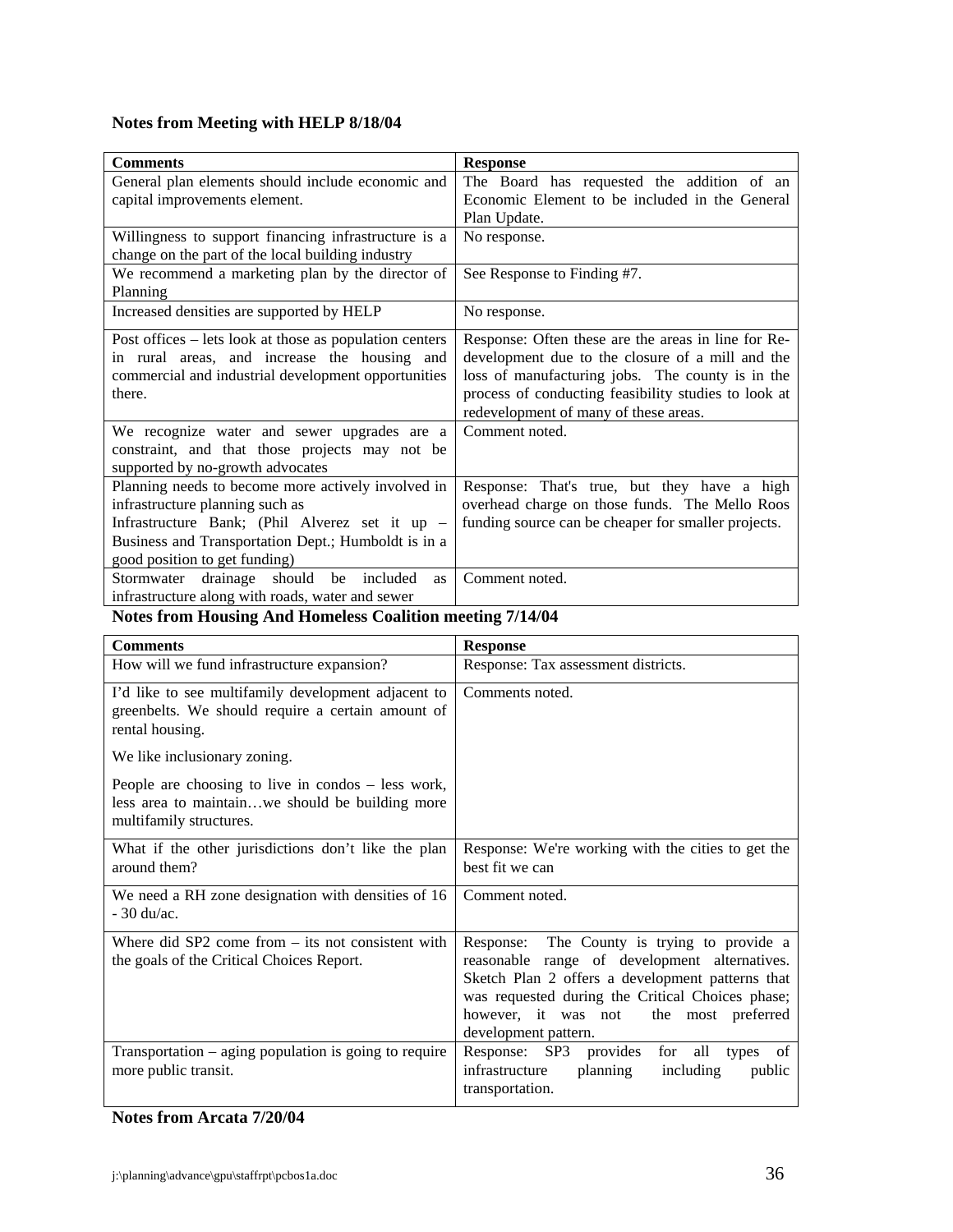| <b>Comments</b>                                                                                                                                                                                                                                                                                                                                                                                                                                                                               | <b>Response</b>                                                                                                                                                                                                                                                                                                            |
|-----------------------------------------------------------------------------------------------------------------------------------------------------------------------------------------------------------------------------------------------------------------------------------------------------------------------------------------------------------------------------------------------------------------------------------------------------------------------------------------------|----------------------------------------------------------------------------------------------------------------------------------------------------------------------------------------------------------------------------------------------------------------------------------------------------------------------------|
| How do the sketch plans deal with the homeless?                                                                                                                                                                                                                                                                                                                                                                                                                                               | Response:<br>They<br>are looking<br>at household<br>population, not the homeless population.<br>The<br>specifically<br>Housing Element<br>addresses<br>the<br>homeless issue.                                                                                                                                              |
| Do the buildout numbers reflect constrained acres?                                                                                                                                                                                                                                                                                                                                                                                                                                            | Response: No                                                                                                                                                                                                                                                                                                               |
| I don't like any of the sketch plans - do you have any<br>that do more infill and less rural development?; Can<br>the City do its own plan for the and then get that<br>adopted by the County?                                                                                                                                                                                                                                                                                                | Response: Some of the areas the city's prezoned<br>don't make sense.                                                                                                                                                                                                                                                       |
| While the prezone areas may not make sense to you,<br>I think our plan actually captured the public<br>sentiment pretty well, so your plan should be be<br>aligned with ours. We took a lot of time and we had<br>a fair and comprehensive public involvement effort.<br>The community work that went into our plan should<br>be respected.                                                                                                                                                   | Response: Point well taken. And the NR plan<br>designation that was adopted allows timber<br>harvesting and development on legal lots, so it is<br>more closely aligned with our land use designations<br>than the name implies. I think we can work out<br>something that will fit both our objectives.                   |
| We inherited a lot of problems - inadequate roads for<br>instance, and we tried to be proactive in our<br>prezoning.                                                                                                                                                                                                                                                                                                                                                                          |                                                                                                                                                                                                                                                                                                                            |
| How does SP1 fit in with the State (fair share)<br>requirements?                                                                                                                                                                                                                                                                                                                                                                                                                              | Response: It could serve as a plan that fits into the<br>State requirements                                                                                                                                                                                                                                                |
| Is there a reason all the alternatives have higher<br>buildout numbers than the Framework Plan? Could<br>you reduce the development potential below the<br>Framework Plan?                                                                                                                                                                                                                                                                                                                    | Response: We could look at providing an<br>alternative that reduces the potential below the<br>Framework Plan                                                                                                                                                                                                              |
| Whats the difference RE 1-5 vs RL 1 - 7?                                                                                                                                                                                                                                                                                                                                                                                                                                                      | Response: It's a little confusing - one uses acres<br>per unit the other is units per acre                                                                                                                                                                                                                                 |
| How did you decide what land use designation to<br>give properties?                                                                                                                                                                                                                                                                                                                                                                                                                           | Response: We used a combination of sources,<br>including the Framework Plan, the City's plan, the<br>information from our technical background studies<br>and applied the philosophy of each alternative.                                                                                                                  |
| Any differences in areas in terms of timber<br>harvesting?                                                                                                                                                                                                                                                                                                                                                                                                                                    | Response: We've got some policy options that<br>could achieve that - in the Freshwater area, or Elk<br>River areas for example, we could have policies<br>that limit commercial timber operations<br>1n<br>residential areas to be more compatible with the<br>neighborhood and better tied into the TMDL<br>requirements. |
| Fickle Hill - no subdivisions was the message from<br>the Arcata City Council in 1984 because of the<br>transportation impacts.                                                                                                                                                                                                                                                                                                                                                               | Look<br>the<br>Response:<br>at<br>sketch plans<br>as<br>philosophical differences - SP2 is more free market<br>based, while SP3 focuses the development into<br>sewered areas.                                                                                                                                             |
| Can we restrict the parcelization of Fickle Hill in any<br>of the sketch plans?                                                                                                                                                                                                                                                                                                                                                                                                               |                                                                                                                                                                                                                                                                                                                            |
| We want you to go more extreme with SP3; include<br>an RH land use designation, add more policies to<br>protect more open space and tradeoff with higher<br>densties in the sewered areas; We need to protect the<br>vistas where rural development is allowed, for<br>instance we could require development to fit into the<br>landscape more - keep some trees from being taken<br>down; Without inclusionary zoning, we're not going<br>to get affordable housing - HCD's numbers won't be | Response: We need to build those alternatives into<br>the range for an adequate environmental review - a<br>more strategic and surgical SP3.                                                                                                                                                                               |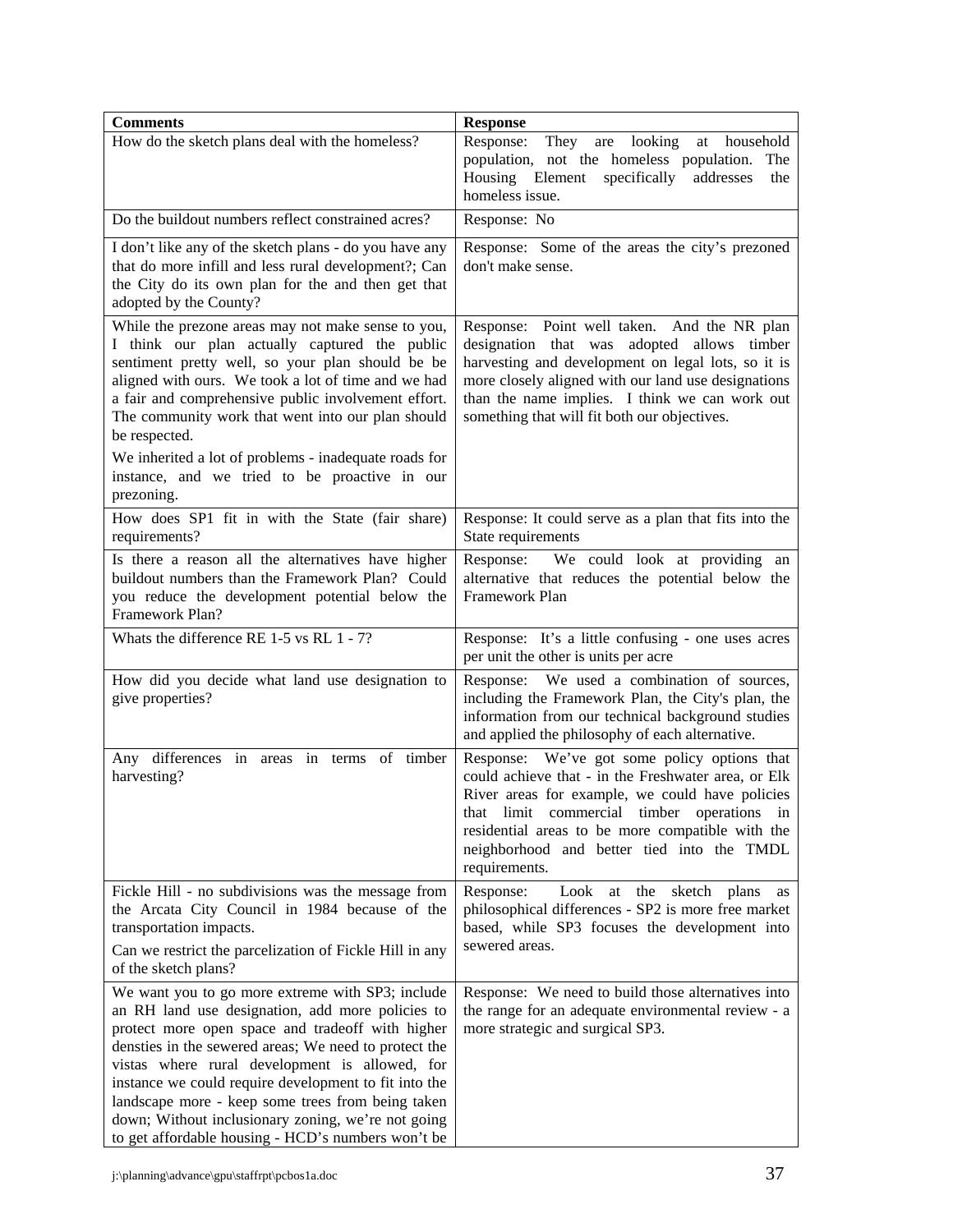| met; The sketch plans should also address the 1200 -<br>1400 homeless persons we've got in the County.                                                                                                                                                                                     |                                                                                                                                                                                              |
|--------------------------------------------------------------------------------------------------------------------------------------------------------------------------------------------------------------------------------------------------------------------------------------------|----------------------------------------------------------------------------------------------------------------------------------------------------------------------------------------------|
| There is I think the sentiment around this table that<br>you need a SP3+ option.                                                                                                                                                                                                           |                                                                                                                                                                                              |
| The expanded water service areas in SP 2 and 4<br>along Old Arcata Road scare us.                                                                                                                                                                                                          |                                                                                                                                                                                              |
| We need 6000 units, but in each of the alternatives -<br>we're looking at 32,000 units buildout - why such<br>high numbers?                                                                                                                                                                | Response: The constraints aren't factored into the<br>buildout numbers, so we created more inventory to<br>balance out the constraints.                                                      |
| What do you mean by "existing entitlements"?                                                                                                                                                                                                                                               | Response: The Framework plan allows for 40 - 160<br>acres in resource areas, so there are entitlements to<br>subdivide if you consider the Plan as the controlling<br>factor.                |
| You've got these outside groups so dissatisfied with<br>the alternatives, they've come up with their own<br>plan; in our experience, the other group plans<br>supposedly representing these organizations ended<br>up being not representative of the organization's<br>membership at all. | Response: We've got some splinter groups, but<br>there are a lot of common themes being expressed.<br>It works best if the input is in a form that we can<br>incorporate easily into a plan. |
| What is the intent of the policy options? Obviously<br>you haven't captured the full range of policy options<br>available                                                                                                                                                                  | Response: We're looking for general direction -<br>testing the waters.                                                                                                                       |
| With the KD Investments project in the Jacoby Creek<br>area the County mistreated us. We want to be more<br>influential in the development that occurs within the<br>City's Sphere of Influence (read a statement<br>advocating a $SP3+$ )                                                 | The $25th$ joint PC/BOS joint meeting will be mostly<br>presentations - not a decision making meeting. The<br>city can make a presentation.                                                  |

# **Notes from the Association of Realtors Meeting 7/27/04**

| <b>Comments</b>                                                                                                                                                                                                                                                                                                                                                                                                                                                                                                                                                       | <b>Response</b>                                                                                                                                                                                                                                                                                                                                                                                                                                                                                                                                                                                                                                                                                                     |
|-----------------------------------------------------------------------------------------------------------------------------------------------------------------------------------------------------------------------------------------------------------------------------------------------------------------------------------------------------------------------------------------------------------------------------------------------------------------------------------------------------------------------------------------------------------------------|---------------------------------------------------------------------------------------------------------------------------------------------------------------------------------------------------------------------------------------------------------------------------------------------------------------------------------------------------------------------------------------------------------------------------------------------------------------------------------------------------------------------------------------------------------------------------------------------------------------------------------------------------------------------------------------------------------------------|
| We're interested in affordable housing; we have<br>concerns about the population growth rates used in<br>the technical background studies $-$ (they think it<br>should maybe be higher); we're concerned about<br>assuming we're going to pull together the<br>infrastructure that's necessary for the planned<br>growth; the constraints are already there, and we're<br>already not dealing with them, so if we are relying on<br>the infrastructure improvements, and they're not<br>there, it's going to make the existing housing<br>affordability crisis worse. | <b>Response:</b> The Housing Element update every 5<br>years could provide the course correction we need<br>to adjust if, after 15 years, we've already hit our 25<br>year growth projections; housing affordability is<br>tied to sewer service availability. One issue we're<br>dealing with is whether to put County resources on<br>improving the existing systems serving the more<br>urban areas or put in new systems in the rural<br>communities. Hydesville, for example, that<br>commercial district is locked in $-$ the commercial<br>buildings can't expand because they're on septic<br>systems. Orick, Willow Creek, and potentially<br>Glendale are all looking at installing new sewer<br>systems. |
| Another point, if you build a new market rate house<br>that's not affordable, you could still be producing<br>affordable housing because the house the occupants<br>leave when they move into the new home might be<br>smaller and less expensive<br>If we're going to rely on the Housing Element to                                                                                                                                                                                                                                                                 | <b>Response:</b> But you're not producing<br>new<br>affordable housing.                                                                                                                                                                                                                                                                                                                                                                                                                                                                                                                                                                                                                                             |
| provide the necessary course correction, it's going to<br>need more teeth. The Housing Element hasn't been<br>taken seriously in the past. We're going to need                                                                                                                                                                                                                                                                                                                                                                                                        |                                                                                                                                                                                                                                                                                                                                                                                                                                                                                                                                                                                                                                                                                                                     |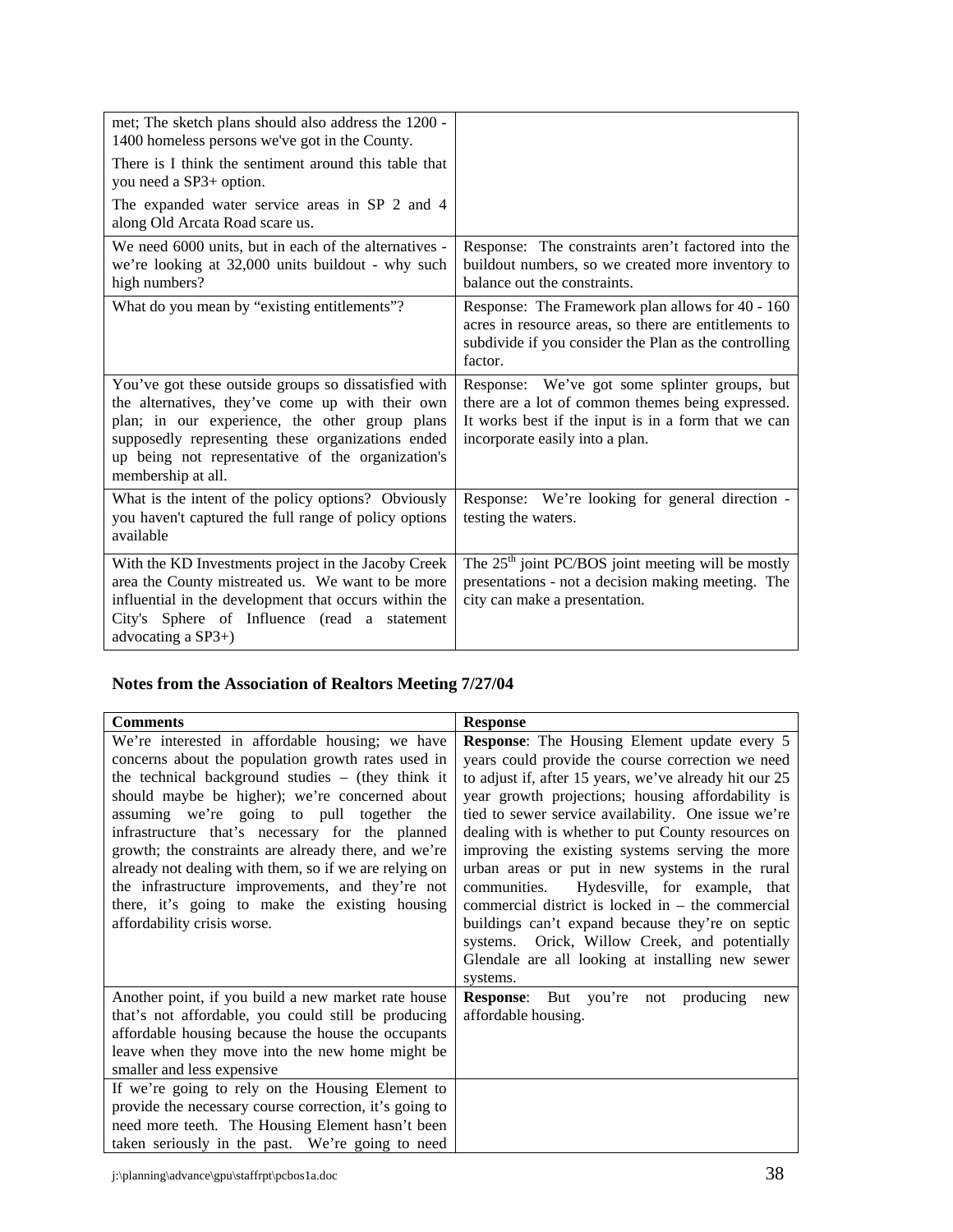| infrastructure planning like drainage systems to be<br>brought into the Housing Element review, and right<br>now it's not taken seriously enough to take those big<br>things on. The new septic tank legislation being<br>seriously considered could limit densities<br>in<br>unsewered areas.<br>A lot of the population density under the sketch plans<br>will be centered around the Eureka area. What is the |                                                                                                                                                                                                                                                     |
|------------------------------------------------------------------------------------------------------------------------------------------------------------------------------------------------------------------------------------------------------------------------------------------------------------------------------------------------------------------------------------------------------------------|-----------------------------------------------------------------------------------------------------------------------------------------------------------------------------------------------------------------------------------------------------|
| timber site quality of the resource areas being<br>converted?                                                                                                                                                                                                                                                                                                                                                    | Response: Good!                                                                                                                                                                                                                                     |
| The area between Eureka and Arcata should be<br>served with sewer and water; we should expand the<br>housing opportunities there; in the deliberative<br>dialogs, some people were advocating to stop<br>building housing; since SP4 includes the most<br>housing opportunities, that should be the one we go<br>with; that's where we're going to get the most<br>affordable housing.                           | Response: Comment noted.                                                                                                                                                                                                                            |
| Is there's no relationship between supply and<br>demand in our local housing market?                                                                                                                                                                                                                                                                                                                             | Response: There are factors affecting affordability<br>other than the supply of developable land.<br>The<br>local housing market is doing the same thing as the<br>other real estate markets in the state and the nation<br>- they're all going up. |
| No - the local housing market is unique. And if we<br>don't have an adequate supply of developable land,<br>we're never going to make housing more affordable.                                                                                                                                                                                                                                                   | Response: That's true, but there's not a good match<br>between large lots and affordable housing.                                                                                                                                                   |
| There are no developable lots on the market right<br>now. You're going to need the support of<br>government officials for higher density housing.                                                                                                                                                                                                                                                                | <b>Response:</b> The zoning ordinance amendments that<br>allow apartments in commercial areas is an example<br>of<br>local<br>government<br>being<br>supportive<br>of<br>multifamily development.                                                   |
| During the Eureka Community Plan<br>update,<br>multifamily housing proposed along Ridgewood<br>Drive was taken out. We need to reduce regulatory<br>constraints to produce affordable housing.                                                                                                                                                                                                                   | Comment noted.                                                                                                                                                                                                                                      |
| "Constraints - Lack of Available Land - only 5% of<br>the County's land base is planned for residential<br>uses"                                                                                                                                                                                                                                                                                                 | Response: The Building Communities and Natural<br>Resources and Hazards Reports identified sufficient<br>land for residential development for the next 25<br>years. We continue to analyze constraints on these<br>lands.                           |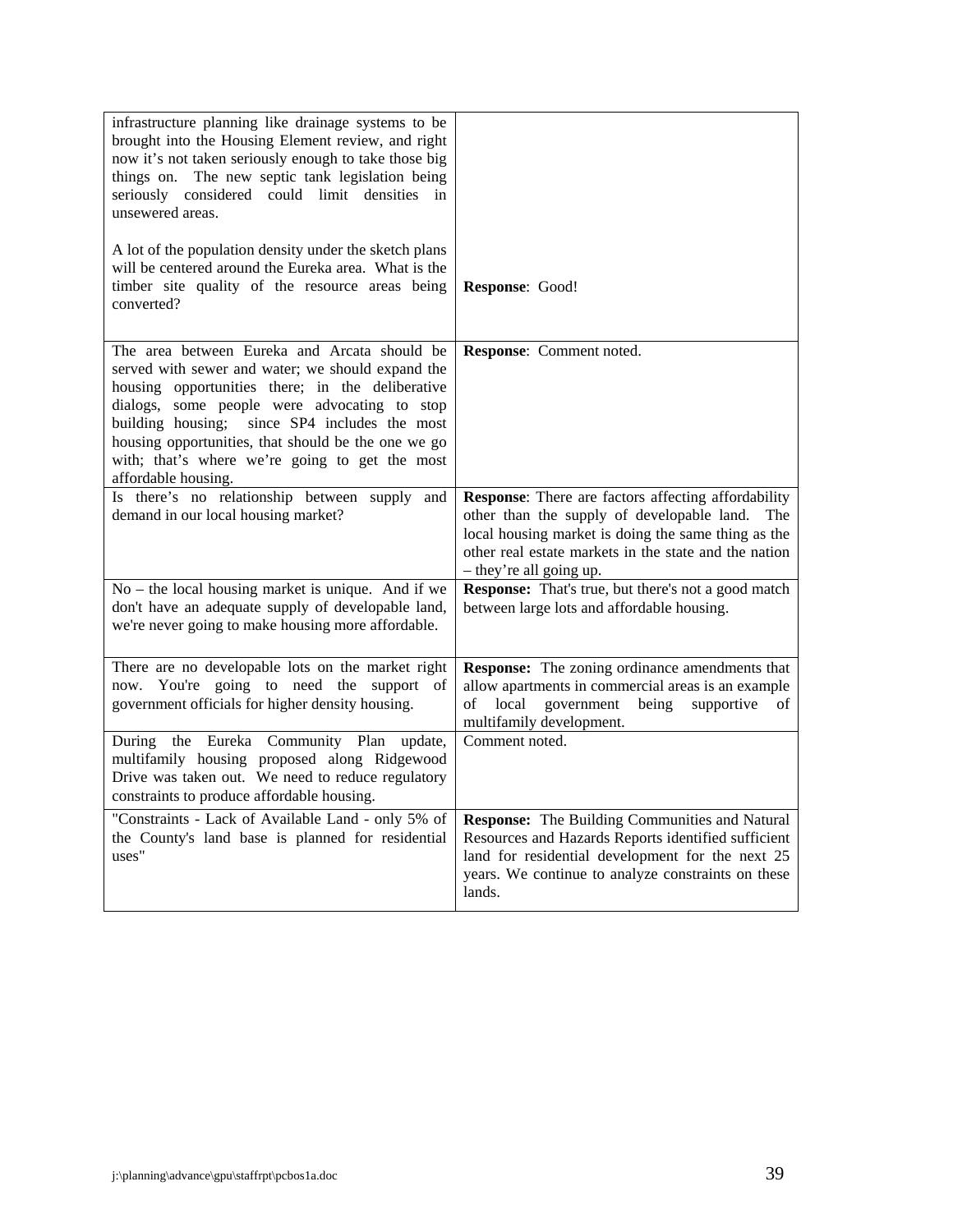# **Notes from Meeting with Manila CSD 7/29/04**

| <b>Comments</b>                                                                                                                                                               | <b>Response</b>                                                                                                                                                                                                                                                                                                    |
|-------------------------------------------------------------------------------------------------------------------------------------------------------------------------------|--------------------------------------------------------------------------------------------------------------------------------------------------------------------------------------------------------------------------------------------------------------------------------------------------------------------|
| Clustering slide doesn't go far enough to encourage<br>pedestrian travel<br>We've also got concerns re: increased traffic on 101,<br>the walkability of our community centers | Comment noted.                                                                                                                                                                                                                                                                                                     |
| When are you doing the coastal plan update?                                                                                                                                   | Process was explained.                                                                                                                                                                                                                                                                                             |
| Public access corridors and properties planned<br>natural resource should continue in their present<br>uses.                                                                  | This is the proposed options contained in the LCP<br>amendment process.                                                                                                                                                                                                                                            |
| You're showing in these slides the existing<br>parcelization of our community, what's it going to<br>look like 20 years from now?                                             | There are some opportunities for<br>Response:<br>increased densities. Your district boundary, which<br>is coterminous with the Sphere of Influence, goes<br>north to the Sierra Pacific Mill and South to the<br>Samoa Bridge. If you wanted, you could serve<br>some of the more outlying parts of the community. |
| If we double in size, can our infrastructure handle it?                                                                                                                       | Response: SP3 and to a lesser extent SP4 would<br>ramp up our infrastructure planning significantly,<br>way more than our current Master Service<br>Elements.                                                                                                                                                      |
| community constrained<br>Isn't<br>by<br>natural<br>our<br>resources.                                                                                                          | Response: Yes, and it would be great to get on the<br>same page with your plans for future services.                                                                                                                                                                                                               |
| When we put in the sewage treatment ponds, what<br>did that do to our development potential?                                                                                  | Response: You increased your development<br>potential by 100%.                                                                                                                                                                                                                                                     |
| The policy options tabulations would have been<br>more accurate if you had used a ranking system.                                                                             | Comment noted.                                                                                                                                                                                                                                                                                                     |

# **Notes from Meeting with Healthy Humboldt 8/4/04**

| <b>Comments</b>                                                                                                                                                                               | <b>Response</b>                                                                                                                                                                              |
|-----------------------------------------------------------------------------------------------------------------------------------------------------------------------------------------------|----------------------------------------------------------------------------------------------------------------------------------------------------------------------------------------------|
| Are you doing another sketch plan - SP3+?                                                                                                                                                     | Not before the 25th. The BOS could give us<br>direction to go there. If we do go there, the cities<br>are going to have to ramp up to take housing units<br>we're responsible for providing. |
| Where are the Master Service Reviews fitting into<br>the sketch plans                                                                                                                         | We've still have some work to do there.                                                                                                                                                      |
| We want an SP3+ alternative which would allow<br>development only on legal lots of record in the areas<br>not served by sewer and water; inside urban areas,<br>you could allow subdivisions. | The urban land designations (RL, RM)<br>are<br>coterminous with watered/sewered areas.                                                                                                       |
| We need to do some work - what's the supply of<br>land? If it's not enough to accomodate our projected<br>population increase, where else can we put people?                                  |                                                                                                                                                                                              |
| How much density do we need to fit the future<br>population increase?                                                                                                                         |                                                                                                                                                                                              |
| There is an economic justification for SP3+ .- every<br>rural subdivision costs the County money.                                                                                             | Comment noted.                                                                                                                                                                               |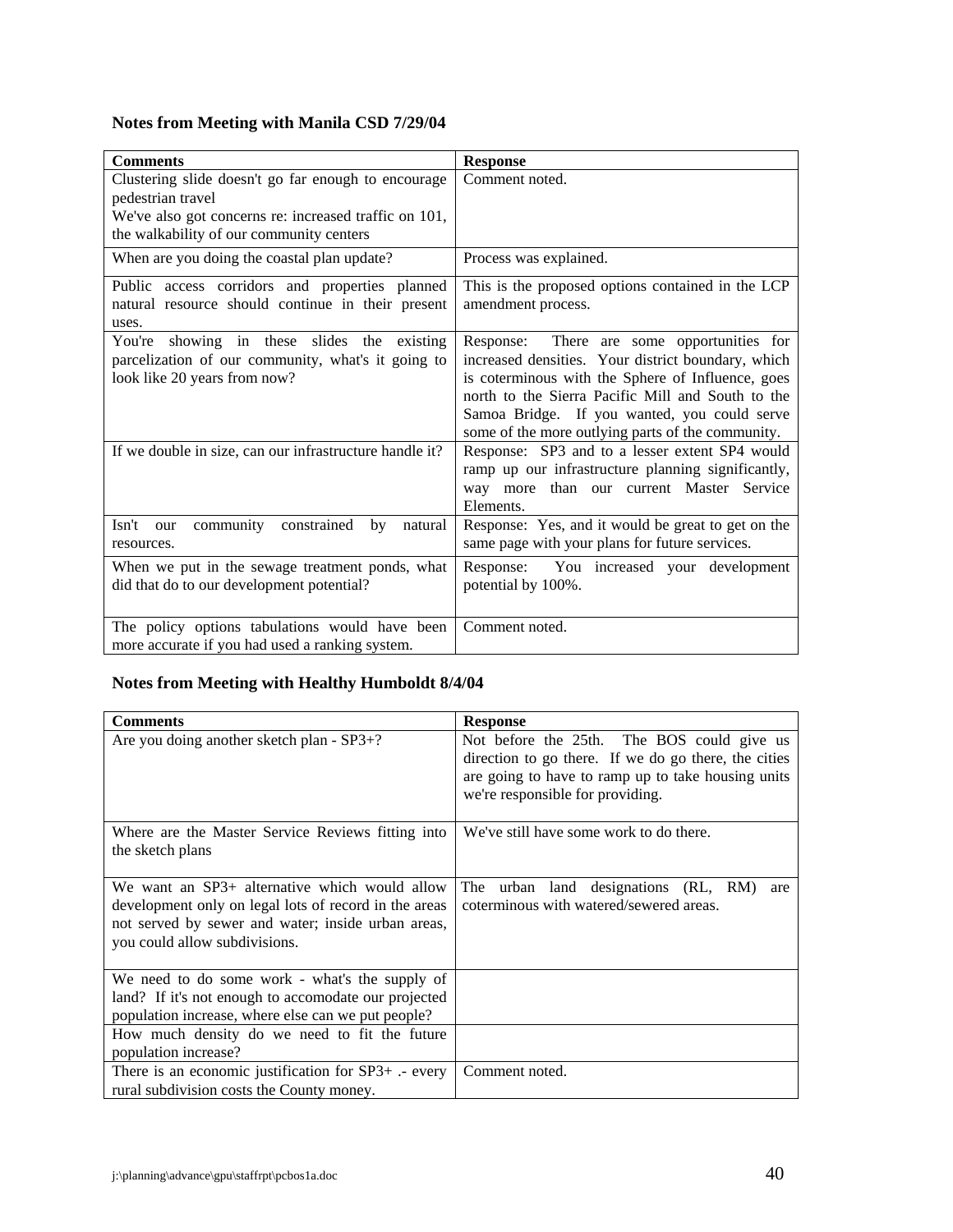### **Healthy Humboldt Coalition Brochure**

The Healthy Humboldt Coalition has the following guiding principles:

- " Maintain separate and distinct small town communities with a variety of cultural and recreational amenities, surrounded by wild and working open spaces.
- Restore a sustainable relationship with our natural environment to provide for clean water, fish and wildlife, scenic beauty, and natural resources.
- Promote housing, education and health care to meet community needs throughout the County.
- Reduce County infrastructure costs by channeling new growth to existing cities and communities currently served by water and sewer.
- Support locally-based businesses and industries.
- Ensure a locally sustainable energy future.
- Provide clear and concise County land-use policies for the public."

**Response**: Although the education and health care issues are beyond the scope of the alternatives report, the guiding principles appear to be most consistent with SP3.

"Unplanned parcelization has caused the loss of more than 100,000 acres of forestland and 73,000 acres of farmland since 1985."

**Response:** In the agricultural resources and timber resources background reports for the GPU we state that the timberlands and agricultural lands subject to lot line adjustments and certificates of compliance since 1985 may have been converted out of resource use, but we don't really know.

### **Notes from meeting with Eureka City Staff and HCSD staff 8/5/04**

| <b>Comments</b>                                       | <b>Response</b>                                        |
|-------------------------------------------------------|--------------------------------------------------------|
| The boundaries between city services and HCSD         | Comment noted.                                         |
| services are artificial                               |                                                        |
| When was the last time any of the larger cities       | $+/- 20 \text{ yr}$                                    |
| annexed property?                                     |                                                        |
| All development feeds into one transportation         | Community<br>Plan<br>The<br>Eureka<br>includes         |
| corridor (Highway 101) and I'm concerned that the     | transportation policies to divert the traffic from the |
| increased growth in all the sketch plans will make    | areas south of Cutten to Cypress and then to           |
| traffic congestion unbearable                         | Harrison                                               |
| We need to better figure out the capacity of both the | Agreement from County staff. Capacity figures and      |
| Eureka and HCSD sewer systems                         | contractual figures are different. We need to plan     |
|                                                       | for capacity.                                          |
| We may need to re-visit the ECP and projected build   | Agreement from County staff.                           |
| out numbers as they will affect traffic.              |                                                        |
| Discussion ensued on capacity to serve the north      | Agreement that we need to better coordinate with       |
| McKay tract and the impact on service capabilities    | the Cities for expansion of services and future        |
| from the Martin Slough interceptor project.           | development.                                           |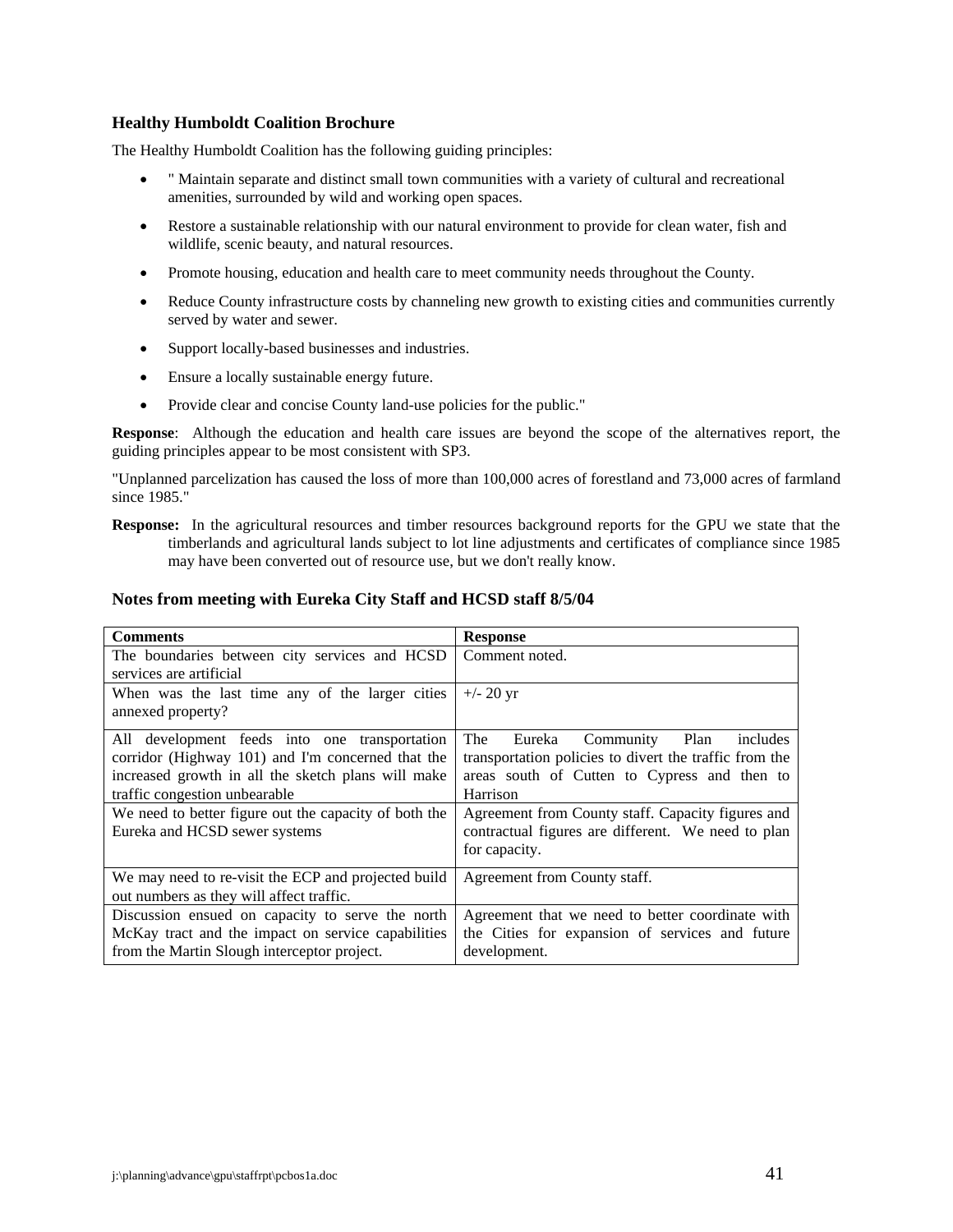# **Notes from Fortuna Joint Planning Commission and City Council Meeting as well as the Ferndale and Rio Dell City Councils and Planning Commissions 8/9/04**

| <b>Comments</b>                                                                                                                                                                             | <b>Response</b>                                                                                                                                                                                     |
|---------------------------------------------------------------------------------------------------------------------------------------------------------------------------------------------|-----------------------------------------------------------------------------------------------------------------------------------------------------------------------------------------------------|
| How much of the land shown in the buildout tables is<br>constrained by physical and market constraints?                                                                                     | We are planning on overlaying the constraints<br>factors and will provide this information to the<br>Board. It is contained in our background studies.                                              |
| With SP3 where are the units going to go? Will SP3<br>have the effect of diverting the County's housing<br>growth from more rural areas to areas adjacent to<br>cities?                     | SK3 is proposed to concentrate units in areas with<br>existing urban services, so therefore, housing units<br>will be diverted from the rural areas.                                                |
| How are the units going to be developed if there<br>aren't services available?                                                                                                              | There will be more concentration on infrastructure<br>planning to provide services.                                                                                                                 |
| With SP3 the 600 ac/du limit what about someone<br>who has only 40 $ac$ – are they not going to be<br>allowed to develop?                                                                   | This is for the industrial timber operators and<br>ranchlands currently in Williamson Act contract.                                                                                                 |
| What willingness will LAFCo have to follow<br>through with these infrastructure improvements and<br>expansions - is that going to be a constraint?                                          | will<br>definitely<br>There<br>need<br>better<br>to<br>be<br>communications with the members of LAFCo.                                                                                              |
| Fenrdale is a little behind in terms of our general<br>plan update. Our guiding principal is to preserve the<br>unique character of Humboldt; SP3 seems to do that<br>best - please comment | SP3 limits sprawl and attempts to preserve the<br>character of existing communities. Policies will<br>need to be developed that address this.                                                       |
| If SP3 is preferred, does that mean development<br>would be clustered around Ferndale?                                                                                                      | Down in the floodplain, there's not going to be<br>much development.                                                                                                                                |
| How do the densities in the Eel River valley change<br>across the floodplain                                                                                                                | physical<br>constraints limit development<br>The<br>potential; some communities are getting sewer<br>(although not in the Eel River Valley area) -<br>they're going to accommodate much more growth |
| One size doesn't fit all - how are you going to handle<br>that?.                                                                                                                            | We will come back and "tailor" the General Plan<br>for communities, probably through the CPA<br>process.                                                                                            |
| What about commercial uses - how do the sketch<br>plans differ?                                                                                                                             | SP2 allows big box, SK3 and 4 look more to<br>smaller<br>industrial<br>and<br>commercial<br>sites:<br>neighborhood commercial with mixed uses.                                                      |
| What about soft infrastructure - telecom facilities?                                                                                                                                        | A telecommunications element is proposed to be<br>developed as a part of the GPU process.                                                                                                           |
| How do the plans differ on second units?                                                                                                                                                    | They all provide and support second units. This is<br>a policy decision that could be included into any<br>alternative.                                                                             |

# **Notes from Petrolia meeting 8/12/04**

| <b>Comments</b>                                      | <b>Response</b>                                     |
|------------------------------------------------------|-----------------------------------------------------|
| How are you going to handle different community's    | We will come back and "tailor" the General Plan     |
| needs?                                               | for communities, probably through the CPA           |
|                                                      | process.                                            |
| $SP2 - 4$ allows more subdivisions here in Petrolia, | Only in the resource areas.                         |
| right?                                               |                                                     |
| What are the differences between the sketch plans    | There is an industrial timber classification in SP3 |
| with regard to timberland?                           | and 4 that provides additional protection to        |
|                                                      |                                                     |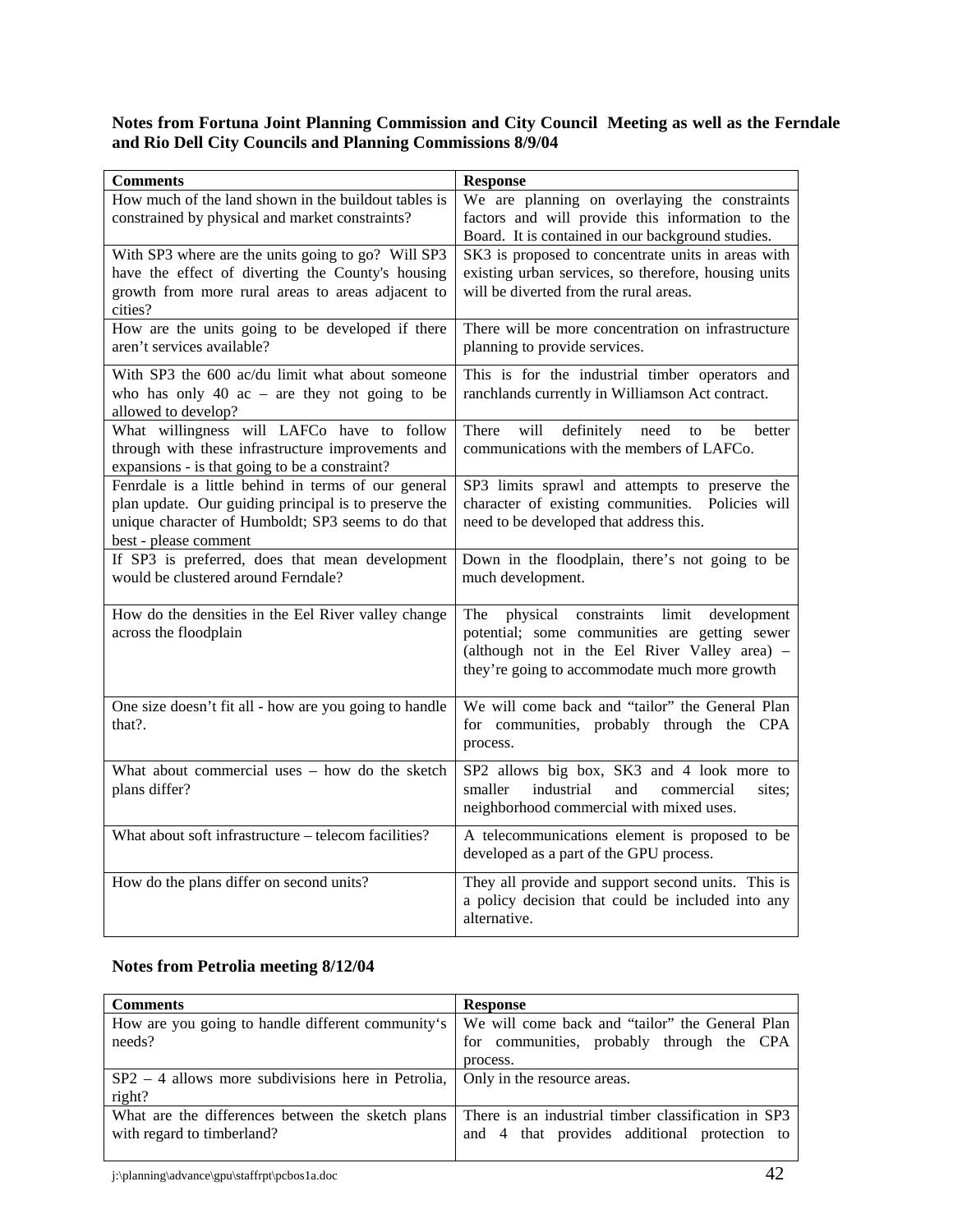|                                                                                                                                                                                                              | timberlands and limits housing.                                           |
|--------------------------------------------------------------------------------------------------------------------------------------------------------------------------------------------------------------|---------------------------------------------------------------------------|
| What are joint timber management plans?                                                                                                                                                                      | Process explained.                                                        |
| Why are we accommodating 30,000 units when our<br>population projections show 3,000 units are needed?                                                                                                        | The 30,000 units are unconstrained numbers, we<br>are providing a buffer. |
| The housing demand is going to be affected by<br>people building second homes - people living<br>elsewhere and building a second home in Petrolia –<br>we're seeing a lot of that happening.                 | Comment noted.                                                            |
| Vacant is a misnomer – there's development<br>potential on already developed lots                                                                                                                            | Comment noted.                                                            |
| It seems dysfunctional for the County to be updating<br>their general plan without the cities doing the same<br>thing within their jurisdictions                                                             | We don't have jurisdiction within the city limits.                        |
| I like SP1 with stronger resource protection                                                                                                                                                                 |                                                                           |
| You don't have a reasonable range – none of them<br>allows a reduced level of growth                                                                                                                         | Comment noted.                                                            |
| If you allow more density, more people are going to<br>want their 20 acres in the woods, so we're going to<br>be setting ourselves up for more pressure to convert<br>resource lands around developed areas. |                                                                           |

# **Notes from Eureka Joint Planning Commission and City Council Meeting 8/16/04**

| <b>Comments</b>                                         | <b>Response</b>                                        |
|---------------------------------------------------------|--------------------------------------------------------|
| Question about water and sewer services – how sure      | We are meeting with the service providers to           |
| are you that you're going to be able to serve the areas | determine capacity. We believe that the County         |
| around Eureka and Hydesville $-$ are they going to      | will have to take a more active role in infrastructure |
| require annexation? LAFCo approval?                     | planning in the future.                                |
| Is there a way to compare SP's in terms of traffic      | SP3 has mixed use centers – more neighborhood          |
| generation? What are the traffic impacts going to be?   | traffic, less on 101                                   |
|                                                         | SP2 and 4 would probably create more                   |
| How much multifamily development is encouraged          | Staff identified areas.                                |
| in the Eureka area?                                     |                                                        |
| Elaborate on the other constraints you've studied.      | Flood Hazard, Slope/Seismic, Wetlands, Fire, etc.      |

# **Notes from Meeting With Buckeye Conservancy and Farm Bureau 8/17/04**

| <b>Comments</b>                                                                                                                  | <b>Response</b>                                                                                                                                                                                                                    |
|----------------------------------------------------------------------------------------------------------------------------------|------------------------------------------------------------------------------------------------------------------------------------------------------------------------------------------------------------------------------------|
| Affordable housing – how will we be able to provide<br>for County residents as they retire on only Social<br>Security?           | The GPU process is attempting to address that by<br>providing enough areas for development in the<br>County.                                                                                                                       |
| Has the County presented a breakdown of population<br>per each city?                                                             | Yes, it is contained in the Building Communities<br>Report.                                                                                                                                                                        |
| We need a county of the number of patent parcels<br>that are still underlying a lot of the resource lands in<br>Humboldt County. | We have a rough estimate now. We are assuming a<br>patent parcel for every 80 acres in the resource<br>lands. There is a wide discrepancy from ranchlands<br>and timber properties. Usually a range of 40 acres<br>to $360$ acres. |
| What is the difference in the cost of streets for a                                                                              | Culdesacs tend to be more expensive and there is                                                                                                                                                                                   |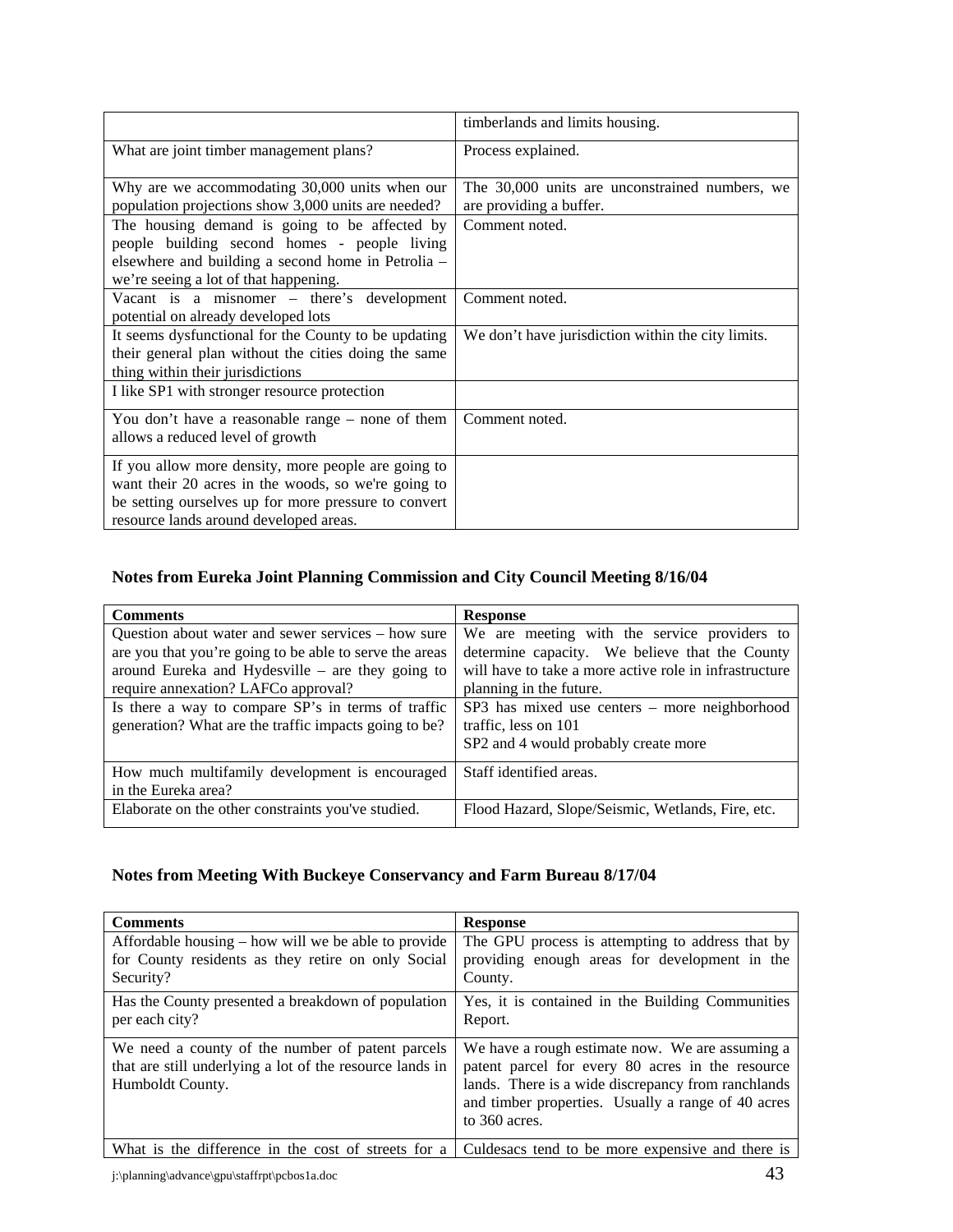| grided pattern vs. culdesacs?                                                              | less connectivity therefore more time spent on the<br>roadway.                                                                                                                                                            |
|--------------------------------------------------------------------------------------------|---------------------------------------------------------------------------------------------------------------------------------------------------------------------------------------------------------------------------|
| What is the policy for increasing the density of the<br>RM designation?                    | It is increased in Sketch Plans 3 and 4. We are<br>looking at introducing a RH (residential high)<br>density that would provide 30 units per acre for<br>multifamily development.                                         |
| What does "no net loss of ag lands" mean?                                                  | Typically in the past it has meant no net loss of ag<br>lands for our tax base.                                                                                                                                           |
| Biggest loss of ag lands has been to the federal<br>government and they don't pay taxes.   | From 1985, about 11,000 acres has been purchased<br>by government agencies (the County has estimated<br>that during that time frame, approximately 60,000<br>acres have been converted from ag use to<br>something else). |
| What does RCC mean?                                                                        | Rural Community Center.                                                                                                                                                                                                   |
| Has there been a general plan policy that says "no<br>development on prime ag lands?"      | Yes, this is a standard planning technique.                                                                                                                                                                               |
| What is the urgency for public comment now?                                                | We are looking at the "big picture" development<br>scenario now and would like direction from the<br>public.                                                                                                              |
| We keep adding development potential with each<br>new Sketch Plan – maybe SK1 is the best? | We are looking at adding another alternative that<br>offers less development potential.                                                                                                                                   |
| Have the cities weighed in?                                                                | Yes.                                                                                                                                                                                                                      |
| What about an "exit strategy" for timber producers?                                        | We could provide incentives that will help them<br>continue to operate.                                                                                                                                                   |
| 600 acre minimum for the industrial timber operators<br>is too restrictive.                | This could possibly adjusted.                                                                                                                                                                                             |

# **Notes from Garberville and Redway CSD 8/19/04**

| <b>Comments</b>                                        | <b>Response</b>                                      |
|--------------------------------------------------------|------------------------------------------------------|
| Garberville is looking to expand their treatment area; | Need to know quantitatively how this will impact     |
| should give increased capacity.                        | capacity.                                            |
| and Riverview municipal water<br>The Kimtu             | Needs to be dealt with by the district and Lafco.    |
| companies want to be within the Garberville Sphere.    |                                                      |
| The Community Park (Tooby Park) is currently           | Needs to be dealt with by the district and Lafco.    |
| served with water from the district.                   |                                                      |
| Redway indicated they have about 40% surplus           | Asked if the district is under any RWQCB orders;     |
| capacity during the dry season. During the wet         | they are not.                                        |
| season they estimate that they are at 80% capacity at  |                                                      |
| the sewage treatment plant.                            |                                                      |
| Previous numbers on capacity from Redway were          | Planning staff to work with district to get new      |
| based on a faulty flow meter. They will provide us     | numbers.                                             |
| with new numbers.                                      |                                                      |
| Garberville reps did not identify any new area to go   | No comment.                                          |
| into residential and indicated that existing vacant    |                                                      |
| residential areas could be served.                     |                                                      |
| The Meadows Business Park has sewer and water          | Will be considered in land use planning.             |
| line run to its outer boundaries to allow for future   |                                                      |
| expansion in that area.                                |                                                      |
| Some concern was expressed about the Redway low-       | Not specifically an GPU issue.<br>Project was        |
| income housing project going forward without the       | permitted under<br>GRAB<br>principally<br>the<br>old |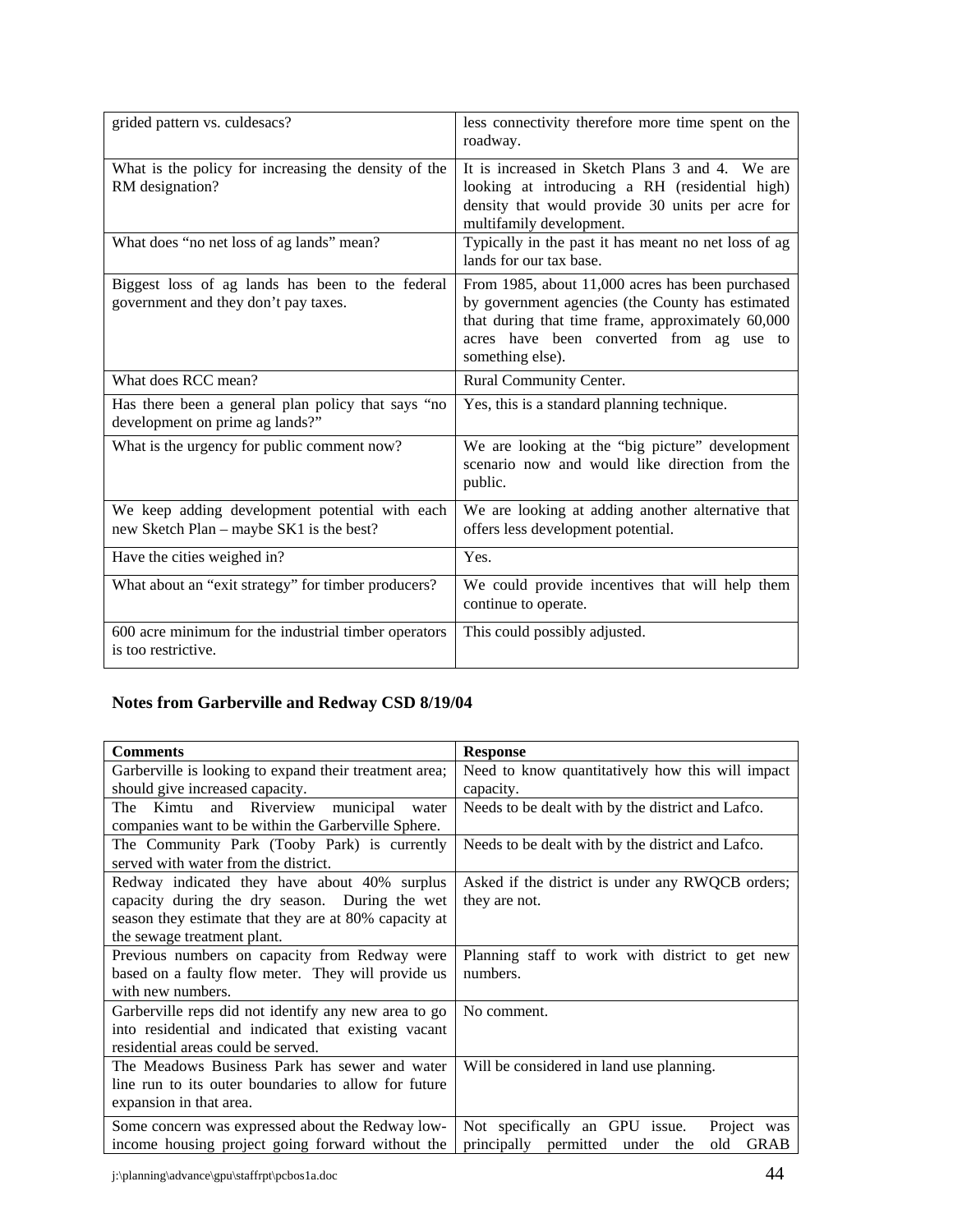| County paying heed to local residents comments. | community plan. |
|-------------------------------------------------|-----------------|
|                                                 |                 |

# **Notes from Wiyot Tribe 8/23/04**

| <b>Comments</b>                                          | <b>Response</b>                                    |
|----------------------------------------------------------|----------------------------------------------------|
| I am concerned about development encroaching into        | Sketch Plan 3 contains growth around existing      |
| wildlife areas. Last year a mountain lion had to be      | urban centers where Sketch Plans 2 and 4 expands   |
| shot in McKinleyville because of increasing              | growth out into some of the resource areas.        |
| residential development.                                 |                                                    |
| I live in Eureka and I feel like I will never be able to | All of these components can be mixed and matched.  |
| afford a house in Humboldt County. I am torn             | Affordable housing is not necessarily tied to the  |
| because I think SP4 provides more housing                | supply of available lots for development. There    |
| opportunities and therefore the price of housing         | may be other ways to increase the affordability of |
| should drop with the increased supply, but I like the    | housing in Humboldt County.                        |
| resource protection options of SP 3.                     |                                                    |
| Why so many acres for development? If we only            | These numbers are unconstrained and because we     |
| need to provide for 6,000 units, why are we setting      | don't know exactly developable these vacant lands  |
| aside so much land?                                      | are, we are providing a buffer.                    |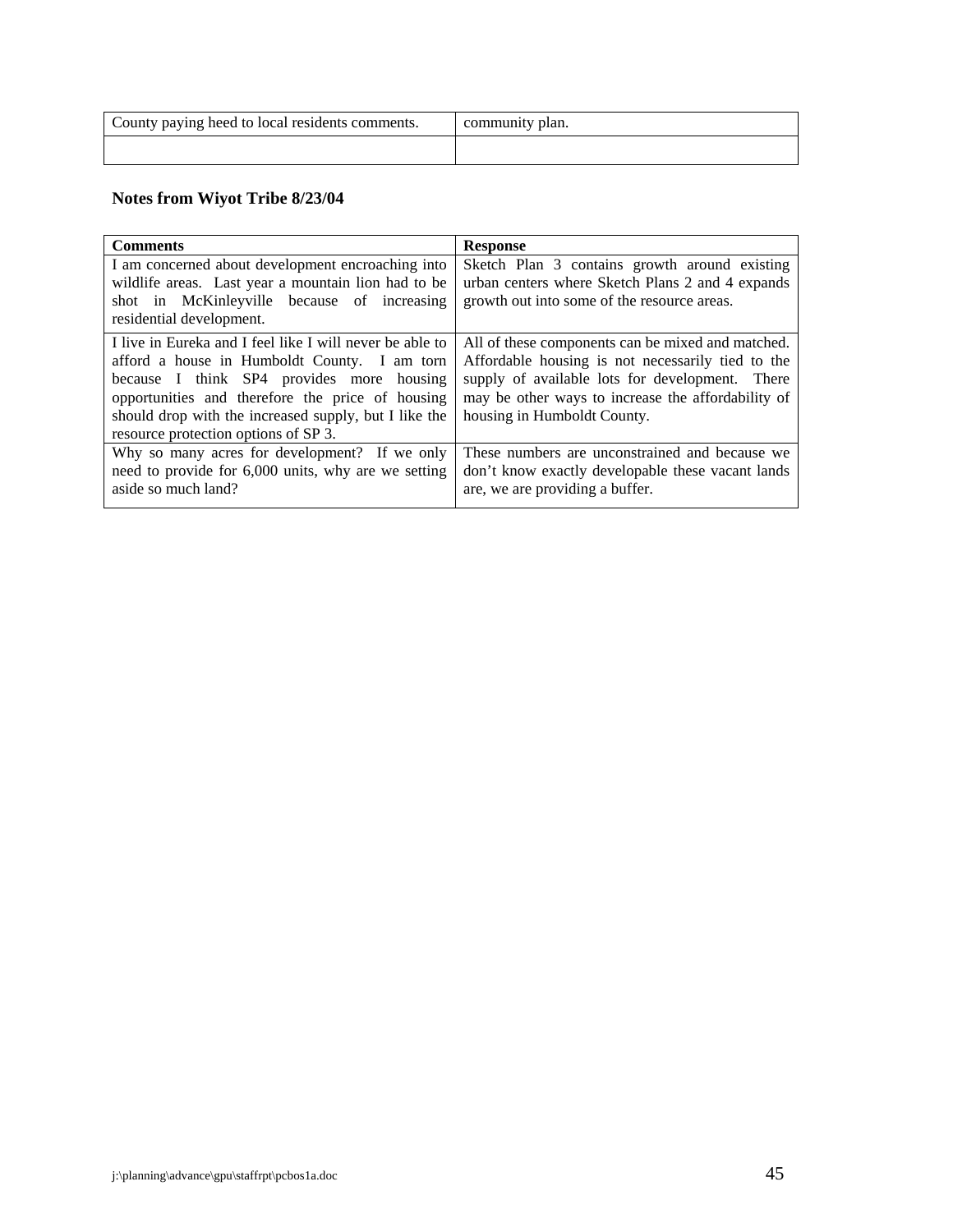# **ATTACHMENT 3**

# **Summary Report City and District Water and Sewer Capacities In Humboldt County** Prepared By Humboldt County Department of Community Development Services

Revised Preliminary Draft - August 23, 2004

# **EXECUTIVE SUMMARY**

The capacities and surpluses available for additional growth were determined for Cities and service districts within the county that provide domestic water, sewer, or both. Additionally, the potential number of additional residential units under the existing General Plan was determined, and an assessment was made of what portion of the service providers' surplus capacities might be taken up by development that is currently allowed. Service districts may be categorized as follows:

Districts with adequate capacity to service existing vacant parcels in their service area only: Garberville.

Districts with adequate capacity to service existing vacant parcels in their service area and in their serviceable area/sphere: Humboldt CSD (water, Note: sewer in some area may be constrained by lack of major infrastructure), Hydesville (water only), McKinleyville CSD, Orick (water only), Redway, Willow Creek (water - subject to planned improvements).

Service Districts which currently do not have sufficient capacity for serving all vacant parcels within their service area and are at or near their current capacity: Loleta, Miranda, Palmer Creek (Note: see Fortuna), Phillipsville (water only), Riverside CSD, Westhaven (water only), Weott.

Shelter Cove is somewhat unique in that it has a great number of underdeveloped or vacant parcels. Within the Resort Improvement District's boundaries there is the potential for 3,906 additional units for water service and 1,895 additional units for sewer service. Available capacities are 600 connections for water and 225 connections for sewer

This report also researched the potential for incorporated Cities within the county to serve areas adjacent to their city boundaries and within their potential service areas. Following are city-specific issues related to providing service within the County jurisdictional area:

**Arcata**: The City opposes new water extensions in the Jacoby Creek area. The district is to become a part of Arcata's water system once the existing bond is paid. Arcata is not interested in serving the Bracut area in the near future, though it is within their sphere. The Sunnybrae/Golf Course Road area has limited water capacity so the City requests low density along Buttermilk Lane and that there be no new water connections in the Sunnybrae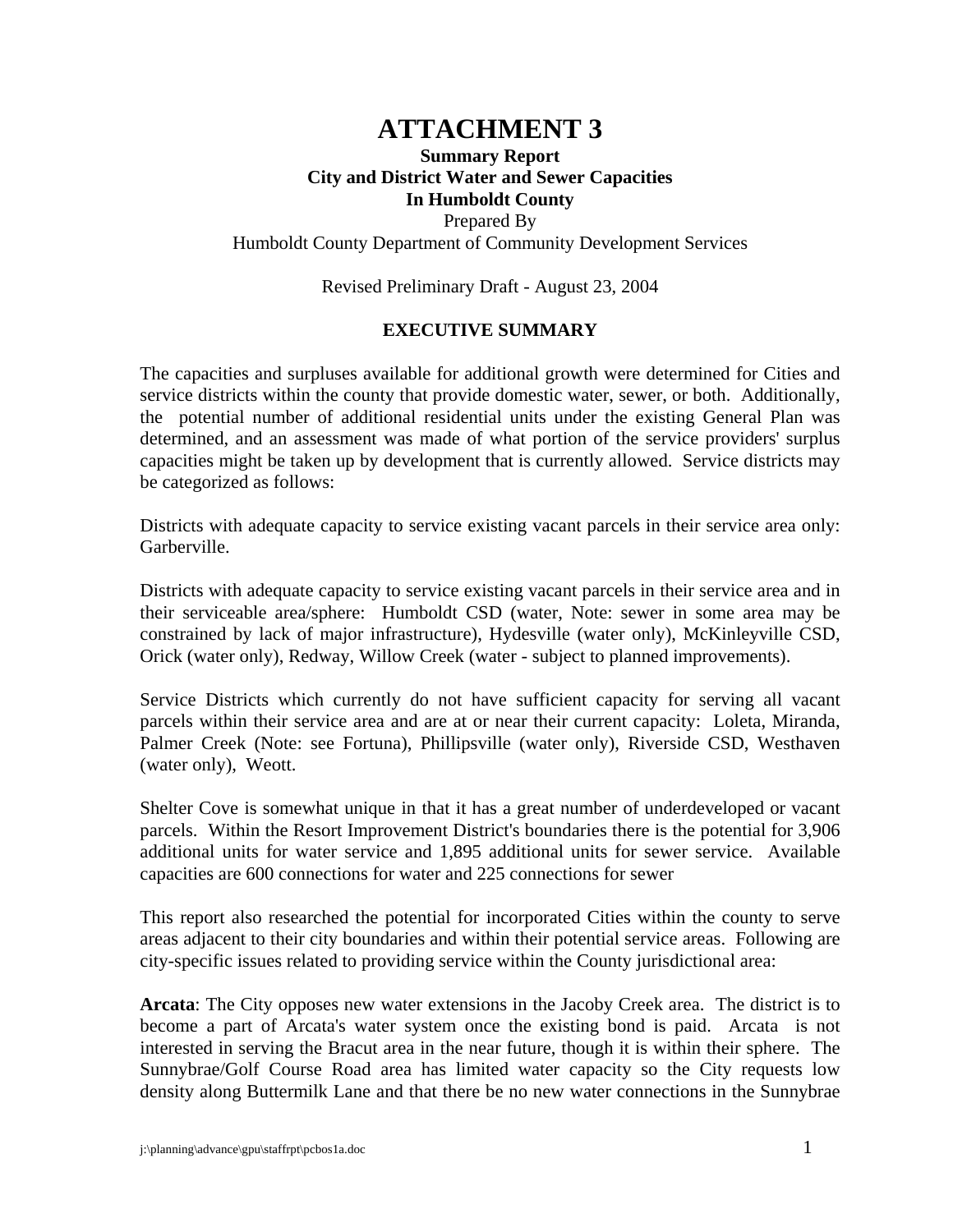area by the golf course (in the sphere but not City limits). This is a "water only" area. The City has no intentions for annexations or extension of sewer service to this area. The Fickle Hill area is within the City's sphere, but there is no City water service to this area. The City may request to have this area removed from their sphere.

**Blue Lake**: The City is currently in the process of developing an annexation proposal. They are looking at two areas: 1) The area within their sphere south of Hwy 299; and 2) The area within their sphere north of Hwy 299. They may actually combine these areas into one proposal to LAFCo and "square" off the boundaries of the current sphere. The City has proposed land use designations for this area and are currently working on the EIR. The impetus for the annexation was from concerned citizens as to the future development around the city. There was a desire to see a definite distinction between Blue Lake and Fieldbrook/Glendale with some type of greenbelt. There currently is water only north of HWY 299 and water and sewer south of HWY 299. Water capacity is fine (two storage facilities currently) and the City believes they can serve the areas proposed for the annexation within their sphere.

**Eureka**: The City does not have any current plans for annexation; however, if the County develops land use plans that are inconsistent with the City's "strategic visioning process", they may want to annex. They want some type of control over ultimate buildout scenarios. They are interested in how the City will handle parks, traffic, small commercial facilities and services.

The city is investigating the sewer treatment plant's capacity next year. It is likely that the treatment plant will reach capacity before the Martin Slough interceptor is built (which they thought they would be in construction by 2006).

**Fortuna:** The State forced Fortuna to accept Palmer Creek into sphere and take sewage**.** 

Fortuna requires all proposed annexations to be up to Fortuna sewer/water/roads standards and would require a new assessment district where there are deficiencies. The Carson Woods area gets water from the City and the area has an interest in subdivision. The area has prescriptive easements and a hodge podge of water line laterals. Palmer Creek area is constrained by a contractual agreement for sewage with the City.

**Rio Dell**: Scotia is currently not in the CPA with Rio Dell (they are not in any CPA boundary). The town of Scotia is owned by Pacific Lumber (the houses are rented to PL employees). We may want to revise the boundaries to include Scotia in the planning area. The majority of Scotia is zoned Unclassified; however, the commercial and industrial areas were recently rezoned to allow for expansion and/or retrofits of the mill site. The town of Scotia is served by a private water and sewer system. Rio Dell has their own water and sewer system and there is no discussion of "merging" these systems (Jim Grabow believes that their system is better than Rio Dell's); however, there has been some discussion of annexation of Scotia into the City boundaries. At the least, Scotia should be added to the community planning area. The City was looking at the Monument Road area, old Eel River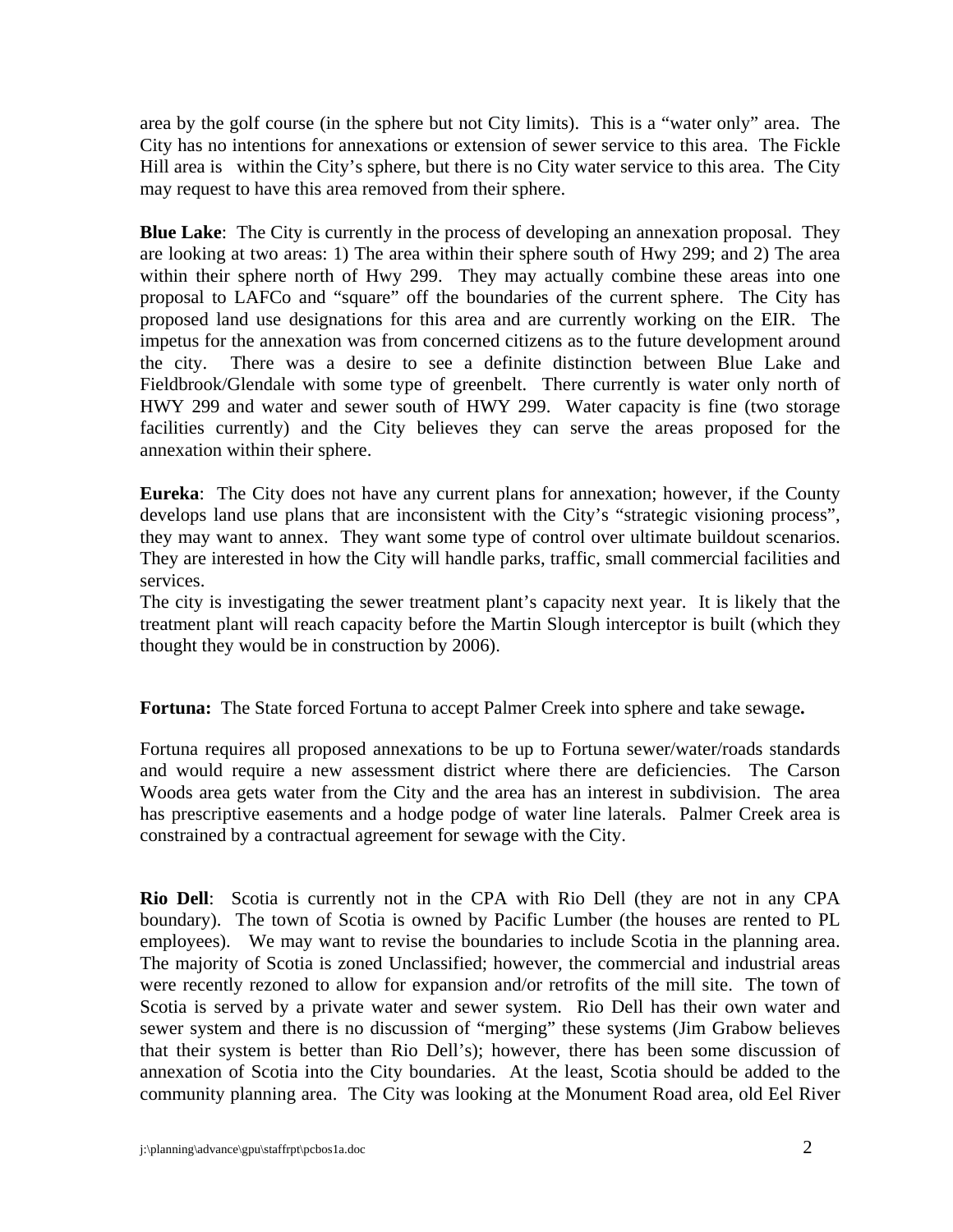Sawmills (north of Hwy 101) and agricultural lands NW of HWY 101 for future annexation sites. Planning stated that the ag areas NW of Hwy 101 were in the flood plain and on prime ag soils, and not a good candidate for annexation. The City sees the Eel River Sawmills site as a future industrial park (currently not in their sphere). Currently there are no industrially zoned lands in Rio Dell. No areas have been dedicated for Big Box Development either. The City is limited to 40 new water and sewer hookups through 2007 from RWQCB until they can develop an alternative sewage disposal system (Their wet weather storage system is over capacity. Designed for 1.2 million gallons and had over 3 million gallons this year during storms). The City currently issues 10 new building permits per year. They have recently implemented a pilot program that utilizes an infiltration system. The City draws their water directly from the Eel River using mobile pumping system. They were recently approved for the installation of a permanent water intake system up to 2.67cfm. The City has hopes of eventually adding some highway commercial or industrial (50-100 year time frame) as they currently have none.

**Trinidad:** There is no sewer service in the City of Trinidad, and no immediate plans to have sewer. The soils within the City have been conducive to on-site septic and the Health Department has been willing to work with property owners with existing lots to accommodate development. The city gets their water from Lufenholtz Creek (primary source) and Mill Creek (secondary source); both intake and water storage areas are located outside the city limits. Water capacity is not a problem; it is water storage. They currently can store approx. 300,000 gallons of water and have plans to increase this to 1,000,000 gallons (within the next 2-3 years). Currently there is some water delivery along Westhaven Drive where city water lines connect from storage facility at Lufenholtz Creek. Water service along Westhaven Dr. was approved during the original LCP hearing process. The City never intended to expand service to this area, however. Some residents did connect to the City system (different rate schedule dependent upon whether you are in the city limits). In the following years, LAFCo determined that new water connections could not be approved to residents outside the city limits. New water connections are now prohibited by LAFCo to this area unless they are annexed into the City.

The City believes that logical areas to be annexed in the future would be north on Patrick's Point Drive and Stage Coach Road and the Baker Ranch area. The sphere would contain both Mill Creek and Lufenholtz Creek so that they can continue to comment on development around their water source. The City is interested in an Area of Influence to protect the watersheds from which they draw their water.

Sketch Plan Alternatives should be developed and considered with respect to the ability of current service providers to provide for sewer and/or water. Lack of available services for potential new development areas will highlight the need for examination of infrastructure improvement mechanisms.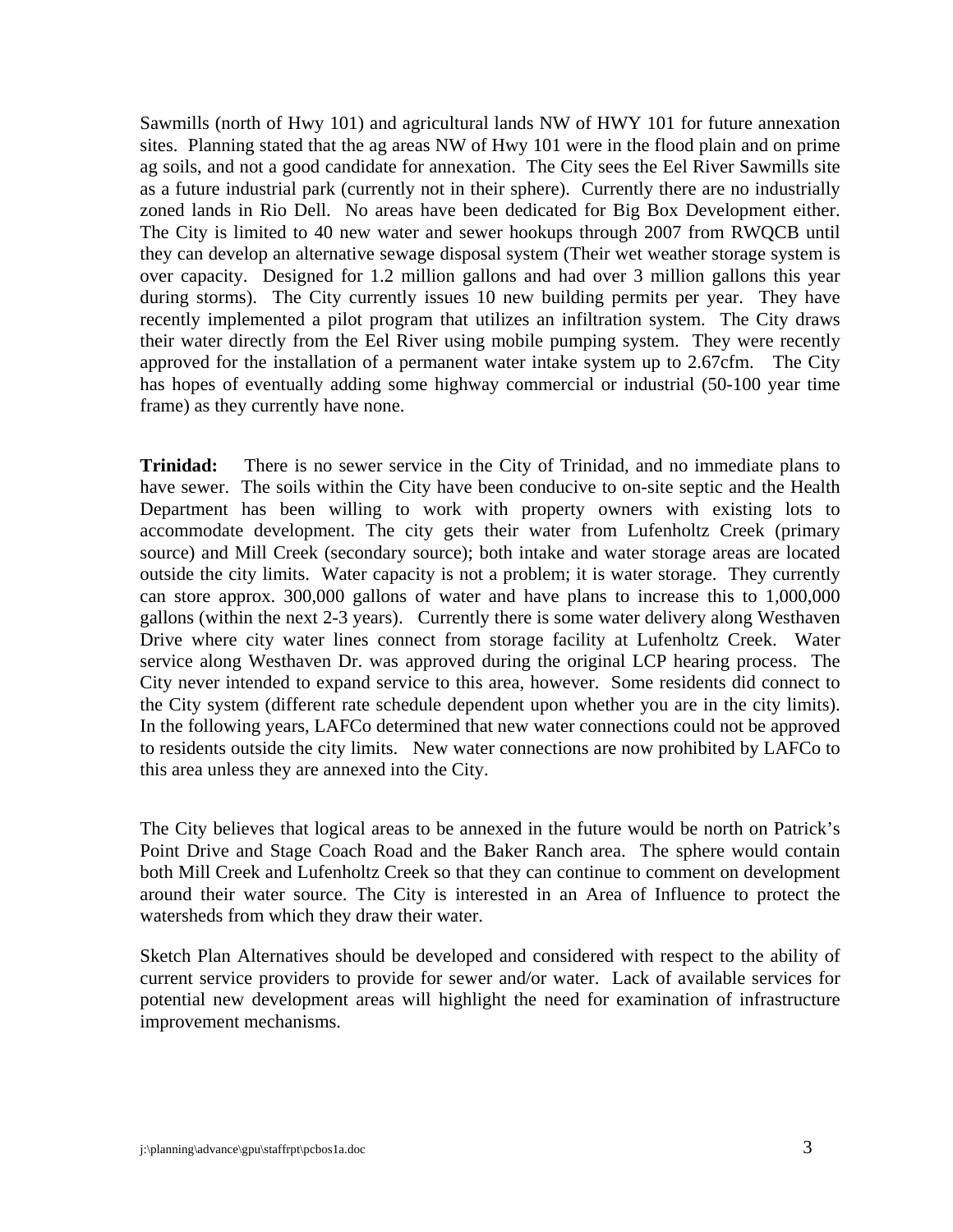# **ATTACHMENT 4**

#### **Healthy Humboldt Coalition's Guiding Principles and HELP's Plan "H" Visions: Similarities and Differences**

During the last few months, two groups have emerged that have provided organized input on the County's Sketch Plan Alternatives and General Plan process. These two groups, the Healthy Humboldt Coalition and the HELP group, have conducted presentations to the cities, numerous service organizations and community groups regarding their vision for future development in Humboldt County. Many similarities are found between the guiding principals for the Healthy Humboldt Coalition and that of the vision statements contained in Plan "H". Following is a summary discussion of the similarities and differences between these groups.

#### Similarities:

Both the Healthy Humboldt Coalition and the HELP group want to see a continued sense of neighborhoods in the updated General Plan. The HELP group has gone on record as advocating that each community should have its own distinct identity, and that there is an advantage of small community lifestyle. The Healthy Humboldt Coalition wants a plan that "maintain separate and distinct small town communities with a variety of cultural and recreational amenities".

The HELP group has also stated that they support numerous county policies that protect natural resources, open space and maintaining the natural beauty of Humboldt County. The Healthy Humboldt Coalition would like to "restore a sustainable relationship with our natural environment to provide for clean water, fish and wildlife, scenic beauty, and natural resources". Both are supportive of infill development.

The Healthy Humboldt Coalition supports "clear and concise County land-use policies for the public", while the HELP group would like to see the County "identify policies which promotes excessive regulations and revise such policies to allow for responsible growth".

#### Differences:

The major differences between these two groups center on future projected growth rate, infrastructure needs and land use development patterns.

### 1. Population Projection:

The HELP group is promoting a 2% annual growth rate, which would result in an additional 18,250 units to accommodate a population of 208,506 by the year 2025. The Healthy Humboldt Coalition suggests a 0.25% growth rate may be more in keeping with recent growth estimates. County staff is using a 0.6% averaged growth rate based upon the Department of Finance growth projections.

Typically, Planners utilize a variety of sources when determining growth rates and population projections. U.S. Census numbers are used as the standard wherever possible. Since the U.S. Census does not do population projections, the California Department of Finance (DOF) Demographic Research Unit is usually cited as the most authoritative source for projections. Humboldt County's Planning and Economic Development Departments have also contributed supporting data. The growth rate used in Building Communities report was taken from the California Department of Finance. Their previous projections used in the 1984 Framework Plan were right on target; they projected 125,615 persons in Humboldt County in 2000, and the Census 2000 counted 126,518, a difference of @900 persons or <1%.

Humboldt County's population growth rate increased in the late 1980s and early 1990s and has since returned to a level more consistent with historic growth rates over the past 20 years. Between 1985 and 1990, the County grew by about 8,000 people (7.3 percent), with an average annual increase of 1.4 percent. The current annual growth rate is about 0.7 percent. California DOF projections indicate an anticipated total compounded growth of 13.1 percent over the next 25 years (to 2025)(average